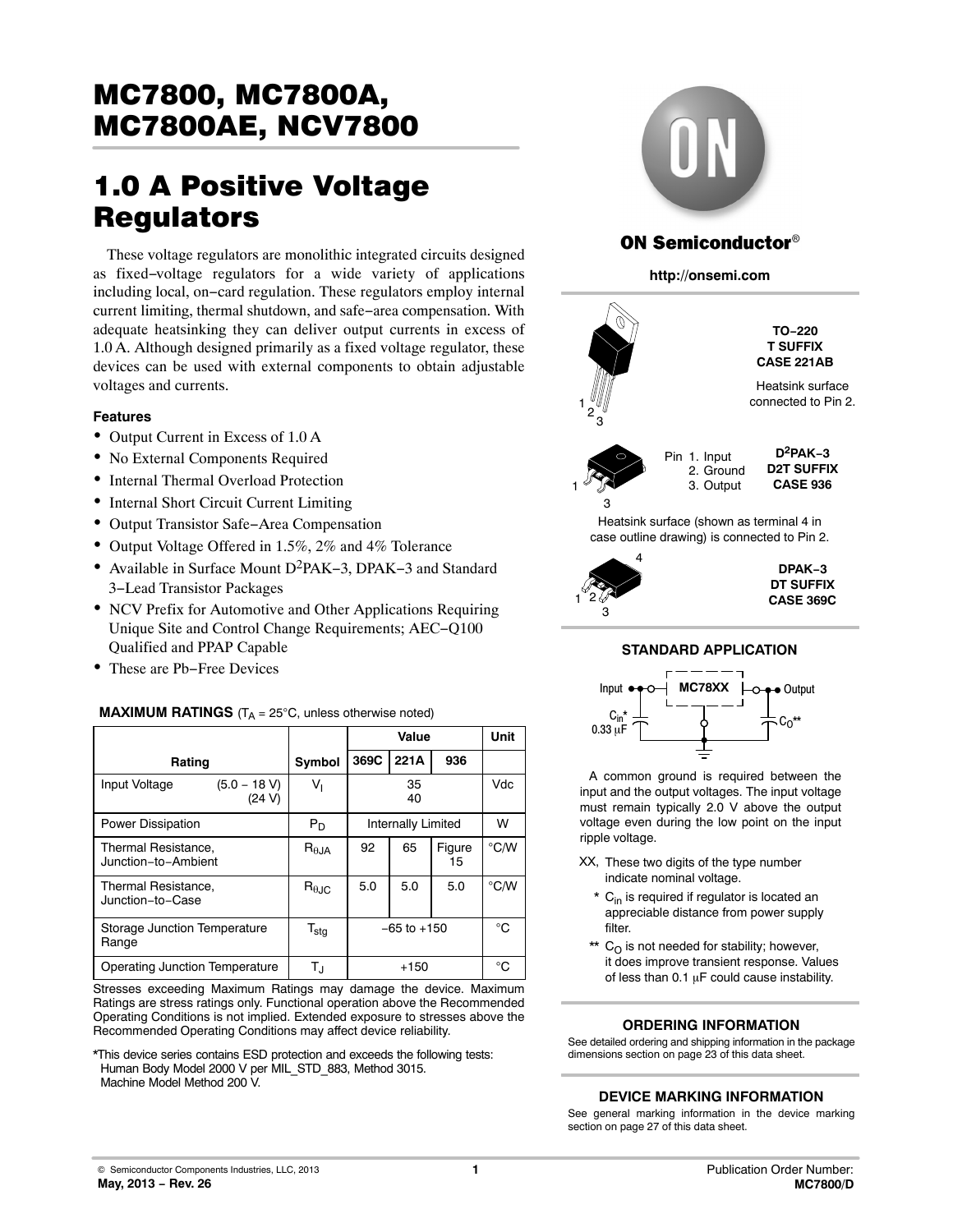

This device contains 22 active transistors.

**Figure 1. Representative Schematic Diagram**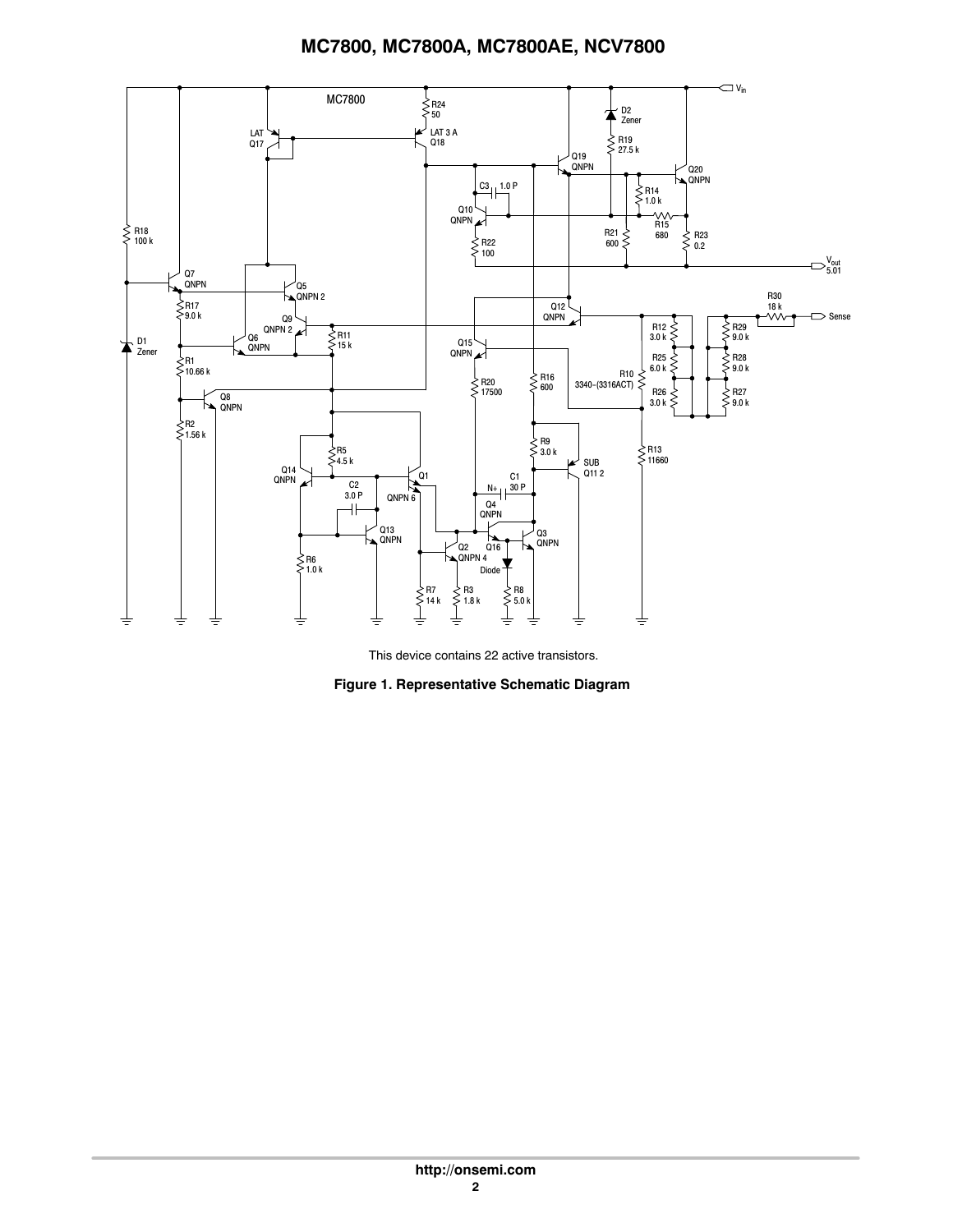|                                                                                                                                                                                      |                  |                          | MC7805B, NCV7805B        |                                  |                                      | <b>MC7805C</b> |                          |                        |
|--------------------------------------------------------------------------------------------------------------------------------------------------------------------------------------|------------------|--------------------------|--------------------------|----------------------------------|--------------------------------------|----------------|--------------------------|------------------------|
| Characteristic                                                                                                                                                                       | Symbol           | Min                      | <b>Typ</b>               | Max                              | Min                                  | <b>Typ</b>     | Max                      | Unit                   |
| Output Voltage $(T_J = 25^{\circ}C)$                                                                                                                                                 | $V_{\Omega}$     | 4.8                      | 5.0                      | 5.2                              | 4.8                                  | 5.0            | 5.2                      | Vdc                    |
| Output Voltage (5.0 mA $\leq$ $I_{\Omega}$ $\leq$ 1.0 A, P <sub>D</sub> $\leq$ 15 W)<br>7.0 Vdc $\leq$ V <sub>in</sub> $\leq$ 20 Vdc<br>8.0 Vdc $\leq$ V <sub>in</sub> $\leq$ 20 Vdc | $V_{\rm O}$      | 4.75                     | 5.0                      | $\overline{\phantom{m}}$<br>5.25 | 4.75                                 | 5.0            | 5.25                     | Vdc                    |
| Line Regulation (Note 4)<br>7.5 Vdc ≤ V <sub>in</sub> ≤ 20 Vdc, 1.0 A<br>8.0 Vdc $\leq$ V <sub>in</sub> $\leq$ 12 Vdc                                                                | Regline          |                          | 5.0<br>1.3               | 100<br>50                        | $\equiv$<br>$\overline{\phantom{0}}$ | 0.5<br>0.8     | 20<br>10                 | mV                     |
| Load Regulation (Note 4)<br>5.0 mA ≤ $IΩ$ ≤ 1.0 A<br>5.0 mA ≤ $I_0$ ≤ 1.5 A (T <sub>A</sub> = 25°C)                                                                                  | Regload          |                          | 1.3<br>0.15              | 100<br>50                        |                                      | 1.3<br>1.3     | 25<br>25                 | mV                     |
| Quiescent Current                                                                                                                                                                    | l <sub>B</sub>   | $\qquad \qquad -$        | 3.2                      | 8.0                              | $\overline{\phantom{0}}$             | 3.2            | 6.5                      | mA                     |
| Quiescent Current Change<br>7.0 Vdc $\leq$ V <sub>in</sub> $\leq$ 25 Vdc<br>5.0 mA ≤ $I_0$ ≤ 1.0 A (T <sub>A</sub> = 25°C)                                                           | $\Delta I_B$     |                          | $\overline{\phantom{0}}$ | 0.5                              |                                      | 0.3<br>0.08    | 1.0<br>0.8               | mA                     |
| <b>Ripple Rejection</b><br>8.0 Vdc $\leq$ V <sub>in</sub> $\leq$ 18 Vdc, f = 120 Hz                                                                                                  | <b>RR</b>        |                          | 68                       | $\overline{\phantom{m}}$         | 62                                   | 83             | $\overline{\phantom{m}}$ | dB                     |
| Dropout Voltage ( $IO = 1.0$ A, $TJ = 25$ °C)                                                                                                                                        | $V_1 - V_0$      |                          | 2.0                      | $\overline{\phantom{0}}$         | $\equiv$                             | 2.0            |                          | Vdc                    |
| Output Noise Voltage $(T_A = 25^{\circ}C)$<br>$10 \text{ Hz} \leq f \leq 100 \text{ kHz}$                                                                                            | $V_n$            |                          | 10                       | $\overline{\phantom{m}}$         | $\equiv$                             | 10             |                          | $\mu$ V/V <sub>O</sub> |
| Output Resistance $f = 1.0$ kHz                                                                                                                                                      | $r_{\rm O}$      |                          | 0.9                      | $\overline{\phantom{0}}$         | $\overline{\phantom{0}}$             | 0.9            | $\overline{\phantom{m}}$ | $m\Omega$              |
| Short Circuit Current Limit ( $T_A = 25^{\circ}C$ )<br>$V_{in}$ = 35 Vdc                                                                                                             | $I_{SC}$         |                          | 0.2                      |                                  | $\overline{\phantom{0}}$             | 0.6            |                          | A                      |
| Peak Output Current $(T_1 = 25^{\circ}C)$                                                                                                                                            | $I_{\text{max}}$ | $\overline{\phantom{0}}$ | 2.2                      | $\qquad \qquad -$                | $\overline{\phantom{0}}$             | 2.2            | $\overline{\phantom{0}}$ | A                      |
| Average Temperature Coefficient of Output Voltage                                                                                                                                    | TCV <sub>O</sub> |                          | $-0.3$                   | $\equiv$                         | $\overline{\phantom{0}}$             | $-0.3$         |                          | $mV$ /°C               |

#### **ELECTRICAL CHARACTERISTICS** ( $V_{in}$  = 10 V,  $I_0$  = 500 mA,  $T_J$  =  $T_{low}$  to 125°C (Note 1), unless otherwise noted)

1.  $T_{\text{low}} = 0^{\circ}$ C for MC78XXC, MC78XXAC,

 $=$   $-40^{\circ}$ C for NCV78XX, MC78XXB, MC78XXAB, and MC78XXAEB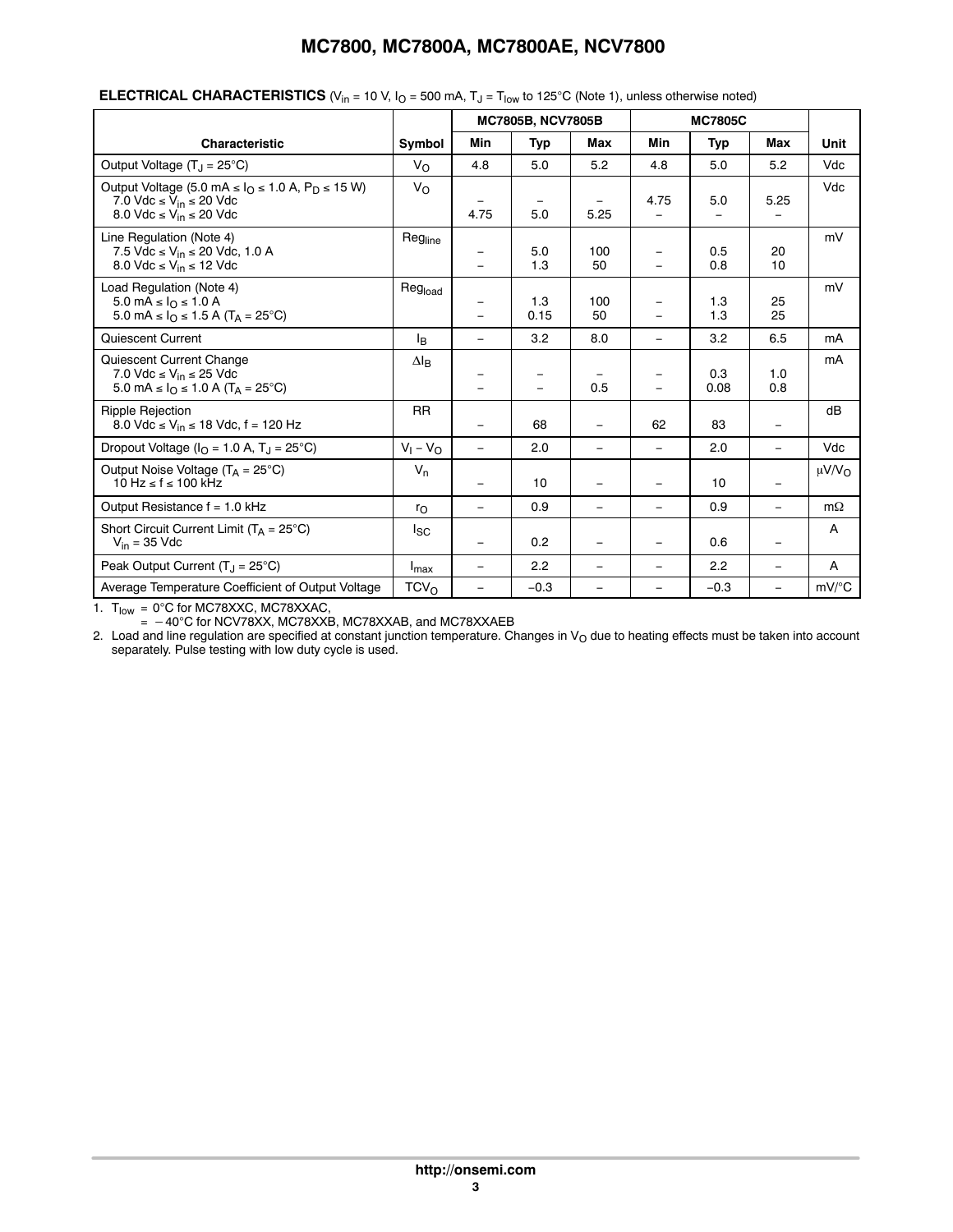|                                                                                                                                                                                                                                                                                                                                                      |                  |                          | MC7805AB/MC7805AC/NCV7805AB |                          |                     |
|------------------------------------------------------------------------------------------------------------------------------------------------------------------------------------------------------------------------------------------------------------------------------------------------------------------------------------------------------|------------------|--------------------------|-----------------------------|--------------------------|---------------------|
| <b>Characteristic</b>                                                                                                                                                                                                                                                                                                                                | Symbol           | Min                      | Typ                         | Max                      | Unit                |
| Output Voltage $(T_1 = 25^{\circ}C)$                                                                                                                                                                                                                                                                                                                 | $V_{\Omega}$     | 4.9                      | 5.0                         | 5.1                      | Vdc                 |
| Output Voltage (5.0 mA $\leq$ $IO$ $\leq$ 1.0 A, P <sub>D</sub> $\leq$ 15 W)<br>7.5 Vdc $\leq$ V <sub>in</sub> $\leq$ 20 Vdc                                                                                                                                                                                                                         | $V_{\Omega}$     | 4.8                      | 5.0                         | 5.2                      | Vdc                 |
| Line Regulation (Note 4)<br>7.5 Vdc ≤ V <sub>in</sub> ≤ 25 Vdc, $I_{\Omega}$ = 500 mA<br>8.0 Vdc ≤ V <sub>in</sub> ≤ 12 Vdc, I <sub>O</sub> = 1.0 A<br>8.0 Vdc $\leq$ V <sub>in</sub> $\leq$ 12 Vdc, I <sub>O</sub> = 1.0 A, T <sub>J</sub> = 25 <sup>°</sup> C<br>7.3 Vdc ≤ V <sub>in</sub> ≤ 20 Vdc, I <sub>O</sub> = 1.0 A, T <sub>J</sub> = 25°C | Regline          |                          | 0.5<br>0.8<br>1.3<br>4.5    | 10<br>12<br>4.0<br>10    | mV                  |
| Load Regulation (Note 4)<br>5.0 mA ≤ $IQ$ ≤ 1.5 A, T <sub>J</sub> = 25°C<br>5.0 mA ≤ $I_0$ ≤ 1.0 A<br>250 mA $\leq$ $I0 \leq$ 750 mA                                                                                                                                                                                                                 | Regload          |                          | 1.3<br>0.8<br>0.53          | 25<br>25<br>15           | mV                  |
| Quiescent Current                                                                                                                                                                                                                                                                                                                                    | l <sub>B</sub>   | $\equiv$                 | 3.2                         | 6.0                      | mA                  |
| Quiescent Current Change<br>8.0 Vdc ≤ V <sub>in</sub> ≤ 25 Vdc, I <sub>O</sub> = 500 mA<br>7.5 Vdc ≤ V <sub>in</sub> ≤ 20 Vdc, T <sub>J</sub> = 25°C<br>$5.0 \text{ mA} \leq I_0 \leq 1.0 \text{ A}$                                                                                                                                                 | $\Delta I_B$     |                          | 0.3<br>0.08                 | 0.8<br>0.8<br>0.5        | mA                  |
| <b>Ripple Rejection</b><br>8.0 Vdc $\leq$ V <sub>in</sub> $\leq$ 18 Vdc, f = 120 Hz, $I_{\Omega}$ = 500 mA                                                                                                                                                                                                                                           | <b>RR</b>        | 68                       | 83                          | $\overline{\phantom{a}}$ | dB                  |
| Dropout Voltage ( $I_{\Omega}$ = 1.0 A, T <sub>J</sub> = 25°C)                                                                                                                                                                                                                                                                                       | $V_1 - V_0$      | $\overline{\phantom{0}}$ | 2.0                         | $\equiv$                 | Vdc                 |
| Output Noise Voltage $(T_A = 25^{\circ}C)$<br>$10 \text{ Hz} \leq f \leq 100 \text{ kHz}$                                                                                                                                                                                                                                                            | $V_n$            | $\overline{\phantom{0}}$ | 10                          | $\qquad \qquad -$        | μ $V/V$ Ω           |
| Output Resistance $(f = 1.0$ kHz)                                                                                                                                                                                                                                                                                                                    | $r_{\Omega}$     | $\overline{\phantom{0}}$ | 0.9                         | $\qquad \qquad -$        | $m\Omega$           |
| Short Circuit Current Limit $(T_A = 25^{\circ}C)$<br>$V_{in}$ = 35 Vdc                                                                                                                                                                                                                                                                               | <sub>sc</sub>    |                          | 0.2                         |                          | A                   |
| Peak Output Current $(T_1 = 25^{\circ}C)$                                                                                                                                                                                                                                                                                                            | $I_{\text{max}}$ | $\overline{\phantom{0}}$ | 2.2                         | $\overline{\phantom{m}}$ | A                   |
| Average Temperature Coefficient of Output Voltage                                                                                                                                                                                                                                                                                                    | TCV <sub>O</sub> | $\equiv$                 | $-0.3$                      |                          | $mV$ <sup>o</sup> C |

#### <span id="page-3-0"></span>**ELECTRICAL CHARACTERISTICS** ( $V_{in}$  = 10 V,  $I_0$  = 1.0 A,  $T_J$  =  $T_{low}$  to 125°C (Note 3), unless otherwise noted)

3. T<sub>low</sub> = 0°C for MC78XXC, MC78XXAC,

 $=$   $-40^{\circ}$ C for NCV78XX, MC78XXB, MC78XXAB, and MC78XXAEB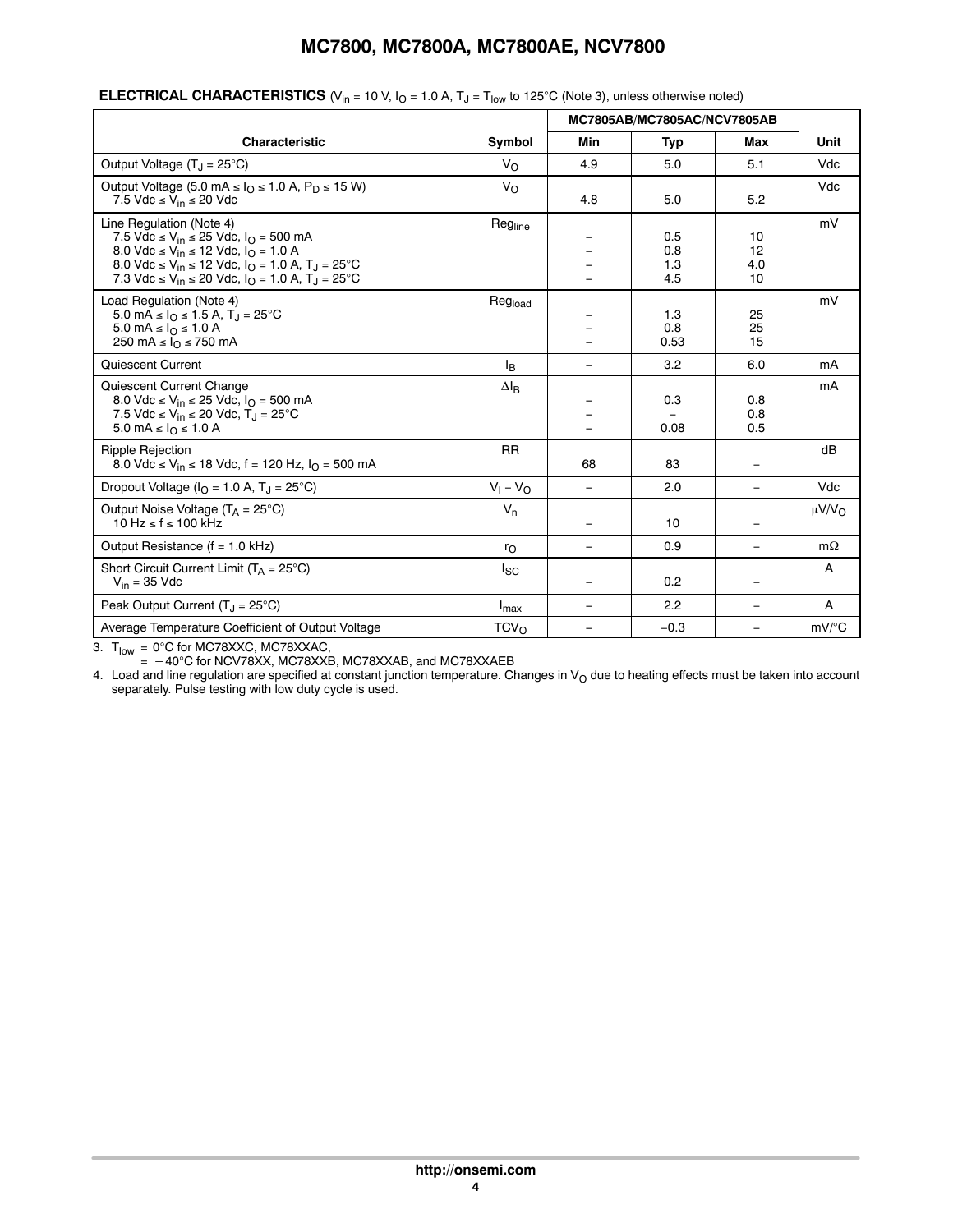|                                                                                                                                                                              |                    | <b>MC7806B/NCV7806B</b>  |            |                          |                                                      | <b>MC7806C</b> |                          |                    |
|------------------------------------------------------------------------------------------------------------------------------------------------------------------------------|--------------------|--------------------------|------------|--------------------------|------------------------------------------------------|----------------|--------------------------|--------------------|
| <b>Characteristic</b>                                                                                                                                                        | Symbol             | Min                      | Typ        | Max                      | <b>Min</b>                                           | Typ            | Max                      | Unit               |
| Output Voltage $(T_J = 25^{\circ}C)$                                                                                                                                         | $V_{\Omega}$       | 5.75                     | 6.0        | 6.25                     | 5.75                                                 | 6.0            | 6.25                     | Vdc                |
| Output Voltage (5.0 mA $\leq$ $IO$ $\leq$ 1.0 A, P <sub>D</sub> $\leq$ 15 W)<br>8.0 Vdc $\leq$ V <sub>in</sub> $\leq$ 21 Vdc<br>9.0 Vdc $\leq$ V <sub>in</sub> $\leq$ 21 Vdc | $V_{\Omega}$       | 5.7                      | 6.0        | 6.3                      | 5.7<br>$\equiv$                                      | 6.0            | 6.3                      | Vdc                |
| Line Regulation, $T_{J} = 25^{\circ}$ C (Note 6)<br>8.0 Vdc $\leq$ V <sub>in</sub> $\leq$ 25 Vdc<br>9.0 Vdc $\leq$ V <sub>in</sub> $\leq$ 13 Vdc                             | Regline            |                          | 5.5<br>1.4 | 120<br>60                | $\qquad \qquad \blacksquare$<br>$=$                  | 0.5<br>0.8     | 24<br>12                 | mV                 |
| Load Regulation, $T_{\text{J}}$ = 25°C (Note 6)<br>5.0 mA $\leq$ $I0 \leq$ 1.5 A                                                                                             | Regload            | $\overline{\phantom{0}}$ | 1.3        | 120                      | $\overline{\phantom{0}}$                             | 1.3            | 30                       | mV                 |
| Quiescent Current $(T_J = 25^{\circ}C)$                                                                                                                                      | l <sub>B</sub>     | $\qquad \qquad -$        | 3.3        | 8.0                      | $\qquad \qquad =$                                    | 3.3            | 8.0                      | mA                 |
| Quiescent Current Change<br>8.0 Vdc $\leq$ V <sub>in</sub> $\leq$ 25 Vdc<br>5.0 mA $\leq$ $I_{\Omega}$ $\leq$ 1.0 A                                                          | $\Delta I_B$       |                          | $\equiv$   | 0.5                      | $\overline{\phantom{0}}$<br>$\overline{\phantom{0}}$ | 0.3<br>0.08    | 1.3<br>0.5               | mA                 |
| <b>Ripple Rejection</b><br>9.0 Vdc ≤ V <sub>in</sub> ≤ 19 Vdc, f = 120 Hz                                                                                                    | <b>RR</b>          |                          | 65         |                          | 58                                                   | 65             |                          | dB                 |
| Dropout Voltage ( $IO = 1.0$ A, $TJ = 25$ °C)                                                                                                                                | $V_1 - V_{\Omega}$ | $\overline{\phantom{0}}$ | 2.0        | $\overline{\phantom{m}}$ | $\qquad \qquad =$                                    | 2.0            | $\qquad \qquad -$        | Vdc                |
| Output Noise Voltage $(T_A = 25^{\circ}C)$<br>$10 \text{ Hz} \leq f \leq 100 \text{ kHz}$                                                                                    | $V_n$              |                          | 10         |                          | $\overline{\phantom{0}}$                             | 10             |                          | $\mu V/V_{\Omega}$ |
| Output Resistance f = 1.0 kHz                                                                                                                                                | ro                 | $\overline{\phantom{m}}$ | 0.9        | $\overline{\phantom{m}}$ | $\qquad \qquad =$                                    | 0.9            | $\overline{\phantom{0}}$ | $m\Omega$          |
| Short Circuit Current Limit $(T_A = 25^{\circ}C)$<br>$V_{in}$ = 35 Vdc                                                                                                       | $I_{SC}$           | $\overline{\phantom{a}}$ | 0.2        |                          | $\overline{\phantom{0}}$                             | 0.2            |                          | A                  |
| Peak Output Current $(T_J = 25^{\circ}C)$                                                                                                                                    | $I_{\text{max}}$   |                          | 2.2        | $\overline{\phantom{m}}$ | $\overline{\phantom{0}}$                             | 2.2            | $\qquad \qquad -$        | A                  |
| Average Temperature Coefficient of Output Voltage                                                                                                                            | TCV <sub>O</sub>   |                          | $-0.3$     |                          |                                                      | $-0.3$         | $\qquad \qquad -$        | $mV$ /°C           |

#### **ELECTRICAL CHARACTERISTICS** ( $V_{in}$  = 11 V,  $I_0$  = 500 mA,  $T_J$  =  $T_{low}$  to 125°C (Note 5), unless otherwise noted)

5.  $\, {\sf T}_{\textsf{low}} \,$  = 0°C for MC78XXC, MC78XXAC,

 $=$   $-40^{\circ}$ C for NCV78XX, MC78XXB, MC78XXAB, and MC78XXAEB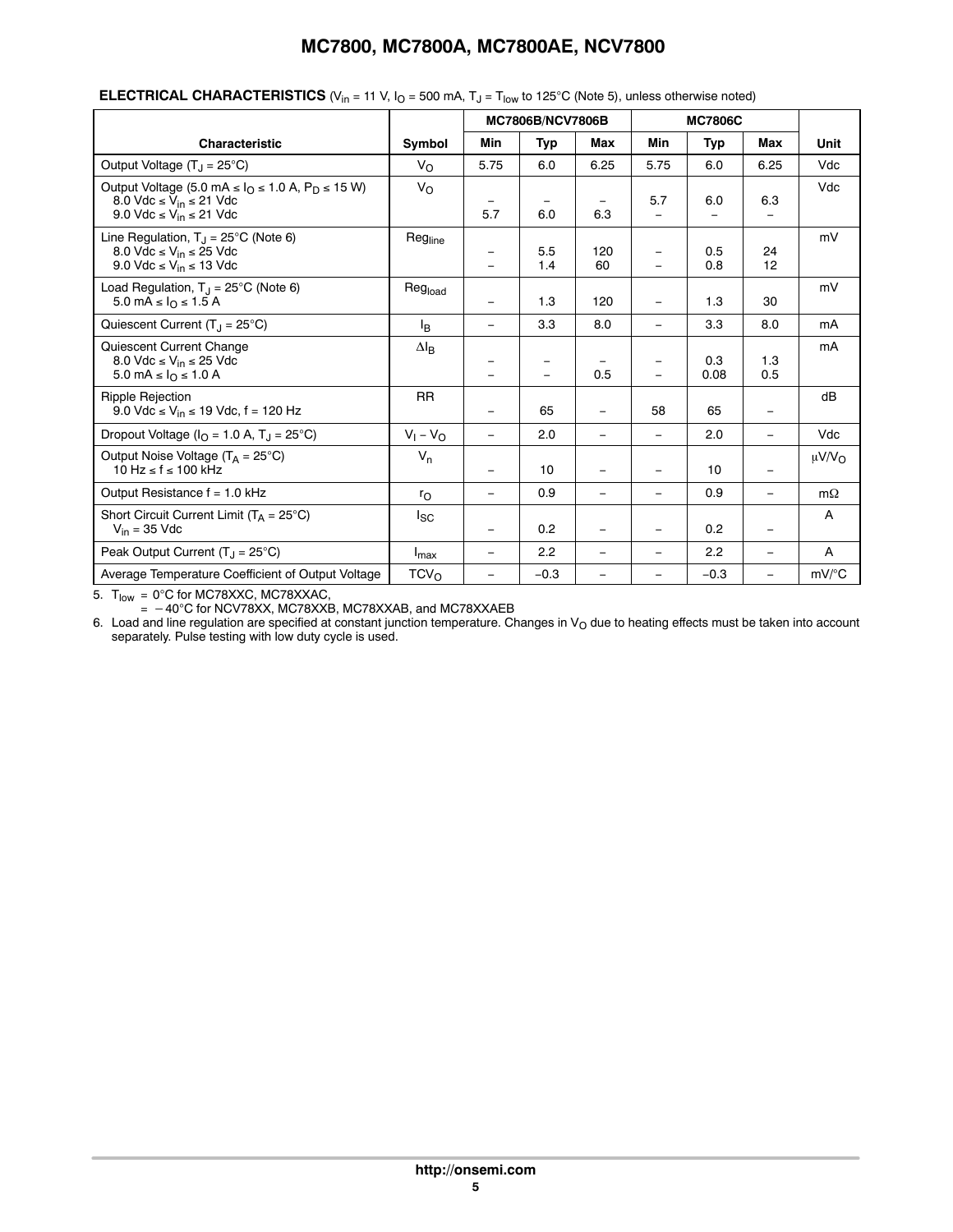|                                                                                                                                                                                                                              |                     | <b>MC7806AC</b>          |                   |                          |                     |
|------------------------------------------------------------------------------------------------------------------------------------------------------------------------------------------------------------------------------|---------------------|--------------------------|-------------------|--------------------------|---------------------|
| <b>Characteristic</b>                                                                                                                                                                                                        | Symbol              | <b>Min</b>               | Typ               | Max                      | Unit                |
| Output Voltage $(T_1 = 25^{\circ}C)$                                                                                                                                                                                         | $V_{\rm O}$         | 5.88                     | 6.0               | 6.12                     | Vdc                 |
| Output Voltage (5.0 mA $\leq$ I <sub>O</sub> $\leq$ 1.0 A, P <sub>D</sub> $\leq$ 15 W)<br>8.6 Vdc $\leq$ V <sub>in</sub> $\leq$ 21 Vdc                                                                                       | $V_{\rm O}$         | 5.76                     | 6.0               | 6.24                     | Vdc                 |
| Line Regulation (Note 8)<br>8.6 Vdc ≤ V <sub>in</sub> ≤ 25 Vdc, $I_{\Omega}$ = 500 mA<br>9.0 Vdc ≤ V <sub>in</sub> ≤ 13 Vdc, I <sub>O</sub> = 1.0 A                                                                          | Reg <sub>line</sub> |                          | 5.0<br>1.4        | 12<br>15                 | mV                  |
| Load Regulation (Note 8)<br>5.0 mA ≤ $IQ$ ≤ 1.5 A, T <sub>J</sub> = 25°C<br>5.0 mA ≤ $I_0$ ≤ 1.0 A<br>250 mA ≤ $I0$ ≤ 750 mA                                                                                                 | Regload             |                          | 1.3<br>0.9<br>0.2 | 25<br>25<br>15           | mV                  |
| Quiescent Current                                                                                                                                                                                                            | l <sub>B</sub>      | $\overline{\phantom{m}}$ | 3.3               | 6.0                      | mA                  |
| Quiescent Current Change<br>9.0 Vdc ≤ V <sub>in</sub> ≤ 25 Vdc, I <sub>O</sub> = 500 mA<br>9.0 Vdc ≤ V <sub>in</sub> ≤ 21 Vdc, I <sub>O</sub> = 1.0 A, T <sub>J</sub> = 25°C<br>$5.0 \text{ mA} \leq I_0 \leq 1.0 \text{ A}$ | $\Delta I_B$        |                          |                   | 0.8<br>0.8<br>0.5        | mA                  |
| <b>Ripple Rejection</b><br>9.0 Vdc ≤ V <sub>in</sub> ≤ 19 Vdc, f = 120 Hz, $IO$ = 500 mA                                                                                                                                     | <b>RR</b>           | 58                       | 65                | $=$                      | dB                  |
| Dropout Voltage ( $I_{\Omega}$ = 1.0 A, T <sub>.1</sub> = 25°C)                                                                                                                                                              | $V_1 - V_0$         | $\overline{\phantom{m}}$ | 2.0               | $\overline{\phantom{0}}$ | Vdc                 |
| Output Noise Voltage $(T_A = 25^{\circ}C)$<br>$10 \text{ Hz} \leq f \leq 100 \text{ kHz}$                                                                                                                                    | $V_n$               |                          | 10                | Ξ.                       | μ $V/V$ Ω           |
| Output Resistance (f = 1.0 kHz)                                                                                                                                                                                              | $r_{\rm O}$         |                          | 0.9               | $\qquad \qquad =$        | $m\Omega$           |
| Short Circuit Current Limit $(T_A = 25^{\circ}C)$<br>$V_{in}$ = 35 Vdc                                                                                                                                                       | lsc                 |                          | 0.2               | $\equiv$                 | A                   |
| Peak Output Current $(T_1 = 25^{\circ}C)$                                                                                                                                                                                    | $I_{\text{max}}$    | $\overline{\phantom{m}}$ | 2.2               | $\equiv$                 | A                   |
| Average Temperature Coefficient of Output Voltage                                                                                                                                                                            | TCV <sub>0</sub>    |                          | $-0.3$            |                          | $mV$ <sup>o</sup> C |

#### **ELECTRICAL CHARACTERISTICS** ( $V_{in}$  = 11 V,  $I_0$  = 1.0 A,  $T_J$  =  $T_{low}$  to 125°C (Note 7), unless otherwise noted)

7. T<sub>low</sub> = 0°C for MC78XXC, MC78XXAC,

=  $-40^{\circ}$ C for NCV78XX, MC78XXB, MC78XXAB, and MC78XXAEB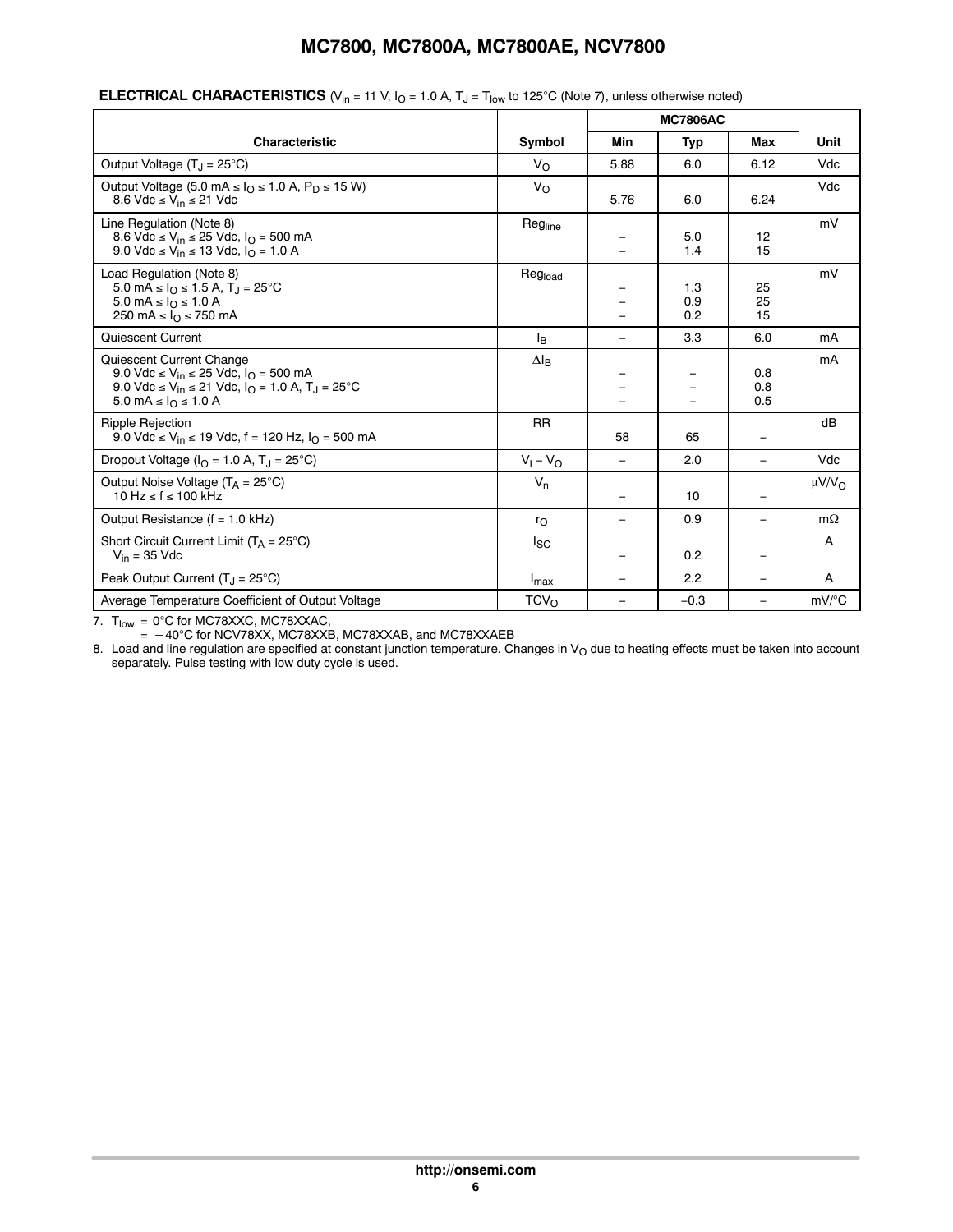| ----- \'                                                                                                                                                                       |                    |                               |                         |                                 |                                               |                          |                          |                        |  |  |  |  |  |
|--------------------------------------------------------------------------------------------------------------------------------------------------------------------------------|--------------------|-------------------------------|-------------------------|---------------------------------|-----------------------------------------------|--------------------------|--------------------------|------------------------|--|--|--|--|--|
|                                                                                                                                                                                |                    |                               | <b>MC7808B/NCV7808B</b> |                                 |                                               | <b>MC7808C</b>           |                          |                        |  |  |  |  |  |
| <b>Characteristic</b>                                                                                                                                                          | Symbol             | Min                           | Typ                     | Max                             | Min                                           | Typ                      | Max                      | Unit                   |  |  |  |  |  |
| Output Voltage (T <sub>J</sub> = 25°C)                                                                                                                                         | $V_{\rm O}$        | 7.7                           | 8.0                     | 8.3                             | 7.7                                           | 8.0                      | 8.3                      | Vdc                    |  |  |  |  |  |
| Output Voltage (5.0 mA $\leq$ $IO$ $\leq$ 1.0 A, P <sub>D</sub> $\leq$ 15 W)<br>10.5 Vdc $\leq$ V <sub>in</sub> $\leq$ 23 Vdc<br>11.5 Vdc $\leq$ V <sub>in</sub> $\leq$ 23 Vdc | $V_{\rm O}$        | -<br>7.6                      | 8.0                     | $\overline{\phantom{m}}$<br>8.4 | 7.6<br>L.                                     | 8.0                      | 8.4                      | Vdc                    |  |  |  |  |  |
| Line Regulation, $T_{\text{I}} = 25^{\circ}$ C, (Note 10)<br>10.5 Vdc $\leq$ V <sub>in</sub> $\leq$ 25 Vdc<br>11 Vdc $\leq$ V <sub>in</sub> $\leq$ 17 Vdc                      | Regline            | -<br>$\overline{\phantom{0}}$ | 6.0<br>1.7              | 160<br>80                       | $\overline{\phantom{m}}$<br>$\qquad \qquad -$ | 6.0<br>1.7               | 32<br>16                 | mV                     |  |  |  |  |  |
| Load Regulation, $T_{J} = 25^{\circ}$ C (Note 10)<br>5.0 mA $\leq$ $I_{\Omega} \leq 1.5$ A                                                                                     | Regload            | -                             | 1.4                     | 160                             | $\equiv$                                      | 1.4                      | 35                       | mV                     |  |  |  |  |  |
| Quiescent Current                                                                                                                                                              | l <sub>R</sub>     | $\equiv$                      | 3.3                     | 8.0                             | $\equiv$                                      | 3.3                      | 8.0                      | mA                     |  |  |  |  |  |
| Quiescent Current Change<br>10.5 Vdc $\leq$ V <sub>in</sub> $\leq$ 25 Vdc<br>5.0 mA ≤ $I_0$ ≤ 1.0 A                                                                            | $\Delta I_B$       | -<br>-                        |                         | 0.5                             |                                               | $\overline{\phantom{0}}$ | 1.0<br>0.5               | mA                     |  |  |  |  |  |
| <b>Ripple Rejection</b><br>11.5 Vdc ≤ V <sub>in</sub> ≤ 18 Vdc, f = 120 Hz                                                                                                     | <b>RR</b>          | $\overline{\phantom{0}}$      | 62                      | $\overline{\phantom{0}}$        | 56                                            | 62                       | $\overline{\phantom{a}}$ | dB                     |  |  |  |  |  |
| Dropout Voltage ( $IO = 1.0$ A, $TJ = 25$ °C)                                                                                                                                  | $V_1 - V_{\Omega}$ | $\equiv$                      | 2.0                     | $\overline{\phantom{0}}$        | $\equiv$                                      | 2.0                      | $\overline{\phantom{0}}$ | Vdc                    |  |  |  |  |  |
| Output Noise Voltage $(T_A = 25^{\circ}C)$<br>$10 \text{ Hz} \leq f \leq 100 \text{ kHz}$                                                                                      | $V_n$              | $\equiv$                      | 10                      | -                               | $\qquad \qquad -$                             | 10                       |                          | $\mu$ V/V <sub>O</sub> |  |  |  |  |  |
| Output Resistance $f = 1.0$ kHz                                                                                                                                                | $r_{\Omega}$       | $\equiv$                      | 0.9                     | -                               | $\qquad \qquad =$                             | 0.9                      | $\overline{\phantom{0}}$ | $m\Omega$              |  |  |  |  |  |
| Short Circuit Current Limit $(T_A = 25^{\circ}C)$<br>$V_{in}$ = 35 Vdc                                                                                                         | $I_{SC}$           | $\overline{\phantom{0}}$      | 0.2                     | $\overline{\phantom{0}}$        | $\overline{\phantom{0}}$                      | 0.2                      | $\overline{\phantom{0}}$ | A                      |  |  |  |  |  |
| Peak Output Current $(T_1 = 25^{\circ}C)$                                                                                                                                      | $I_{\text{max}}$   | $\equiv$                      | 2.2                     | $\overline{\phantom{0}}$        | $\qquad \qquad -$                             | 2.2                      | $\overline{\phantom{0}}$ | A                      |  |  |  |  |  |
| Average Temperature Coefficient of Output Voltage                                                                                                                              | TCV <sub>O</sub>   | $\overline{\phantom{0}}$      | $-0.4$                  |                                 | $\qquad \qquad -$                             | $-0.4$                   | $\overline{\phantom{0}}$ | mV/°C                  |  |  |  |  |  |

#### **ELECTRICAL CHARACTERISTICS**  $(V_{in} = 14 \ V_{i} I_{0} = 500 \ mA$ ,  $T_{i} = T_{low}$  to 125°C (Note 9), unless otherwise noted)

9.  $T_{\textsf{low}}$  = 0°C for MC78XXC, MC78XXAC,

=  $-40^{\circ}$ C for NCV78XX, MC78XXB, MC78XXAB, and MC78XXAEB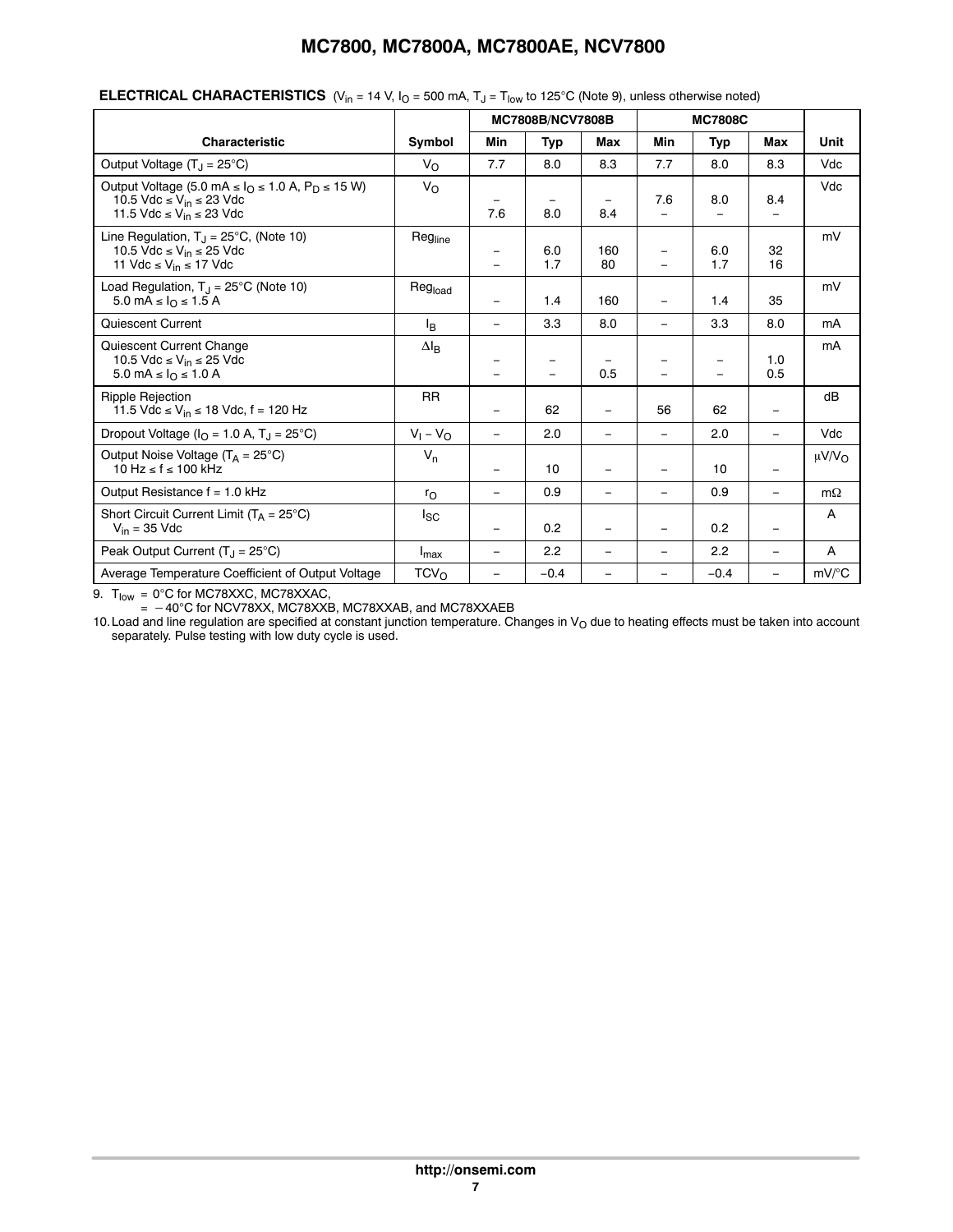|                                                                                                                                                                                                                    |                    | <b>MC7808AB/MC7808AC</b>                                                  |                          |                          |                      | <b>MC7808AEB</b>         |                   |             |
|--------------------------------------------------------------------------------------------------------------------------------------------------------------------------------------------------------------------|--------------------|---------------------------------------------------------------------------|--------------------------|--------------------------|----------------------|--------------------------|-------------------|-------------|
| <b>Characteristic</b>                                                                                                                                                                                              | Symbol             | Min                                                                       | <b>Typ</b>               | Max                      | Min                  | <b>Typ</b>               | Max               | Unit        |
| Output Voltage $(T_1 = 25^{\circ}C)$                                                                                                                                                                               | $V_{\Omega}$       | 7.84                                                                      | 8.0                      | 8.16                     | 7.88                 | L.                       | 8.12              | Vdc         |
| Output Voltage (5.0 mA $\leq$ I <sub>O</sub> $\leq$ 1.0 A, P <sub>D</sub> $\leq$ 15 W)<br>10.6 Vdc $\leq$ V <sub>in</sub> $\leq$ 23 Vdc                                                                            | $V_{\Omega}$       | 7.7                                                                       | 8.0                      | 8.3                      | 7.88                 | ÷,                       | 8.12              | Vdc         |
| Line Regulation (Note 12)<br>10.6 Vdc ≤ V <sub>in</sub> ≤ 25 Vdc, $I_{\Omega}$ = 500 mA<br>11 Vdc ≤ V <sub>in</sub> ≤ 17 Vdc, I <sub>O</sub> = 1.0 A<br>10.4 Vdc ≤ V <sub>in</sub> ≤ 23 Vdc, T <sub>J</sub> = 25°C | Regline            | $\overline{\phantom{0}}$                                                  | 6.0<br>1.7<br>5.0        | 15<br>18<br>15           | ÷,                   | 6.0<br>1.7<br>5.0        | 15<br>18<br>15    | mV          |
| Load Regulation (Note 12)<br>5.0 mA ≤ $IO$ ≤ 1.5 A, T <sub>J</sub> = 25°C<br>5.0 mA $\leq$ $I_{\Omega} \leq 1.0$ A<br>250 mA $\leq$ $IQ \leq$ 750 mA                                                               | Regload            | $\overline{\phantom{0}}$<br>$\qquad \qquad -$<br>$\overline{\phantom{0}}$ | 1.4<br>1.0<br>0.22       | 25<br>25<br>15           | Ξ.<br>÷,<br>$\equiv$ | 1.4<br>1.0<br>0.22       | 25<br>25<br>15    | mV          |
| Quiescent Current                                                                                                                                                                                                  | Iв                 | $\equiv$                                                                  | 3.3                      | 6.0                      | $=$                  | 3.3                      | 6.0               | mA          |
| Quiescent Current Change<br>11 Vdc ≤ V <sub>in</sub> ≤ 25 Vdc, I <sub>O</sub> = 500 mA<br>10.6 Vdc ≤ V <sub>in</sub> ≤ 23 Vdc, I <sub>O</sub> = 1.0 A, T <sub>J</sub> = 25°C<br>5.0 mA ≤ $I_0$ ≤ 1.0 A             | $\Delta I_B$       | $\overline{\phantom{0}}$                                                  | $\overline{\phantom{0}}$ | 0.8<br>0.8<br>0.5        | ÷,                   | $\overline{\phantom{0}}$ | 0.8<br>0.8<br>0.5 | mA          |
| <b>Ripple Rejection</b><br>11.5 Vdc ≤ V <sub>in</sub> ≤ 21.5 Vdc, f = 120 Hz, l <sub>O</sub> = 500 mA                                                                                                              | <b>RR</b>          | 56                                                                        | 62                       | $\overline{\phantom{0}}$ | 56                   | 62                       | $\qquad \qquad =$ | dB          |
| Dropout Voltage ( $IO = 1.0 A$ , $TJ = 25°C$ )                                                                                                                                                                     | $V_1 - V_{\Omega}$ | $\overline{\phantom{0}}$                                                  | 2.0                      | $\equiv$                 | $\equiv$             | 2.0                      | $\equiv$          | Vdc         |
| Output Noise Voltage $(T_A = 25^{\circ}C)$<br>10 Hz ≤ f ≤ 100 kHz                                                                                                                                                  | $V_n$              | $\equiv$                                                                  | 10                       | $\equiv$                 | -                    | 10                       | $\equiv$          | $\mu V/V_O$ |
| Output Resistance $f = 1.0$ kHz                                                                                                                                                                                    | $r_{\rm O}$        | $\overline{\phantom{0}}$                                                  | 0.9                      | $\overline{\phantom{0}}$ | Ξ.                   | 0.9                      | $\equiv$          | $m\Omega$   |
| Short Circuit Current Limit ( $T_A = 25^{\circ}C$ )<br>$V_{in}$ = 35 Vdc                                                                                                                                           | <sub>sc</sub>      | $\overline{\phantom{0}}$                                                  | 0.2                      | $\overline{\phantom{0}}$ |                      | 0.2                      | $\equiv$          | A           |
| Peak Output Current $(T_J = 25^{\circ}C)$                                                                                                                                                                          | $I_{\text{max}}$   | $\overline{\phantom{0}}$                                                  | 2.2                      | $\qquad \qquad -$        | Ξ.                   | 2.2                      | $\qquad \qquad -$ | Α           |
| Average Temperature Coefficient of Output Voltage                                                                                                                                                                  | $TCV_{\Omega}$     | $\overline{\phantom{0}}$                                                  | $-0.4$                   | ÷,                       | -                    | $-0.4$                   | $\equiv$          | mV/°C       |

#### **ELECTRICAL CHARACTERISTICS** ( $V_{in}$  = 14 V,  $I_{O}$  = 1.0 A,  $T_{J}$  =  $T_{low}$  to 125°C (Note 11), unless otherwise noted)

11.  $T_{\text{low}} = 0^{\circ}$ C for MC78XXC, MC78XXAC,

 $=$   $-40^{\circ}$ C for NCV78XX, MC78XXB, MC78XXAB, and MC78XXAEB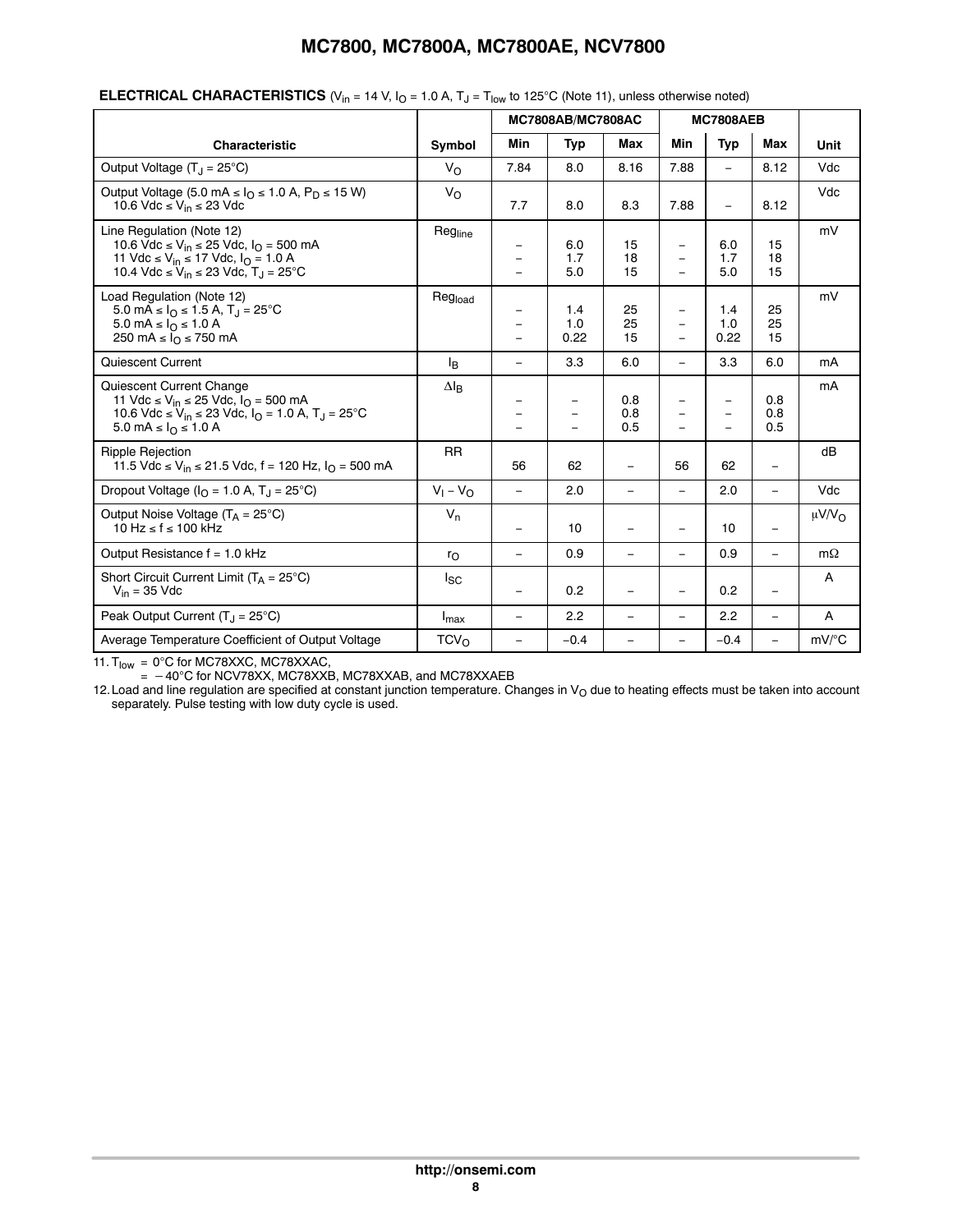|                                                                                                                                                |                     |                                                      | <b>MC7809B/NCV7809B</b> |                          |                   | <b>MC7809C</b> |                          |                        |  |  |  |  |
|------------------------------------------------------------------------------------------------------------------------------------------------|---------------------|------------------------------------------------------|-------------------------|--------------------------|-------------------|----------------|--------------------------|------------------------|--|--|--|--|
| <b>Characteristic</b>                                                                                                                          | Symbol              | Min                                                  | <b>Typ</b>              | <b>Max</b>               | Min               | <b>Typ</b>     | <b>Max</b>               | <b>Unit</b>            |  |  |  |  |
| Output Voltage $(T_1 = 25^{\circ}C)$                                                                                                           | $V_{\rm O}$         | 8.65                                                 | 9.0                     | 9.35                     | 8.65              | 9.0            | 9.35                     | Vdc                    |  |  |  |  |
| Output Voltage (5.0 mA $\leq$ $I_O \leq 1.0$ A, $P_D \leq 15$ W)<br>11.5 Vdc $\leq$ V <sub>in</sub> $\leq$ 24 Vdc                              | $V_{\rm O}$         | 8.55                                                 | 9.0                     | 9.45                     | 8.55              | 9.0            | 9.45                     | Vdc                    |  |  |  |  |
| Line Regulation, $T_J = 25^{\circ}C$ (Note 14)<br>11 Vdc $\leq$ V <sub>in</sub> $\leq$ 26 Vdc<br>11.5 Vdc $\leq$ V <sub>in</sub> $\leq$ 17 Vdc | Reg <sub>line</sub> | $\overline{\phantom{0}}$<br>$\overline{\phantom{0}}$ | 6.2<br>1.8              | 32<br>16                 |                   | 6.2<br>1.8     | 32<br>16                 | mV                     |  |  |  |  |
| Load Regulation, $T_J = 25^{\circ}C$ (Note 14)<br>5.0 mA ≤ $IQ$ ≤ 1.5 A                                                                        | Regload             | $=$                                                  | 1.5                     | 35                       | $\equiv$          | 1.5            | 35                       | mV                     |  |  |  |  |
| Quiescent Current                                                                                                                              | l <sub>B</sub>      | $\overline{\phantom{0}}$                             | 3.4                     | 8.0                      | $\qquad \qquad -$ | 3.4            | 8.0                      | mA                     |  |  |  |  |
| Quiescent Current Change<br>11.5 Vdc $\leq$ V <sub>in</sub> $\leq$ 26 Vdc<br>5.0 mA ≤ $I_0$ ≤ 1.0 A                                            | $\Delta I_B$        | -                                                    |                         | 1.0<br>0.5               |                   | -<br>—         | 1.0<br>0.5               | mA                     |  |  |  |  |
| <b>Ripple Rejection</b><br>11.5 Vdc ≤ V <sub>in</sub> ≤ 21.5 Vdc, f = 120 Hz                                                                   | <b>RR</b>           | 56                                                   | 61                      | $\overline{\phantom{0}}$ | 56                | 61             | $\overline{\phantom{0}}$ | dB                     |  |  |  |  |
| Dropout Voltage ( $IO = 1.0 A$ , $TJ = 25°C$ )                                                                                                 | $V_1 - V_0$         | $\equiv$                                             | 2.0                     | $\qquad \qquad -$        | $\equiv$          | 2.0            | $\equiv$                 | Vdc                    |  |  |  |  |
| Output Noise Voltage $(T_A = 25^{\circ}C)$<br>10 Hz $\le$ f $\le$ 100 kHz                                                                      | $V_n$               | $\overline{\phantom{0}}$                             | 10                      | $\overline{\phantom{0}}$ |                   | 10             | $\qquad \qquad -$        | $\mu$ V/V <sub>O</sub> |  |  |  |  |
| Output Resistance $f = 1.0$ kHz                                                                                                                | $r_{\Omega}$        | $\qquad \qquad -$                                    | 1.0                     | $\overline{\phantom{m}}$ | $\qquad \qquad -$ | 1.0            | $\overline{\phantom{m}}$ | $m\Omega$              |  |  |  |  |
| Short Circuit Current Limit $(T_A = 25^{\circ}C)$<br>$V_{in}$ = 35 Vdc                                                                         | $I_{SC}$            | $\overline{\phantom{0}}$                             | 0.2                     | $\overline{\phantom{0}}$ | $\qquad \qquad -$ | 0.2            | $\qquad \qquad -$        | A                      |  |  |  |  |
| Peak Output Current $(T_1 = 25^{\circ}C)$                                                                                                      | $I_{\text{max}}$    | $\qquad \qquad -$                                    | 2.2                     | $\overline{\phantom{0}}$ | $\qquad \qquad -$ | 2.2            | $\overline{\phantom{a}}$ | A                      |  |  |  |  |
| Average Temperature Coefficient of Output Voltage                                                                                              | TCV <sub>O</sub>    | $\qquad \qquad -$                                    | $-0.5$                  |                          |                   | $-0.5$         | $\overline{\phantom{0}}$ | $mV$ /°C               |  |  |  |  |

#### **ELECTRICAL CHARACTERISTICS** ( $V_{in}$  = 15 V,  $I_{O}$  = 500 mA,  $T_{J}$  =  $T_{low}$  to 125°C (Note 13), unless otherwise noted)

13. $T_{\text{low}} = 0^{\circ}$ C for MC78XXC, MC78XXAC,

=  $-40^{\circ}$ C for NCV78XX, MC78XXB, MC78XXAB, and MC78XXAEB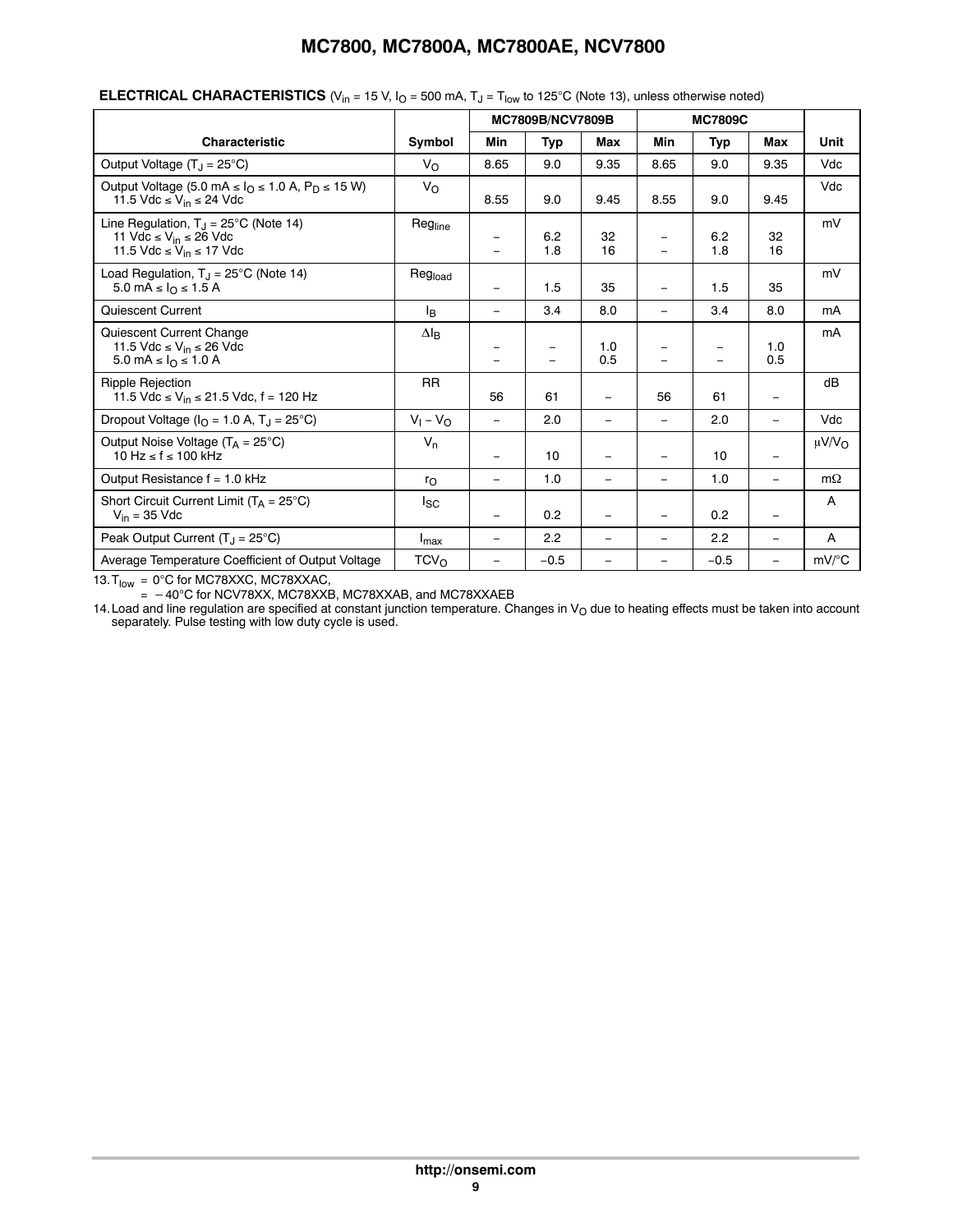|                                                                                                                                                                             |                | <b>MC7809AB/MC7809AC</b> |                   |                          |                     |
|-----------------------------------------------------------------------------------------------------------------------------------------------------------------------------|----------------|--------------------------|-------------------|--------------------------|---------------------|
| <b>Characteristic</b>                                                                                                                                                       | Symbol         | Min                      | Typ               | Max                      | Unit                |
| Output Voltage $(TJ = 25^{\circ}C)$                                                                                                                                         | Vo             | 8.82                     | 9.0               | 9.18                     | <b>Vdc</b>          |
| Output Voltage (5.0 mA $\leq$ 10 $\leq$ 1.0 A, PD $\leq$ 15 W)<br>11.5 Vdc $\leq$ Vin $\leq$ 24 Vdc                                                                         | Vo             | 8.65                     | 9.0               | 9.35                     | <b>Vdc</b>          |
| Line Regulation (Note 16)<br>11.5 Vdc ≤ Vin ≤ 26 Vdc, IO = 500 mA<br>12 Vdc ≤ Vin ≤ 17 Vdc, IO = 1.0 A<br>11.5 Vdc $\leq$ Vin $\leq$ 24 Vdc, TJ = 25°C                      | Regline        |                          | 6.2<br>1.8<br>5.2 | 16<br>7.0<br>16          | mV                  |
| Load Regulation (Note 16)<br>$5.0 \text{ mA} \leq 10 \leq 1.5 \text{ A}$ , TJ = 25°C<br>$5.0 \text{ mA} \leq 10 \leq 1.0 \text{ A}$<br>250 mA $\leq$ 10 $\leq$ 750 mA       | Regload        |                          |                   | 25<br>25<br>15           | mV                  |
| Quiescent Current                                                                                                                                                           | lB.            | Ξ.                       | 3.3               | 6.0                      | mA                  |
| Quiescent Current Change<br>11.5 Vdc ≤ Vin ≤ 26 Vdc, IO = 500 mA<br>11.5 Vdc ≤ Vin ≤ 24 Vdc, IO = 1.0 A, TJ = $25^{\circ}$ C<br>$5.0 \text{ mA} \leq 10 \leq 1.0 \text{ A}$ | $\triangle$ IB |                          |                   | 0.8<br>0.8<br>0.5        | mA                  |
| <b>Ripple Rejection</b><br>11.5 Vdc ≤ Vin ≤ 21.5 Vdc, f = 120 Hz, lO = 500 mA                                                                                               | <b>RR</b>      | 56                       | 61                |                          | dB                  |
| Dropout Voltage (IO = 1.0 A, TJ = 25°C)                                                                                                                                     | VI VO          |                          | 2.0               |                          | Vdc                 |
| Output Noise Voltage (TA = 25°C)<br>$10 \text{ Hz} \leq f \leq 100 \text{ kHz}$                                                                                             | Vn             |                          | 10                |                          | µV/VO               |
| Output Resistance $f = 1.0$ kHz                                                                                                                                             | ro             | -                        | 1.0               | $\overline{\phantom{m}}$ | $m\Omega$           |
| Short Circuit Current Limit (TA = $25^{\circ}$ C)<br>$V_{in} = 35$ Vdc                                                                                                      | <b>ISC</b>     | $\qquad \qquad -$        | 0.2               |                          | A                   |
| Peak Output Current $(TJ = 25^{\circ}C)$                                                                                                                                    | Imax           | Ξ.                       | 2.2               | $\equiv$                 | A                   |
| Average Temperature Coefficient of Output Voltage                                                                                                                           | <b>TCVo</b>    | Ξ.                       | $-0.5$            |                          | $mV$ <sup>o</sup> C |

#### **ELECTRICAL CHARACTERISTICS** ( $V_{in}$  = 15 V,  $I_{O}$  = 1.0 A,  $T_{J}$  =  $T_{low}$  to 125°C (Note 15), unless otherwise noted)

15. $T_{\text{low}}$  = 0°C for MC78XXC, MC78XXAC,

 $= -40^{\circ}$ C for NCV78XX, MC78XXB, MC78XXAB.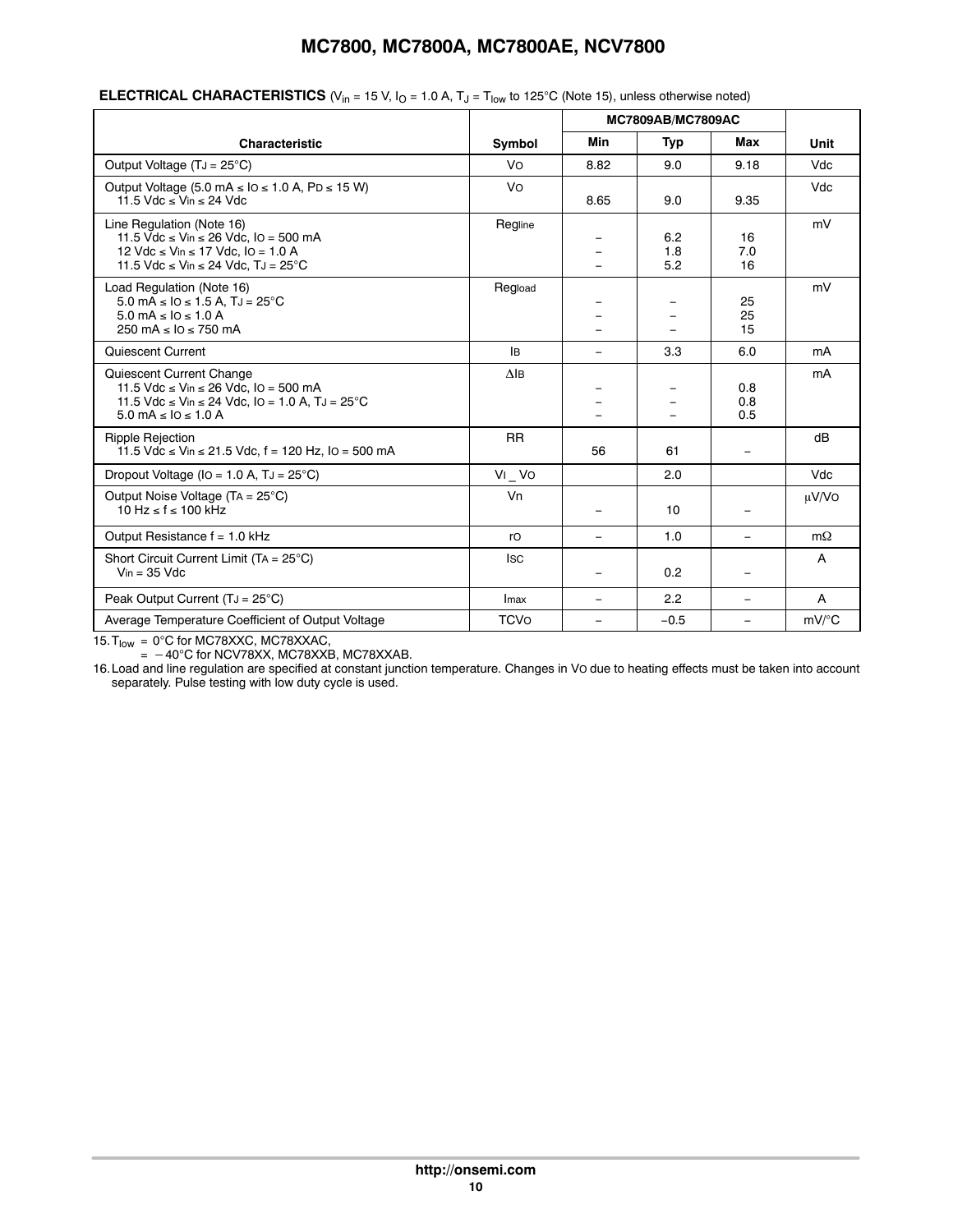|                                                                                                                                                                                                                |                    |                                      | MC7812B/NCV7812B               |                                  |                          | <b>MC7812C</b>   |                           |                    |
|----------------------------------------------------------------------------------------------------------------------------------------------------------------------------------------------------------------|--------------------|--------------------------------------|--------------------------------|----------------------------------|--------------------------|------------------|---------------------------|--------------------|
| <b>Characteristic</b>                                                                                                                                                                                          | Symbol             | Min                                  | <b>Typ</b>                     | <b>Max</b>                       | Min                      | Typ              | <b>Max</b>                | Unit               |
| Output Voltage $(T_1 = 25^{\circ}C)$                                                                                                                                                                           | $V_{\Omega}$       | 11.5                                 | 12                             | 12.5                             | 11.5                     | 12               | 12.5                      | Vdc                |
| Output Voltage (5.0 mA $\leq$ I <sub>O</sub> $\leq$ 1.0 A, P <sub>D</sub> $\leq$ 15 W)<br>14.5 Vdc $\leq$ V <sub>in</sub> $\leq$ 27 Vdc<br>15.5 Vdc $\leq$ V <sub>in</sub> $\leq$ 27 Vdc                       | $V_{\Omega}$       | $\qquad \qquad \blacksquare$<br>11.4 | $\overline{\phantom{m}}$<br>12 | $\overline{\phantom{m}}$<br>12.6 | 11.4                     | 12<br>-          | 12.6<br>$\qquad \qquad -$ | Vdc                |
| Line Regulation, $T_1 = 25^{\circ}$ C (Note 18)<br>14.5 Vdc $\leq$ V <sub>in</sub> $\leq$ 30 Vdc<br>16 Vdc $\leq$ V <sub>in</sub> $\leq$ 22 Vdc<br>14.8 Vdc ≤ V <sub>in</sub> ≤ 27 Vdc, I <sub>O</sub> = 1.0 A | Regline            | $\qquad \qquad -$                    | 7.5<br>2.2                     | 240<br>120                       | $\qquad \qquad -$        | 3.8<br>0.3<br>L. | 24<br>24<br>48            | mV                 |
| Load Regulation, $T_J = 25^{\circ}C$ (Note 18)<br>5.0 mA ≤ $I0$ ≤ 1.5 A                                                                                                                                        | Regload            | $\qquad \qquad -$                    | 1.6                            | 240                              | $\overline{\phantom{0}}$ | 8.1              | 60                        | mV                 |
| Quiescent Current                                                                                                                                                                                              | l <sub>R</sub>     | $\equiv$                             | 3.4                            | 8.0                              | $\equiv$                 | 3.4              | 6.5                       | mA                 |
| Quiescent Current Change<br>14.5 Vdc ≤ V <sub>in</sub> ≤ 30 Vdc, I <sub>O</sub> = 1.0 A, T <sub>J</sub> = 25°C<br>15 Vdc $\leq$ V <sub>in</sub> $\leq$ 30 Vdc<br>5.0 mA ≤ $IΩ$ ≤ 1.0 A                         | $\Delta I_R$       | -                                    |                                | 1.0<br>0.5                       |                          | $\equiv$         | 0.7<br>0.8<br>0.5         | mA                 |
| <b>Ripple Rejection</b><br>15 Vdc ≤ V <sub>in</sub> ≤ 25 Vdc, f = 120 Hz                                                                                                                                       | <b>RR</b>          | $\qquad \qquad =$                    | 60                             | $\overline{\phantom{m}}$         | 55                       | 60               | $\overline{\phantom{a}}$  | dB                 |
| Dropout Voltage ( $IO = 1.0$ A, $TJ = 25$ °C)                                                                                                                                                                  | $V_1 - V_{\Omega}$ | L.                                   | 2.0                            | $\qquad \qquad -$                | $\equiv$                 | 2.0              | $\overline{\phantom{0}}$  | Vdc                |
| Output Noise Voltage $(T_A = 25^{\circ}C)$<br>10 Hz $\le$ f $\le$ 100 kHz                                                                                                                                      | $V_n$              | $\equiv$                             | 10                             | $\qquad \qquad -$                | $\equiv$                 | 10               | $\qquad \qquad -$         | $\mu V/V_{\Omega}$ |
| Output Resistance f = 1.0 kHz                                                                                                                                                                                  | $r_{\Omega}$       | $\overline{\phantom{0}}$             | 1.1                            | $\overline{\phantom{m}}$         |                          | 1.1              | $\overline{\phantom{0}}$  | $m\Omega$          |
| Short Circuit Current Limit ( $T_A = 25^{\circ}C$ )<br>$V_{in}$ = 35 Vdc                                                                                                                                       | l <sub>SC</sub>    |                                      | 0.2                            | $\overline{\phantom{m}}$         | $\qquad \qquad =$        | 0.2              | $\overline{\phantom{a}}$  | A                  |
| Peak Output Current $(T_1 = 25^{\circ}C)$                                                                                                                                                                      | $I_{\text{max}}$   | $\equiv$                             | 2.2                            | $\qquad \qquad -$                | $\qquad \qquad -$        | 2.2              | $\equiv$                  | A                  |
| Average Temperature Coefficient of Output Voltage                                                                                                                                                              | TCV <sub>O</sub>   | $\overline{\phantom{0}}$             | $-0.8$                         |                                  | $\qquad \qquad -$        | $-0.8$           | $\equiv$                  | $mV$ /°C           |

#### **ELECTRICAL CHARACTERISTICS**  $(V_{in} = 19 V, I_{O} = 500$  mA,  $T_{J} = T_{low}$  to 125°C (Note 17), unless otherwise noted)

 $17. T_{\text{low}} = 0^{\circ}$ C for MC78XXC, MC78XXAC,

=  $-40^{\circ}$ C for NCV78XX, MC78XXB, MC78XXAB, and MC78XXAEB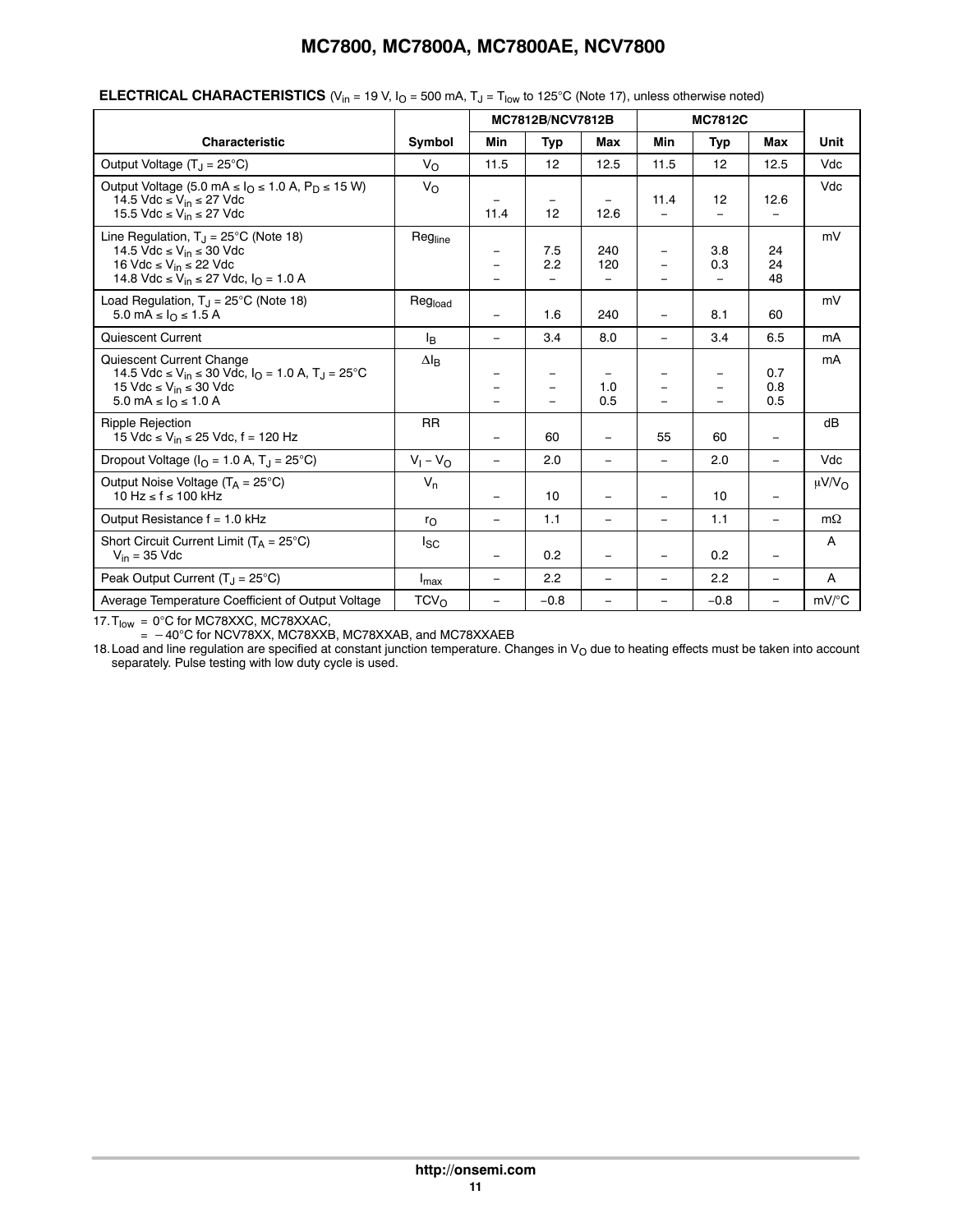|                                                                                                                                                                                                                    |                    |                          | MC7812AB/MC7812AC/NCV7812AB |                          |                        |
|--------------------------------------------------------------------------------------------------------------------------------------------------------------------------------------------------------------------|--------------------|--------------------------|-----------------------------|--------------------------|------------------------|
| <b>Characteristic</b>                                                                                                                                                                                              | Symbol             | <b>Min</b>               | Typ                         | Max                      | Unit                   |
| Output Voltage $(T_1 = 25^{\circ}C)$                                                                                                                                                                               | $V_{\Omega}$       | 11.75                    | 12                          | 12.25                    | Vdc                    |
| Output Voltage (5.0 mA $\leq$ $I0$ $\leq$ 1.0 A, P <sub>D</sub> $\leq$ 15 W)<br>14.8 Vdc $\leq$ V <sub>in</sub> $\leq$ 27 Vdc                                                                                      | $V_{\rm O}$        | 11.5                     | 12                          | 12.5                     | Vdc                    |
| Line Regulation (Note 20)<br>14.8 Vdc ≤ V <sub>in</sub> ≤ 30 Vdc, $I_{\Omega}$ = 500 mA<br>16 Vdc ≤ V <sub>in</sub> ≤ 22 Vdc, I <sub>O</sub> = 1.0 A<br>14.5 Vdc ≤ V <sub>in</sub> ≤ 27 Vdc, T <sub>J</sub> = 25°C | Regline            |                          | 3.8<br>2.2<br>6.0           | 18<br>20<br>120          | mV                     |
| Load Regulation (Note 20)<br>5.0 mA ≤ $IQ$ ≤ 1.5 A, T <sub>J</sub> = 25°C<br>5.0 mA ≤ $IO$ ≤ 1.0 A                                                                                                                 | Regload            |                          |                             | 25<br>25                 | mV                     |
| <b>Quiescent Current</b>                                                                                                                                                                                           | l <sub>B</sub>     | $\overline{\phantom{0}}$ | 3.4                         | 6.0                      | mA                     |
| Quiescent Current Change<br>15 Vdc ≤ V <sub>in</sub> ≤ 30 Vdc, I <sub>O</sub> = 500 mA<br>14.8 Vdc ≤ V <sub>in</sub> ≤ 27 Vdc, T <sub>J</sub> = 25°C<br>5.0 mA ≤ l <sub>O</sub> ≤ 1.0 A, T <sub>J</sub> = 25°C     | $\Delta I_B$       |                          |                             | 0.8<br>0.8<br>0.5        | mA                     |
| <b>Ripple Rejection</b><br>15 Vdc ≤ V <sub>in</sub> ≤ 25 Vdc, f = 120 Hz, $IO$ = 500 mA                                                                                                                            | <b>RR</b>          | 55                       | 60                          | $\overline{\phantom{m}}$ | dB                     |
| Dropout Voltage ( $IO = 1.0$ A, $TJ = 25$ °C)                                                                                                                                                                      | $V_1 - V_{\Omega}$ | -                        | 2.0                         | $\qquad \qquad -$        | Vdc                    |
| Output Noise Voltage $(T_A = 25^{\circ}C)$<br>10 Hz $\le$ f $\le$ 100 kHz                                                                                                                                          | $V_n$              | -                        | 10                          |                          | $\mu$ V/V <sub>O</sub> |
| Output Resistance $(f = 1.0$ kHz)                                                                                                                                                                                  | $r_{\rm O}$        | $\overline{\phantom{0}}$ | 1.1                         | $\qquad \qquad -$        | $m\Omega$              |
| Short Circuit Current Limit $(T_A = 25^{\circ}C)$<br>$V_{in}$ = 35 Vdc                                                                                                                                             | l <sub>SC</sub>    | $\overline{\phantom{0}}$ | 0.2                         | $\qquad \qquad -$        | A                      |
| Peak Output Current $(T_1 = 25^{\circ}C)$                                                                                                                                                                          | $I_{\text{max}}$   |                          | 2.2                         | $\overline{\phantom{m}}$ | A                      |
| Average Temperature Coefficient of Output Voltage                                                                                                                                                                  | TCV <sub>O</sub>   | $\overline{\phantom{0}}$ | $-0.8$                      | $\qquad \qquad -$        | $mV$ <sup>o</sup> C    |

#### **ELECTRICAL CHARACTERISTICS** ( $V_{in}$  = 19 V,  $I_{O}$  = 1.0 A,  $T_{J}$  =  $T_{low}$  to 125°C (Note 19), unless otherwise noted)

19. $T_{\text{low}} = 0^{\circ}$ C for MC78XXC, MC78XXAC,

=  $-40^{\circ}$ C for NCV78XX, MC78XXB, MC78XXAB, and MC78XXAEB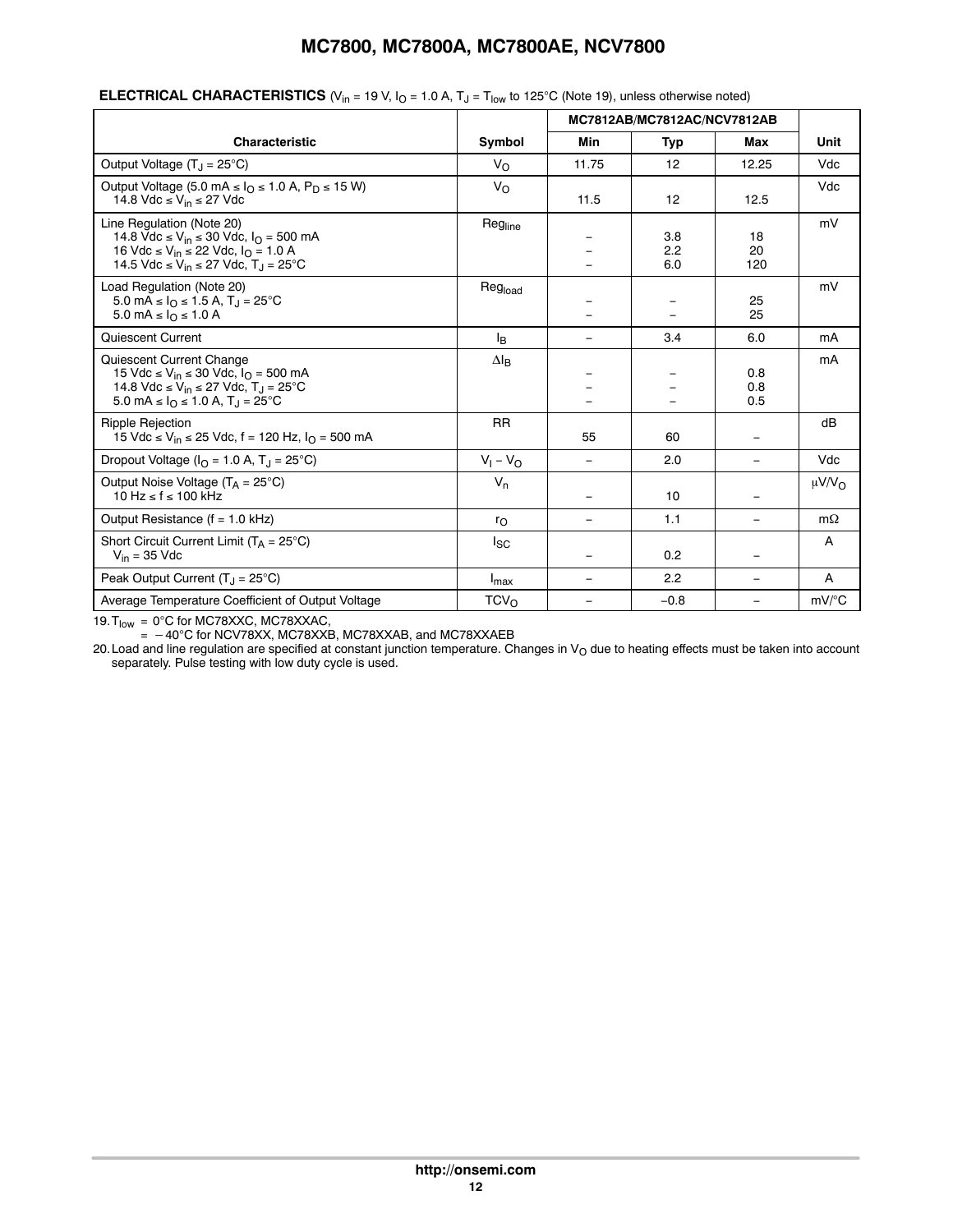|                                                                                                                                                                                                    |                  |                               | MC7815B/NCV7815B |                          |                                               | <b>MC7815C</b>                       |                          |                    |
|----------------------------------------------------------------------------------------------------------------------------------------------------------------------------------------------------|------------------|-------------------------------|------------------|--------------------------|-----------------------------------------------|--------------------------------------|--------------------------|--------------------|
|                                                                                                                                                                                                    |                  |                               |                  |                          |                                               |                                      |                          |                    |
| <b>Characteristic</b>                                                                                                                                                                              | Symbol           | Min                           | <b>Typ</b>       | <b>Max</b>               | Min                                           | <b>Typ</b>                           | <b>Max</b>               | Unit               |
| Output Voltage $(T_1 = 25^{\circ}C)$                                                                                                                                                               | $V_{\Omega}$     | 14.4                          | 15               | 15.6                     | 14.4                                          | 15                                   | 15.6                     | Vdc                |
| Output Voltage (5.0 mA $\leq$ $I0$ $\leq$ 1.0 A, P <sub>D</sub> $\leq$ 15 W)<br>17.5 Vdc $\leq$ V <sub>in</sub> $\leq$ 30 Vdc<br>18.5 Vdc $\leq$ V <sub>in</sub> $\leq$ 30 Vdc                     | $V_{O}$          | 14.25                         | 15               | 15.75                    | 14.25                                         | 15                                   | 15.75                    | Vdc                |
| Line Regulation, $T_1 = 25^{\circ}$ C (Note 22)<br>17.9 Vdc $\leq$ V <sub>in</sub> $\leq$ 30 Vdc<br>20 Vdc ≤ V <sub>in</sub> ≤ 26 Vdc                                                              | Regline          | $\qquad \qquad -$<br>$\equiv$ | 8.5<br>3.0       | 300<br>150               | $\qquad \qquad =$<br>$\overline{\phantom{0}}$ | 8.5<br>3.0                           | 30<br>28                 | mV                 |
| Load Regulation, $T_{J}$ = 25°C (Note 22)<br>5.0 mA $\leq$ $I0 \leq$ 1.5 A                                                                                                                         | Regload          |                               | 1.8              | 300                      | $\qquad \qquad =$                             | 1.8                                  | 55                       | mV                 |
| Quiescent Current                                                                                                                                                                                  | l <sub>R</sub>   | $\overline{\phantom{0}}$      | 3.5              | 8.0                      | $\overline{\phantom{0}}$                      | 3.5                                  | 6.5                      | mA                 |
| Quiescent Current Change<br>17.5 Vdc $\leq$ V <sub>in</sub> $\leq$ 30 Vdc<br>17.5 Vdc ≤ V <sub>in</sub> ≤ 30 Vdc, I <sub>O</sub> = 1.0 A, T <sub>J</sub> = 25°C<br>5.0 mA $\leq$ $IQ$ $\leq$ 1.0 A | $\Delta I_B$     |                               |                  | 1.0<br>0.5               |                                               | $\equiv$<br>$\overline{\phantom{0}}$ | 0.8<br>0.7<br>0.5        | mA                 |
| <b>Ripple Rejection</b><br>18.5 Vdc ≤ V <sub>in</sub> ≤ 28.5 Vdc, f = 120 Hz                                                                                                                       | <b>RR</b>        | $\overline{\phantom{0}}$      | 58               | $\overline{\phantom{m}}$ | 54                                            | 58                                   | $\overline{\phantom{m}}$ | dB                 |
| Dropout Voltage ( $IO = 1.0$ A, $TJ = 25$ °C)                                                                                                                                                      | $V_1 - V_0$      | $\equiv$                      | 2.0              | $\qquad \qquad -$        | $\qquad \qquad -$                             | 2.0                                  | $\overline{\phantom{0}}$ | Vdc                |
| Output Noise Voltage $(T_A = 25^{\circ}C)$<br>$10 \text{ Hz} \leq f \leq 100 \text{ kHz}$                                                                                                          | $V_n$            | $\overline{\phantom{0}}$      | 10               | $\qquad \qquad -$        | $\qquad \qquad -$                             | 10                                   | $\overline{\phantom{m}}$ | $\mu V/V_{\Omega}$ |
| Output Resistance $f = 1.0$ kHz                                                                                                                                                                    | $r_{\Omega}$     | $\overline{\phantom{0}}$      | 1.2              | $\overline{\phantom{m}}$ | $\qquad \qquad =$                             | 1.2                                  | $\overline{\phantom{0}}$ | $m\Omega$          |
| Short Circuit Current Limit ( $T_A = 25^{\circ}C$ )<br>$V_{in}$ = 35 Vdc                                                                                                                           | <sub>sc</sub>    | $\overline{\phantom{0}}$      | 0.2              | $\overline{\phantom{m}}$ | $\overline{\phantom{0}}$                      | 0.2                                  | $\qquad \qquad -$        | A                  |
| Peak Output Current $(T_1 = 25^{\circ}C)$                                                                                                                                                          | $I_{\text{max}}$ | $\overline{\phantom{0}}$      | 2.2              | $\overline{\phantom{m}}$ | $\qquad \qquad =$                             | 2.2                                  | $\overline{\phantom{m}}$ | A                  |
| Average Temperature Coefficient of Output Voltage                                                                                                                                                  | TCV <sub>O</sub> | $\overline{\phantom{0}}$      | $-1.0$           |                          | $\qquad \qquad =$                             | $-1.0$                               | $\equiv$                 | $mV$ /°C           |

#### **ELECTRICAL CHARACTERISTICS** (V<sub>in</sub> = 23 V,  $I<sub>O</sub>$  = 500 mA,  $T<sub>J</sub>$  = T<sub>low</sub> to 125°C (Note 21), unless otherwise noted)

21.T<sub>low</sub> = 0°C for MC78XXC, MC78XXAC,

 $=$   $-40^{\circ}$ C for NCV78XX, MC78XXB, MC78XXAB, and MC78XXAEB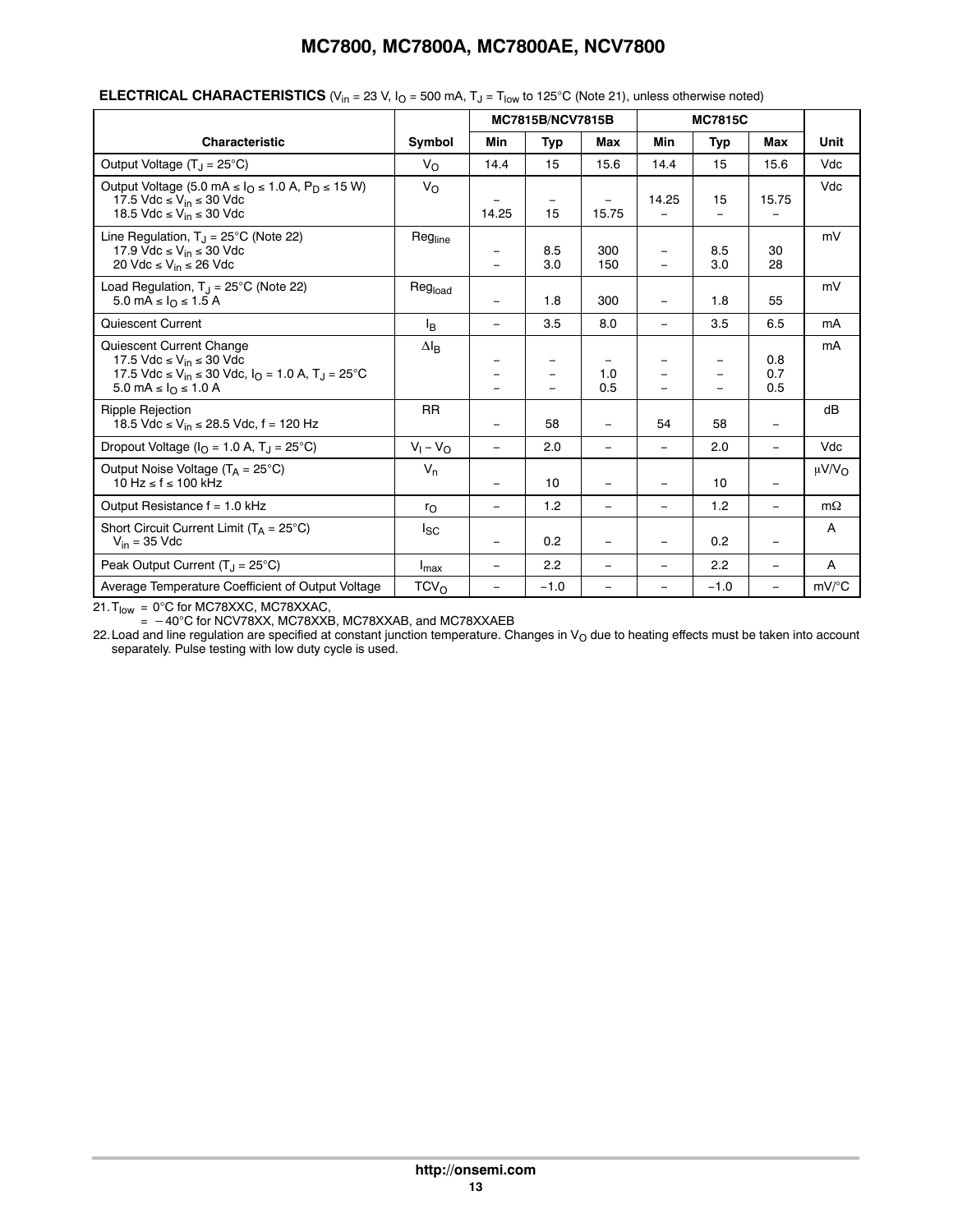|                                                                                                                                                                                                                       |                     |                          | <b>MC7815AB/MC7815AC</b> |                          |                        |
|-----------------------------------------------------------------------------------------------------------------------------------------------------------------------------------------------------------------------|---------------------|--------------------------|--------------------------|--------------------------|------------------------|
| Characteristic                                                                                                                                                                                                        | Symbol              | Min                      | <b>Typ</b>               | <b>Max</b>               | Unit                   |
| Output Voltage $(T_1 = 25^{\circ}C)$                                                                                                                                                                                  | $V_{\rm O}$         | 14.7                     | 15                       | 15.3                     | Vdc                    |
| Output Voltage (5.0 mA $\leq$ I <sub>O</sub> $\leq$ 1.0 A, P <sub>D</sub> $\leq$ 15 W)<br>17.9 Vdc $\leq$ V <sub>in</sub> $\leq$ 30 Vdc                                                                               | $V_{\rm O}$         | 14.4                     | 15                       | 15.6                     | Vdc                    |
| Line Regulation (Note 24)<br>17.9 Vdc ≤ V <sub>in</sub> ≤ 30 Vdc, I <sub>O</sub> = 500 mA<br>20 Vdc ≤ V <sub>in</sub> ≤ 26 Vdc<br>17.5 Vdc ≤ V <sub>in</sub> ≤ 30 Vdc, I <sub>O</sub> = 1.0 A, T <sub>J</sub> = 25 °C | Regline             |                          | 8.5<br>3.0<br>7.0        | 20<br>22<br>20           | mV                     |
| Load Regulation (Note 24)<br>5.0 mA $\leq$ $I_{\text{O}} \leq 1.5$ A, T <sub>J</sub> = 25 <sup>°</sup> C<br>5.0 mA ≤ $I_0$ ≤ 1.0 A<br>250 mA $\leq$ $IQ \leq$ 750 mA                                                  | Reg <sub>load</sub> |                          | 1.8<br>1.5<br>1.2        | 25<br>25<br>15           | mV                     |
| <b>Quiescent Current</b>                                                                                                                                                                                              | l <sub>B</sub>      | -                        | 3.5                      | 6.0                      | mA                     |
| Quiescent Current Change<br>17.5 Vdc ≤ V <sub>in</sub> ≤ 30 Vdc, I <sub>O</sub> = 500 mA<br>17.5 Vdc ≤ V <sub>in</sub> ≤ 30 Vdc, I <sub>O</sub> = 1.0 A, T <sub>J</sub> = 25 <sup>°</sup> C<br>5.0 mA ≤ $IΩ$ ≤ 1.0 A  | $\Delta I_B$        |                          |                          | 0.8<br>0.8<br>0.5        | mA                     |
| <b>Ripple Rejection</b><br>18.5 Vdc ≤ V <sub>in</sub> ≤ 28.5 Vdc, f = 120 Hz, $I_{\Omega}$ = 500 mA                                                                                                                   | <b>RR</b>           | 60                       | 80                       | $\overline{\phantom{0}}$ | dB                     |
| Dropout Voltage ( $IO = 1.0$ A, $TJ = 25$ °C)                                                                                                                                                                         | $V_1 - V_0$         | $\overline{\phantom{m}}$ | 2.0                      | $\overline{\phantom{0}}$ | Vdc                    |
| Output Noise Voltage $(T_A = 25^{\circ}C)$<br>$10$ Hz $\le$ f $\le$ 100 kHz                                                                                                                                           | $V_n$               | $\overline{\phantom{0}}$ | 10                       | $\overline{\phantom{0}}$ | $\mu$ V/V <sub>O</sub> |
| Output Resistance $f = 1.0$ kHz                                                                                                                                                                                       | ro                  | $\overline{\phantom{m}}$ | 1.2                      | $\equiv$                 | $m\Omega$              |
| Short Circuit Current Limit ( $T_A = 25^{\circ}C$ )<br>$V_{in}$ = 35 Vdc                                                                                                                                              | <sub>sc</sub>       | $\qquad \qquad -$        | 0.2                      | $\overline{\phantom{0}}$ | A                      |
| Peak Output Current $(T_1 = 25^{\circ}C)$                                                                                                                                                                             | $I_{\text{max}}$    | $\qquad \qquad -$        | 2.2                      | $\overline{\phantom{m}}$ | Α                      |
| Average Temperature Coefficient of Output Voltage                                                                                                                                                                     | TCV <sub>O</sub>    | $\overline{\phantom{m}}$ | $-1.0$                   | $\overline{\phantom{0}}$ | mV/°C                  |

#### **ELECTRICAL CHARACTERISTICS** (V<sub>in</sub> = 23 V, I<sub>O</sub> = 1.0 A, T<sub>J</sub> = T<sub>low</sub> to 125°C (Note 23), unless otherwise noted)

23.T<sub>low</sub> = 0°C for MC78XXC, MC78XXAC,

 $=$   $-40^{\circ}$ C for NCV78XX, MC78XXB, MC78XXAB, and MC78XXAEB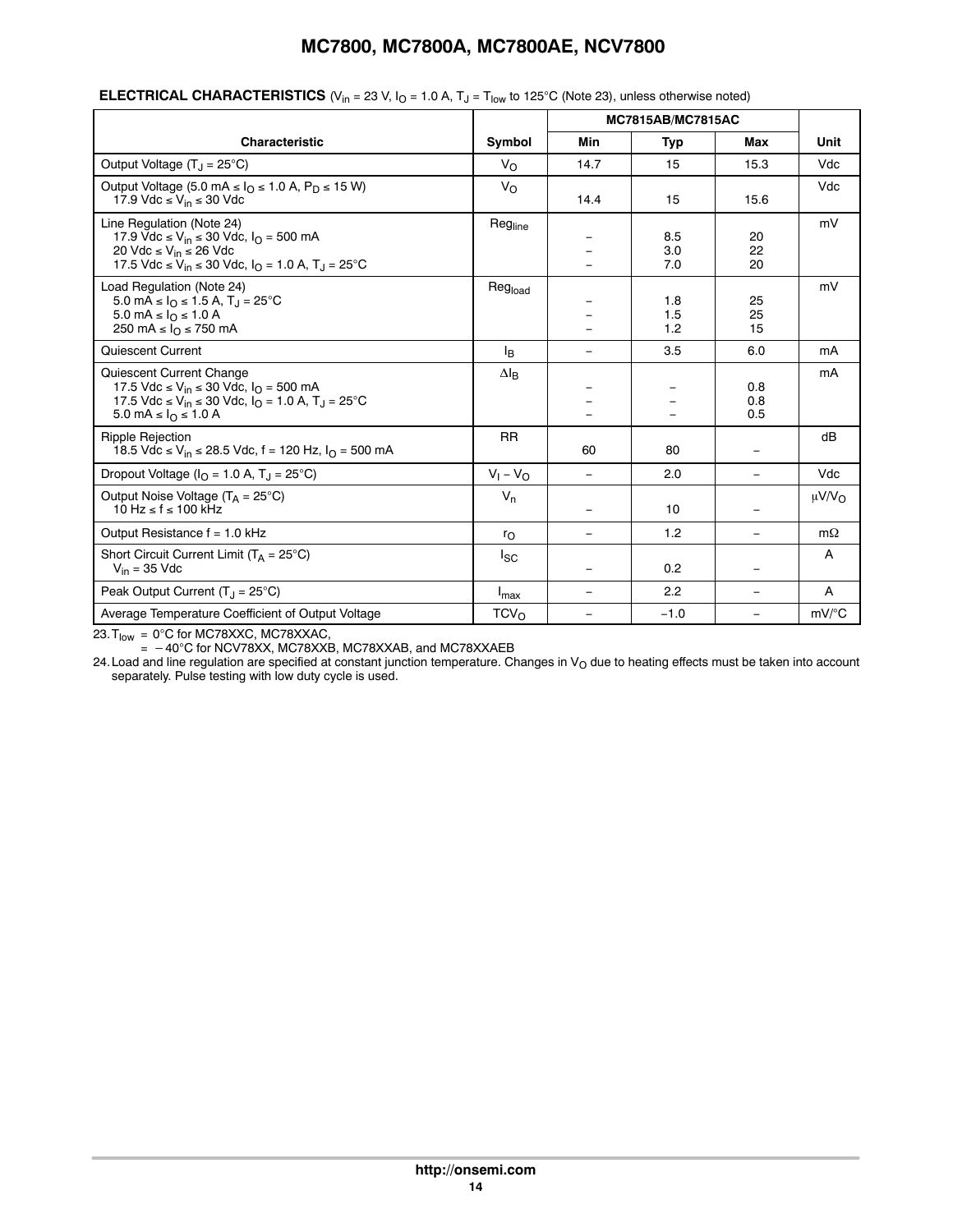|                                                                                                                                                                |                  | <b>MC7818B</b>    |            |                          | <b>MC7818C</b>           |                                      |                          |                        |
|----------------------------------------------------------------------------------------------------------------------------------------------------------------|------------------|-------------------|------------|--------------------------|--------------------------|--------------------------------------|--------------------------|------------------------|
| <b>Characteristic</b>                                                                                                                                          | Symbol           | Min               | Typ        | Max                      | Min                      | Typ                                  | Max                      | Unit                   |
| Output Voltage $(T_J = 25^{\circ}C)$                                                                                                                           | $V_{\rm O}$      | 17.3              | 18         | 18.7                     | 17.3                     | 18                                   | 18.7                     | Vdc                    |
| Output Voltage (5.0 mA $\leq$ $I_O \leq 1.0$ A, $P_D \leq 15$ W)<br>21 Vdc $\leq$ V <sub>in</sub> $\leq$ 33 Vdc<br>22 Vdc $\leq$ V <sub>in</sub> $\leq$ 33 Vdc | $V_{\rm O}$      | 17.1              | 18         | 18.9                     | 17.1                     | 18                                   | 18.9                     | Vdc                    |
| Line Regulation, (Note 26)<br>21 Vdc $\leq$ V <sub>in</sub> $\leq$ 33 Vdc<br>24 Vdc $\leq$ V <sub>in</sub> $\leq$ 30 Vdc                                       | Regline          | -<br>$=$          | 9.5<br>3.2 | 360<br>180               |                          | 9.5<br>3.2                           | 50<br>25                 | mV                     |
| Load Regulation, (Note 26)<br>5.0 mA $\leq$ $I_{\Omega} \leq 1.5$ A                                                                                            | Regload          | $\qquad \qquad =$ | 2.0        | 360                      |                          | 2.0                                  | 55                       | mV                     |
| <b>Quiescent Current</b>                                                                                                                                       | l <sub>B</sub>   | $\qquad \qquad -$ | 3.5        | 8.0                      | $\overline{\phantom{m}}$ | 3.5                                  | 6.5                      | mA                     |
| Quiescent Current Change<br>21 Vdc $\leq$ V <sub>in</sub> $\leq$ 33 Vdc<br>5.0 mA ≤ $I_0$ ≤ 1.0 A                                                              | $\Delta I_B$     | -<br>$=$          | $=$        | 0.5                      | $\equiv$                 | $\overline{\phantom{0}}$<br>$\equiv$ | 1.0<br>0.5               | mA                     |
| <b>Ripple Rejection</b><br>22 Vdc ≤ V <sub>in</sub> ≤ 33 Vdc, f = 120 Hz                                                                                       | <b>RR</b>        | $\qquad \qquad =$ | 57         | $\overline{\phantom{m}}$ | 53                       | 57                                   | $\qquad \qquad$          | dB                     |
| Dropout Voltage ( $IO = 1.0$ A, $TJ = 25$ °C)                                                                                                                  | $V_{il} - V_{O}$ | L.                | 2.0        | $\overline{\phantom{0}}$ | $\equiv$                 | 2.0                                  | $\equiv$                 | Vdc                    |
| Output Noise Voltage $(T_A = 25^{\circ}C)$<br>$10 \text{ Hz} \leq f \leq 100 \text{ kHz}$                                                                      | $V_n$            | $\equiv$          | 10         | -                        |                          | 10                                   | $\overline{\phantom{0}}$ | $\mu$ V/V <sub>O</sub> |
| Output Resistance $f = 1.0$ kHz                                                                                                                                | $r_{\rm O}$      | $\qquad \qquad -$ | 1.3        | $\overline{\phantom{0}}$ | $\overline{\phantom{m}}$ | 1.3                                  | $\overline{\phantom{0}}$ | $m\Omega$              |
| Short Circuit Current Limit $(T_A = 25^{\circ}C)$<br>$V_{in}$ = 35 Vdc                                                                                         | l <sub>SC</sub>  | $\qquad \qquad =$ | 0.2        | $\overline{\phantom{0}}$ |                          | 0.2                                  | $\qquad \qquad$          | $\mathsf{A}$           |
| Peak Output Current $(T_1 = 25^{\circ}C)$                                                                                                                      | $I_{\text{max}}$ | $\qquad \qquad -$ | 2.2        | $\overline{\phantom{0}}$ | $\overline{\phantom{m}}$ | 2.2                                  | $\overline{\phantom{m}}$ | A                      |
| Average Temperature Coefficient of Output Voltage                                                                                                              | TCV <sub>O</sub> | $\qquad \qquad =$ | $-1.5$     | $\overline{\phantom{0}}$ | $\overline{\phantom{m}}$ | $-1.5$                               | $\overline{\phantom{0}}$ | mV/°C                  |

#### **ELECTRICAL CHARACTERISTICS** ( $V_{in}$  = 27 V,  $I_0$  = 500 mA,  $T_J$  =  $T_{low}$  to 125°C (Note 25), unless otherwise noted)

25.T<sub>low</sub> = 0°C for MC78XXC, MC78XXAC,

 $=$   $-40^{\circ}$ C for NCV78XX, MC78XXB, MC78XXAB, and MC78XXAEB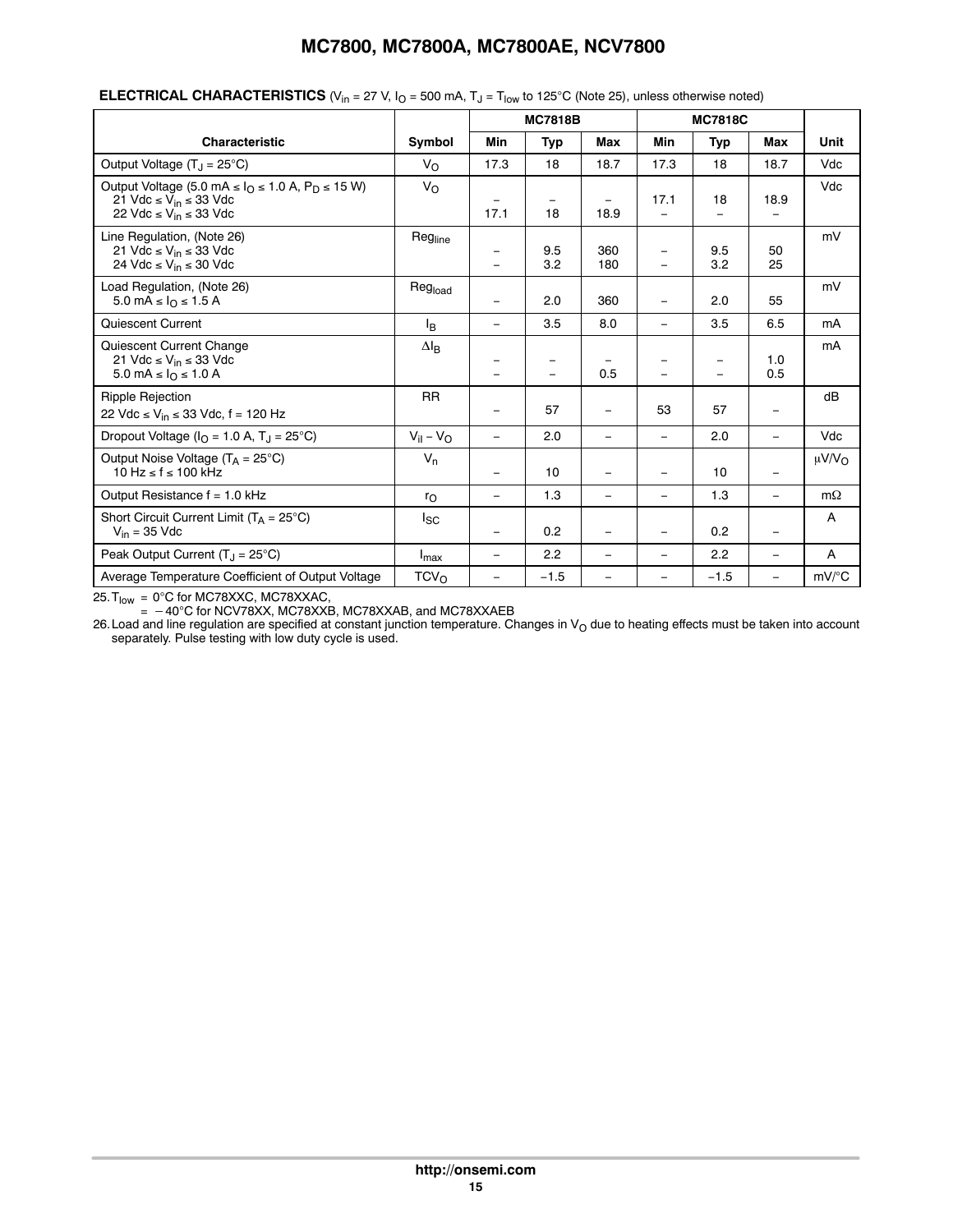|                                                                                                                                                                                                                                                                                                                                              |                  |            | <b>MC7818AC</b>          |                          |                      |
|----------------------------------------------------------------------------------------------------------------------------------------------------------------------------------------------------------------------------------------------------------------------------------------------------------------------------------------------|------------------|------------|--------------------------|--------------------------|----------------------|
| <b>Characteristic</b>                                                                                                                                                                                                                                                                                                                        | Symbol           | <b>Min</b> | Typ                      | Max                      | Unit                 |
| Output Voltage $(T_1 = 25^{\circ}C)$                                                                                                                                                                                                                                                                                                         | $V_{\Omega}$     | 17.64      | 18                       | 18.36                    | Vdc                  |
| Output Voltage (5.0 mA $\leq$ $I_{\Omega}$ $\leq$ 1.0 A, P <sub>D</sub> $\leq$ 15 W)<br>21 Vdc $\leq$ V <sub>in</sub> $\leq$ 33 Vdc                                                                                                                                                                                                          | $V_{\Omega}$     | 17.3       | 18                       | 18.7                     | Vdc                  |
| Line Regulation (Note 28)<br>21 Vdc ≤ V <sub>in</sub> ≤ 33 Vdc, I <sub>O</sub> = 500 mA<br>24 Vdc ≤ V <sub>in</sub> ≤ 30 Vdc, I <sub>O</sub> = 1.0 A<br>24 Vdc ≤ V <sub>in</sub> ≤ 30 Vdc, I <sub>O</sub> = 1.0 A, T <sub>J</sub> = 25 °C<br>20.6 Vdc ≤ V <sub>in</sub> ≤ 33 Vdc, I <sub>O</sub> = 1.0 A, T <sub>J</sub> = 25 <sup>°</sup> C | Regline          |            | 9.5<br>3.2<br>3.2<br>8.0 | 22<br>25<br>10.5<br>22   | mV                   |
| Load Regulation (Note 28)<br>5.0 mA ≤ $IQ$ ≤ 1.5 A, T <sub>J</sub> = 25°C<br>5.0 mA ≤ $I_0$ ≤ 1.0 A<br>250 mA $\leq$ $I0 \leq$ 750 mA                                                                                                                                                                                                        | Regload          |            | 2.0<br>1.8<br>1.5        | 25<br>25<br>15           | mV                   |
| Quiescent Current                                                                                                                                                                                                                                                                                                                            | <sup>I</sup> B   | $\equiv$   | 3.5                      | 6.0                      | mA                   |
| Quiescent Current Change<br>21 Vdc ≤ V <sub>in</sub> ≤ 33 Vdc, I <sub>O</sub> = 500 mA<br>21.5 Vdc ≤ V <sub>in</sub> ≤ 30 Vdc, T <sub>J</sub> = 25°C<br>5.0 mA ≤ $I_0$ ≤ 1.0 A                                                                                                                                                               | $\Delta I_B$     |            |                          | 0.8<br>0.8<br>0.5        | mA                   |
| <b>Ripple Rejection</b><br>22 Vdc ≤ V <sub>in</sub> ≤ 32 Vdc, f = 120 Hz, $I0$ = 500 mA                                                                                                                                                                                                                                                      | <b>RR</b>        | 53         | 57                       | $\overline{\phantom{m}}$ | dB                   |
| Dropout Voltage ( $I_{\Omega}$ = 1.0 A, T <sub>.1</sub> = 25°C)                                                                                                                                                                                                                                                                              | $V_1 - V_0$      |            | 2.0                      | $\equiv$                 | Vdc                  |
| Output Noise Voltage $(T_A = 25^{\circ}C)$<br>$10 \text{ Hz} \leq f \leq 100 \text{ kHz}$                                                                                                                                                                                                                                                    | $V_n$            |            | 10                       | $\overline{\phantom{m}}$ | μ $V/V$ <sub>Ω</sub> |
| Output Resistance f = 1.0 kHz                                                                                                                                                                                                                                                                                                                | $r_{\rm O}$      | $\equiv$   | 1.3                      | $\equiv$                 | $m\Omega$            |
| Short Circuit Current Limit ( $T_A = 25^{\circ}C$ )<br>$V_{in}$ = 35 Vdc                                                                                                                                                                                                                                                                     | $I_{SC}$         |            | 0.2                      |                          | A                    |
| Peak Output Current $(T_1 = 25^{\circ}C)$                                                                                                                                                                                                                                                                                                    | $I_{\text{max}}$ |            | 2.2                      | $\overline{\phantom{m}}$ | A                    |
| Average Temperature Coefficient of Output Voltage                                                                                                                                                                                                                                                                                            | TCV <sub>O</sub> |            | $-1.5$                   | $\equiv$                 | $mV$ <sup>o</sup> C  |

#### **ELECTRICAL CHARACTERISTICS** ( $V_{in}$  = 27 V,  $I_{O}$  = 1.0 A,  $T_{J}$  =  $T_{low}$  to 125°C (Note 27), unless otherwise noted)

27.T<sub>low</sub> = 0°C for MC78XXC, MC78XXAC,

 $=$   $-40^{\circ}$ C for NCV78XX, MC78XXB, MC78XXAB, and MC78XXAEB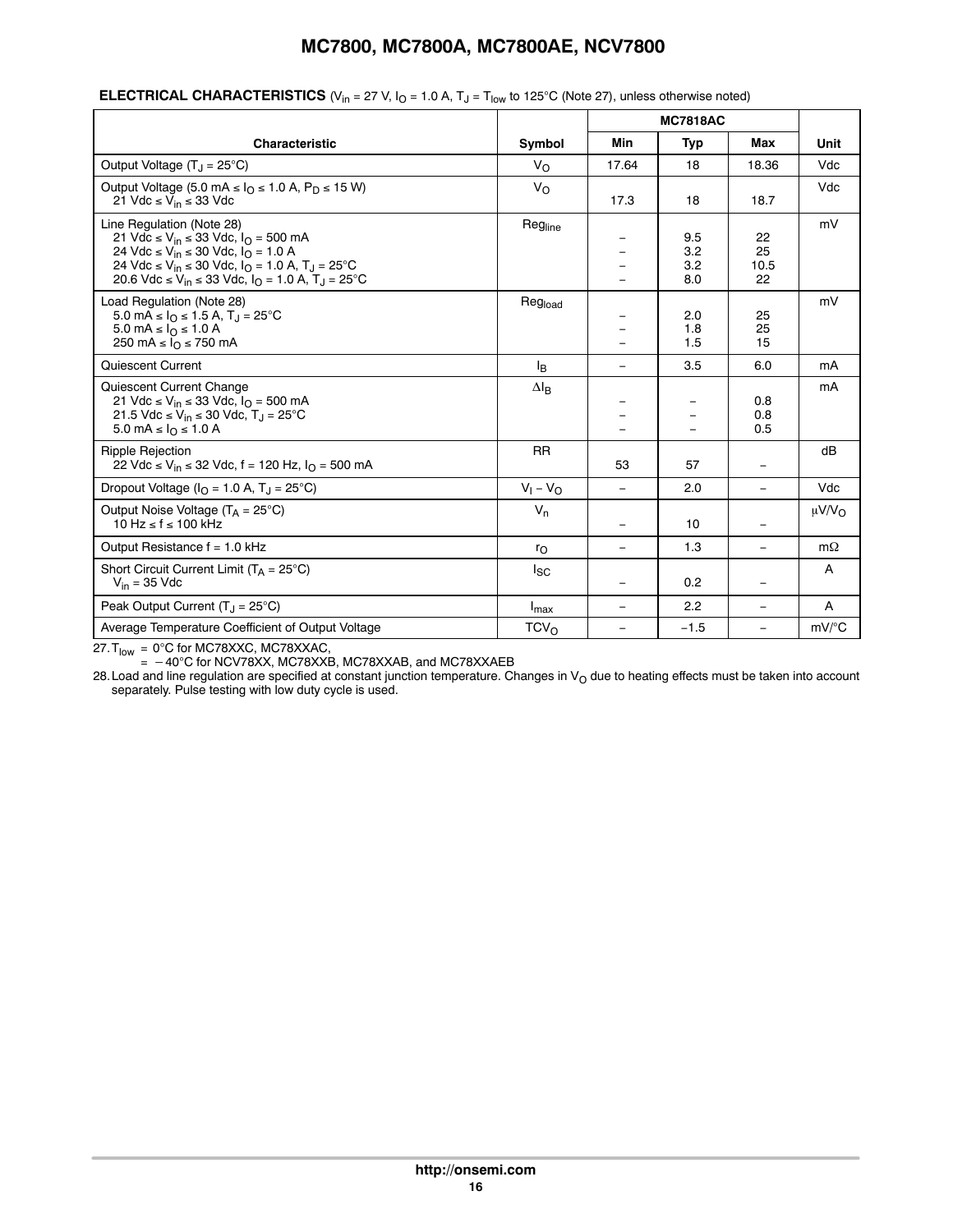|                                                                                                                                                                |                  | <b>MC7824B</b>           |             | <b>MC7824C</b>           |                                      |                          |                          |                    |
|----------------------------------------------------------------------------------------------------------------------------------------------------------------|------------------|--------------------------|-------------|--------------------------|--------------------------------------|--------------------------|--------------------------|--------------------|
| <b>Characteristic</b>                                                                                                                                          | Symbol           | Min                      | Typ         | <b>Max</b>               | Min                                  | Typ                      | <b>Max</b>               | <b>Unit</b>        |
| Output Voltage $(T_1 = 25^{\circ}C)$                                                                                                                           | $V_{\rm O}$      | 23                       | 24          | 25                       | 23                                   | 24                       | 25                       | Vdc                |
| Output Voltage (5.0 mA $\leq$ $I_O \leq 1.0$ A, $P_D \leq 15$ W)<br>27 Vdc $\leq$ V <sub>in</sub> $\leq$ 38 Vdc<br>28 Vdc $\leq$ V <sub>in</sub> $\leq$ 38 Vdc | $V_{\Omega}$     | 22.8                     | 24          | -<br>25.2                | 22.8                                 | 24                       | 25.2                     | Vdc                |
| Line Regulation, (Note 30)<br>27 Vdc ≤ V <sub>in</sub> ≤ 38 Vdc<br>30 Vdc ≤ V <sub>in</sub> ≤ 36 Vdc                                                           | Regline          | -<br>$\equiv$            | 11.5<br>3.8 | 480<br>240               | $\equiv$<br>$\overline{\phantom{0}}$ | 2.7<br>2.7               | 60<br>48                 | mV                 |
| Load Regulation, (Note 30)<br>5.0 mA ≤ $I0$ ≤ 1.5 A                                                                                                            | Regload          | -                        | 2.1         | 480                      | $\qquad \qquad =$                    | 4.4                      | 65                       | mV                 |
| Quiescent Current                                                                                                                                              | l <sub>R</sub>   | -                        | 3.6         | 8.0                      | $\qquad \qquad =$                    | 3.6                      | 6.5                      | mA                 |
| Quiescent Current Change<br>27 Vdc $\leq$ V <sub>in</sub> $\leq$ 38 Vdc<br>5.0 mA ≤ $I_0$ ≤ 1.0 A                                                              | $\Delta I_B$     | -                        |             | 0.5                      |                                      | $\overline{\phantom{0}}$ | 1.0<br>0.5               | mA                 |
| <b>Ripple Rejection</b><br>28 Vdc ≤ V <sub>in</sub> ≤ 38 Vdc, f = 120 Hz                                                                                       | <b>RR</b>        | $\overline{\phantom{0}}$ | 54          | $\overline{\phantom{m}}$ | 50                                   | 54                       | $\overline{\phantom{a}}$ | dB                 |
| Dropout Voltage ( $IO = 1.0$ A, $TJ = 25$ °C)                                                                                                                  | $V_1 - V_O$      | $\overline{\phantom{0}}$ | 2.0         | -                        | $\equiv$                             | 2.0                      | $\qquad \qquad -$        | Vdc                |
| Output Noise Voltage $(T_A = 25^{\circ}C)$<br>10 Hz ≤ f ≤ 100 kHz                                                                                              | $V_n$            | -                        | 10          |                          | $\qquad \qquad -$                    | 10                       | $\overline{\phantom{0}}$ | $\mu V/V_{\Omega}$ |
| Output Resistance $f = 1.0$ kHz                                                                                                                                | $r_{\Omega}$     | $\overline{\phantom{0}}$ | 1.4         | $\overline{\phantom{m}}$ | $\qquad \qquad -$                    | 1.4                      | $\overline{\phantom{0}}$ | $m\Omega$          |
| Short Circuit Current Limit $(T_A = 25^{\circ}C)$<br>$V_{in}$ = 35 Vdc                                                                                         | $I_{SC}$         | $\equiv$                 | 0.2         | $\overline{\phantom{0}}$ | $\overline{\phantom{0}}$             | 0.2                      | $\overline{\phantom{0}}$ | A                  |
| Peak Output Current $(T_1 = 25^{\circ}C)$                                                                                                                      | $I_{\text{max}}$ | -                        | 2.2         | $\overline{\phantom{0}}$ | $\qquad \qquad -$                    | 2.2                      | $\equiv$                 | A                  |
| Average Temperature Coefficient of Output Voltage                                                                                                              | TCV <sub>O</sub> | $\overline{\phantom{0}}$ | $-2.0$      |                          | $\overline{\phantom{0}}$             | $-2.0$                   | $\overline{\phantom{0}}$ | mV/°C              |

#### **ELECTRICAL CHARACTERISTICS** ( $V_{in}$  = 33 V,  $I_0$  = 500 mA,  $T_J$  =  $T_{low}$  to 125°C (Note 29), unless otherwise noted)

29.T<sub>low</sub> = 0°C for MC78XXC, MC78XXAC,

=  $-40^{\circ}$ C for NCV78XX, MC78XXB, MC78XXAB, and MC78XXAEB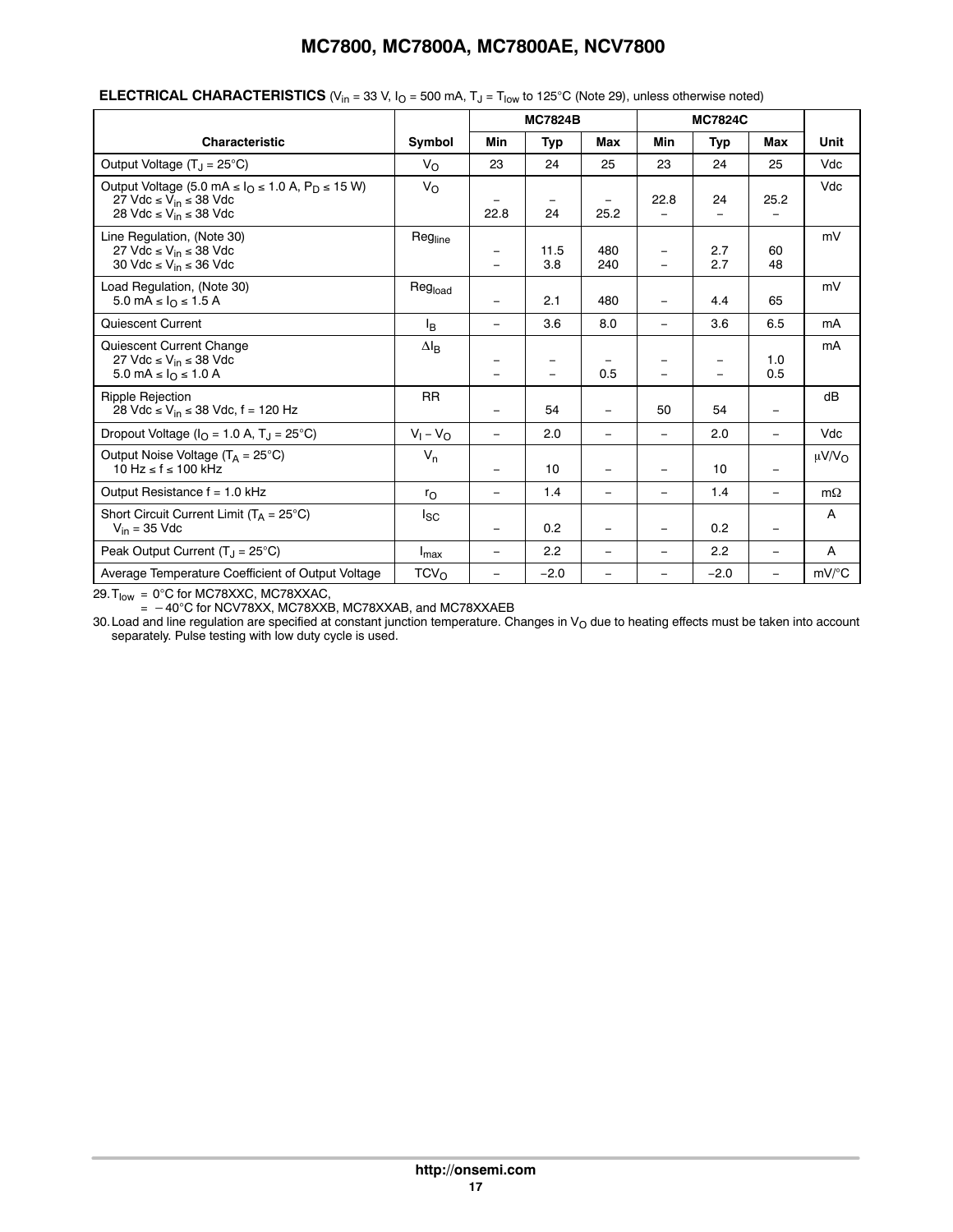|                                                                                                                                                                                                                                                                                                                   |                  |      | <b>MC7824AC</b>          |                          |                        |
|-------------------------------------------------------------------------------------------------------------------------------------------------------------------------------------------------------------------------------------------------------------------------------------------------------------------|------------------|------|--------------------------|--------------------------|------------------------|
| <b>Characteristic</b>                                                                                                                                                                                                                                                                                             | Symbol           | Min  | Typ                      | Max                      | Unit                   |
| Output Voltage $(T_1 = 25^{\circ}C)$                                                                                                                                                                                                                                                                              | $V_{\Omega}$     | 23.5 | 24                       | 24.5                     | Vdc                    |
| Output Voltage (5.0 mA $\leq$ $IO$ $\leq$ 1.0 A, P <sub>D</sub> $\leq$ 15 W)<br>27.3 Vdc $\leq$ V <sub>in</sub> $\leq$ 38 Vdc                                                                                                                                                                                     | $V_{\Omega}$     | 23.2 | 24                       | 25.8                     | Vdc                    |
| Line Regulation (Note 32)<br>27 Vdc ≤ V <sub>in</sub> ≤ 38 Vdc, I <sub>O</sub> = 500 mA<br>30 Vdc ≤ V <sub>in</sub> ≤ 36 Vdc, $I_{\Omega}$ = 1.0 A<br>30 Vdc ≤ V <sub>in</sub> ≤ 36 Vdc, T <sub>J</sub> = 25°C<br>26.7 Vdc ≤ V <sub>in</sub> ≤ 38 Vdc, I <sub>O</sub> = 1.0 A, T <sub>J</sub> = 25 <sup>°</sup> C | Regline          |      | 11.5<br>3.8<br>3.8<br>10 | 25<br>28<br>12<br>25     | mV                     |
| Load Regulation (Note 32)<br>5.0 mA ≤ $IQ$ ≤ 1.5 A, T <sub>J</sub> = 25°C<br>5.0 mA ≤ $I_0$ ≤ 1.0 A<br>250 mA $\leq$ $IQ \leq$ 750 mA                                                                                                                                                                             | Regload          |      | 2.1<br>2.0<br>1.8        | 15<br>25<br>15           | mV                     |
| Quiescent Current                                                                                                                                                                                                                                                                                                 | l <sub>B</sub>   |      | 3.6                      | 6.0                      | mA                     |
| Quiescent Current Change<br>27.3 Vdc ≤ V <sub>in</sub> ≤ 38 Vdc, I <sub>O</sub> = 500 mA<br>27 Vdc ≤ V <sub>in</sub> ≤ 38 Vdc, T <sub>J</sub> = 25°C<br>$5.0 \text{ mA} \leq I_0 \leq 1.0 \text{ A}$                                                                                                              | $\Delta I_B$     |      |                          | 0.8<br>0.8<br>0.5        | mA                     |
| <b>Ripple Rejection</b><br>28 Vdc ≤ V <sub>in</sub> ≤ 38 Vdc, f = 120 Hz, $IO$ = 500 mA                                                                                                                                                                                                                           | <b>RR</b>        | 45   | 54                       | $\overline{\phantom{m}}$ | dB                     |
| Dropout Voltage ( $IO = 1.0 A$ , $TJ = 25°C$ )                                                                                                                                                                                                                                                                    | $V_1 - V_0$      |      | 2.0                      | $\equiv$                 | Vdc                    |
| Output Noise Voltage $(T_A = 25^{\circ}C)$<br>10 Hz < f < 100 kHz                                                                                                                                                                                                                                                 | $V_n$            |      | 10                       | $\overline{\phantom{m}}$ | $\mu$ V/V <sub>O</sub> |
| Output Resistance $(f = 1.0$ kHz)                                                                                                                                                                                                                                                                                 | $r_{\rm O}$      |      | 1.4                      | $\equiv$                 | $m\Omega$              |
| Short Circuit Current Limit $(T_A = 25^{\circ}C)$<br>$V_{in}$ = 35 Vdc                                                                                                                                                                                                                                            | <sub>sc</sub>    |      | 0.2                      |                          | A                      |
| Peak Output Current $(T_J = 25^{\circ}C)$                                                                                                                                                                                                                                                                         | $I_{\text{max}}$ |      | 2.2                      | $=$                      | A                      |
| Average Temperature Coefficient of Output Voltage                                                                                                                                                                                                                                                                 | $TCV_{O}$        |      | $-2.0$                   | $\equiv$                 | $mV$ <sup>o</sup> C    |

#### **ELECTRICAL CHARACTERISTICS** ( $V_{in}$  = 33 V,  $I_{O}$  = 1.0 A,  $T_{J}$  =  $T_{low}$  to 125°C (Note 31), unless otherwise noted)

 $31. T_{\textsf{low}}$  = 0°C for MC78XXC, MC78XXAC,

 $=$   $-40^{\circ}$ C for NCV78XX, MC78XXB, MC78XXAB, and MC78XXAEB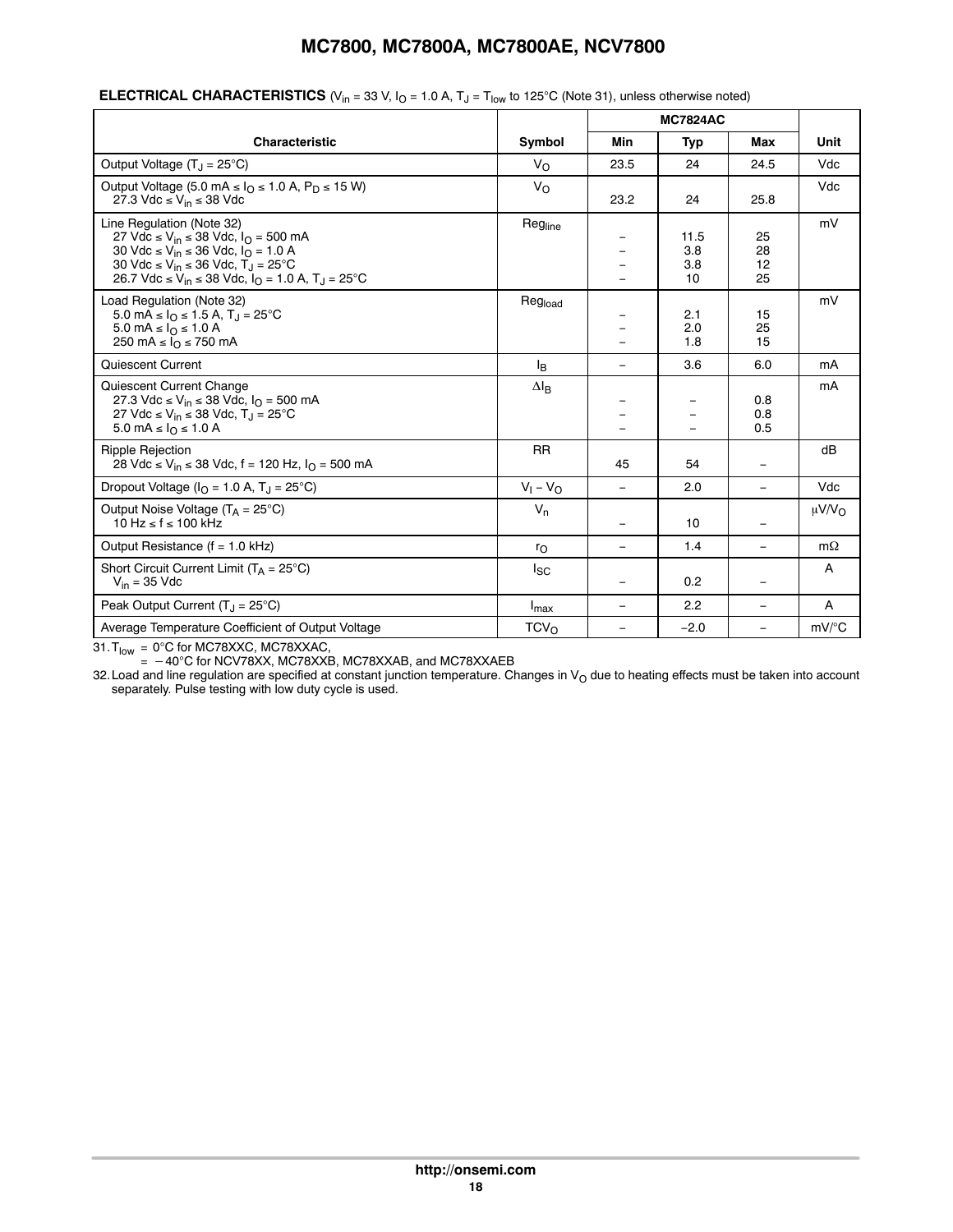

**Figure 2. Peak Output Current as a Function of Input/Output Differential Voltage (MC78XXC, AC, B)**



**Figure 3. Ripple Rejection as a Function of Output Voltages (MC78XXC, AC, B)**





RR, RIPPLE REJECTION (dB)

RR, RIPPLE REJECTION (dB)

**Figure 5. Output Voltage as a Function of Junction Temperature (MC7805C, AC, B)**

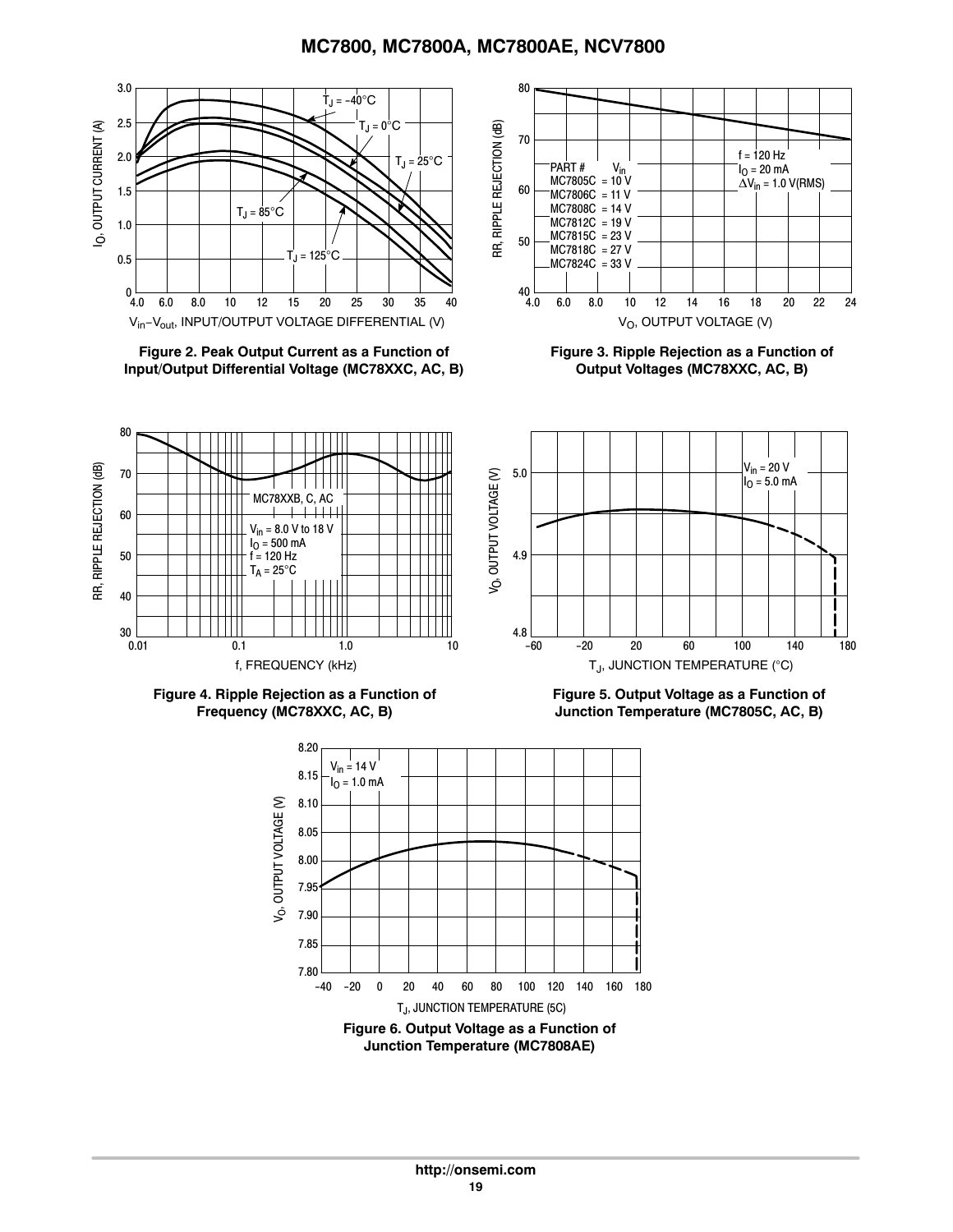

**Figure 7. Output Impedance as a Function of Output Voltage (MC78XXC, AC, B)**

**Figure 8. Quiescent Current as a Function of Temperature (MC78XXC, AC, B)**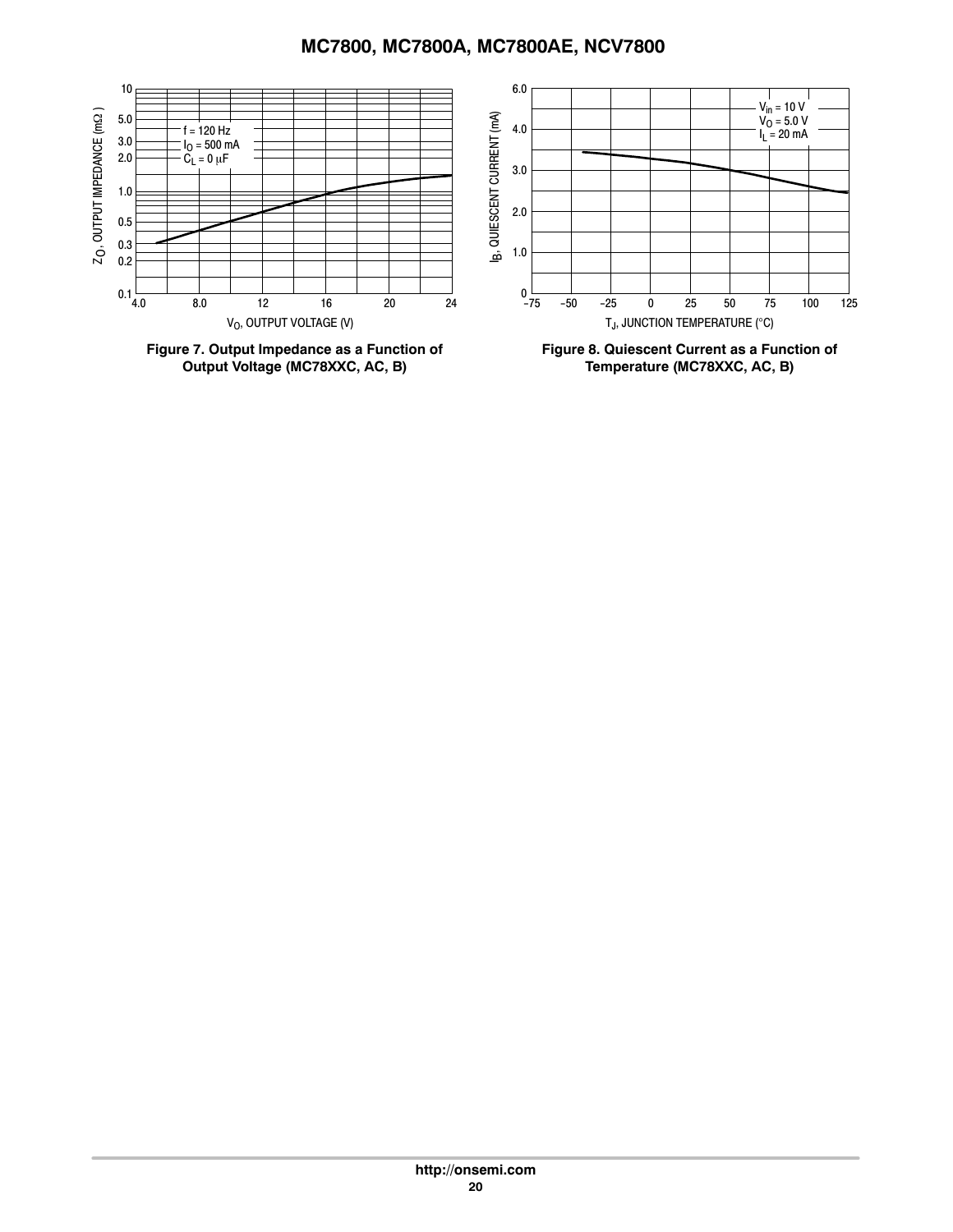#### **APPLICATIONS INFORMATION**

#### **Design Considerations**

The MC7800 Series of fixed voltage regulators are designed with Thermal Overload Protection that shuts down the circuit when subjected to an excessive power overload condition, Internal Short Circuit Protection that limits the maximum current the circuit will pass, and Output Transistor Safe−Area Compensation that reduces the output short circuit current as the voltage across the pass transistor is increased.

In many low current applications, compensation capacitors are not required. However, it is recommended that the regulator input be bypassed with a capacitor if the regulator is connected to the power supply filter with long wire lengths, or if the output load capacitance is large. An input bypass capacitor should be selected to provide good high−frequency characteristics to insure stable operation under all load conditions. A  $0.33 \mu$ F or larger tantalum, mylar, or other capacitor having low internal impedance at high frequencies should be chosen. The bypass capacitor should be mounted with the shortest possible leads directly across the regulators input terminals. Normally good construction techniques should be used to minimize ground loops and lead resistance drops since the regulator has no external sense lead.



The MC7800 regulators can also be used as a current source when connected as above. In order to minimize dissipation the MC7805C is chosen in this application. Resistor R determines the current as follows:

$$
I_{\mathbf{O}} = \frac{5.0 \text{ V}}{R} + I_{\mathbf{B}}
$$

 $I_B \approx 3.2$  mA over line and load changes.

For example, a 1.0 A current source would require R to be a 5.0  $\Omega$ , 10 W resistor and the output voltage compliance would be the input voltage less 7.0 V.





 $XX = 2$  digits of type number indicating voltage.

The MC7800 series can be current boosted with a PNP transistor. The MJ2955 provides current to 5.0 A. Resistor R in conjunction with the  $V_{BE}$ of the PNP determines when the pass transistor begins conducting; this circuit is not short circuit proof. Input/output differential voltage minimum is increased by  $V_{BF}$  of the pass transistor.

#### **Figure 11. Current Boost Regulator Figure 12. Short Circuit Protection**



The addition of an operational amplifier allows adjustment to higher or intermediate values while retaining regulation characteristics. The minimum voltage obtainable with this arrangement is 2.0 V greater than the regulator voltage.

#### **Figure 9. Current Regulator Figure 10. Adjustable Output Regulator**



The circuit of Figure 11 can be modified to provide supply protection against short circuits by adding a short circuit sense resistor,  $R_{SC}$ , and an additional PNP transistor. The current sensing PNP must be able to handle the short circuit current of the three-terminal regulator. Therefore, a four-ampere plastic power transistor is specified.

#### **http://onsemi.com 21**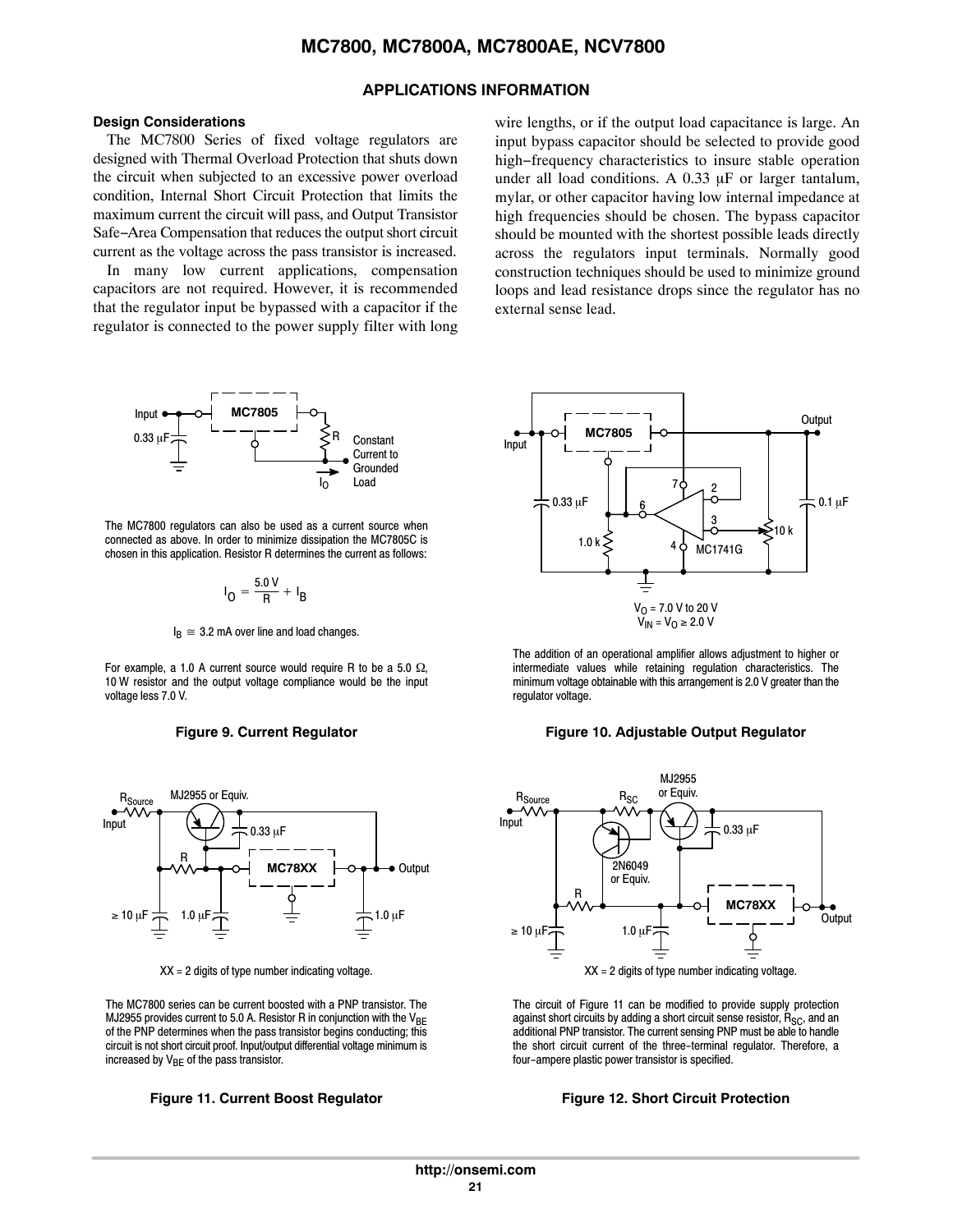<span id="page-21-0"></span>

**Figure 13. Worst Case Power Dissipation versus Ambient Temperature (Case 221A)**

**Figure 14. Input Output Differential as a Function of Junction Temperature (MC78XXC, AC, B)**







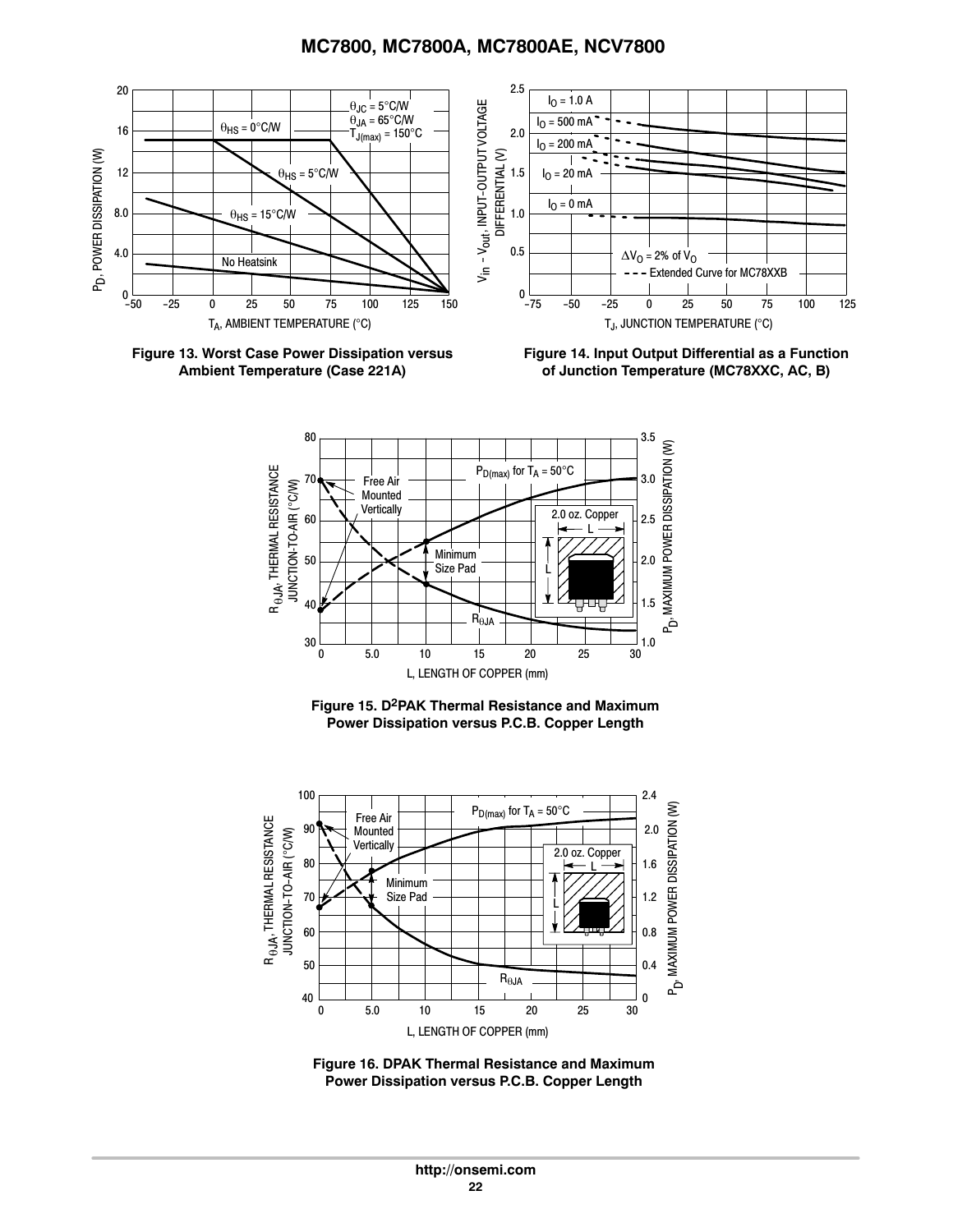#### **DEFINITIONS**

<span id="page-22-0"></span>**Line Regulation** − The change in output voltage for a change in the input voltage. The measurement is made under conditions of low dissipation or by using pulse techniques such that the average chip temperature is not significantly affected.

**Load Regulation** − The change in output voltage for a change in load current at constant chip temperature.

**Maximum Power Dissipation** − The maximum total device dissipation for which the regulator will operate within specifications.

**Quiescent Current** − That part of the input current that is not delivered to the load.

**Output Noise Voltage** − The rms ac voltage at the output, with constant load and no input ripple, measured over a specified frequency range.

**Long Term Stability** − Output voltage stability under accelerated life test conditions with the maximum rated voltage listed in the devices' electrical characteristics and maximum power dissipation.

#### **ORDERING INFORMATION**

| <b>Device</b>      | <b>Nominal Voltage</b> | Operating<br><b>Temperature Range</b>           | Package                  | Shipping <sup><math>\dagger</math></sup> |
|--------------------|------------------------|-------------------------------------------------|--------------------------|------------------------------------------|
| MC7805ABD2TG       | 5.0V                   | $T_{\text{H}} = -40^{\circ}$ C to +125°C        | $D^2PAK$<br>(Pb-free)    | 50 Units /Rail                           |
| MC7805ABD2TR4G     | 5.0V                   | $T_{\rm J} = -40^{\circ}$ C to +125°C           | $D^2PAK$<br>(Pb-free)    | 800 / Tape & Reel                        |
| MC7805ABTG         | 5.0V                   | $T_{\rm J} = -40^{\circ}$ C to +125°C           | TO-220<br>(Pb-free)      | 50 Units /Rail                           |
| MC7805ACD2TG       | 5.0 V                  | $T_J = 0^\circ C$ to +125°C                     | $D^2PAK$<br>(Pb-free)    | 50 Units /Rail                           |
| MC7805ACD2TR4G     | 5.0 V                  | $T_{J} = 0^{\circ}C$ to +125°C                  | $D^2PAK$<br>(Pb-free)    | 800 / Tape & Reel                        |
| MC7805ACTG         | 5.0 V                  | $T_J = 0^\circ C$ to +125°C                     | TO-220<br>(Pb-free)      | 50 Units /Rail                           |
| MC7805BD2TG        | 5.0V                   | $T_{\rm J} = -40^{\circ}$ C to +125°C           | $D^2PAK$<br>(Pb-free)    | 50 Units /Rail                           |
| MC7805BD2TR4G      | 5.0 V                  | $T_J = -40^{\circ}C$ to +125°C                  | $D^2PAK$<br>(Pb-free)    | 800 / Tape & Reel                        |
| MC7805BDTG         | 5.0V                   | $T_{\text{H}} = -40^{\circ} \text{C}$ to +125°C | <b>DPAK</b><br>(Pb-free) | 75 Units / Rail                          |
| MC7805BDTRKG       | 5.0V                   | $T_{\rm J} = -40^{\circ}$ C to +125°C           | <b>DPAK</b><br>(Pb-free) | 2500 / Tape & Reel                       |
| <b>MC7805BTG</b>   | 5.0V                   | $T_{\rm J} = -40^{\circ}$ C to +125°C           | TO-220<br>(Pb-free)      | 50 Units /Rail                           |
| NCV7805BDTRKG*     | 5.0V                   | $T_{\rm J} = -40^{\circ}$ C to +125°C           | <b>DPAK</b><br>(Pb-free) | 2500 / Tape & Reel                       |
| NCV7805BD2TG*      | 5.0 V                  | $T_{\rm J} = -40^{\circ}$ C to +125°C           | $D^2PAK$<br>(Pb-free)    | 50 Units /Rail                           |
| NCV7805BD2TR4G*    | 5.0 V                  | $T_{\rm J} = -40^{\circ}$ C to +125°C           | $D^2PAK$<br>(Pb-free)    | 800 / Tape & Reel                        |
| <b>NCV7805BTG*</b> | 5.0V                   | $T_J = -40^{\circ}C$ to +125°C                  | TO-220<br>(Pb-free)      | 50 Units /Rail                           |
| MC7805CD2TG        | 5.0V                   | $T_{J} = 0^{\circ}C$ to +125°C                  | $D^2PAK$<br>(Pb-free)    | 50 Units /Rail                           |
| MC7805CD2TR4G      | 5.0V                   | $T_J = 0^\circ C$ to +125°C                     | $D^2PAK$<br>(Pb-free)    | 800 / Tape & Reel                        |

†For information on tape and reel specifications, including part orientation and tape sizes, please refer to our Tape and Reel Packaging Specifications Brochure, BRD8011/D.

\*NCV devices: T<sub>low</sub> = −40°C, T<sub>high</sub> = +125°C. Guaranteed by design. NCV Prefix for Automotive and Other Applications Requiring Unique Site and Control Change Requirements; AEC−Q100 Qualified and PPAP Capable.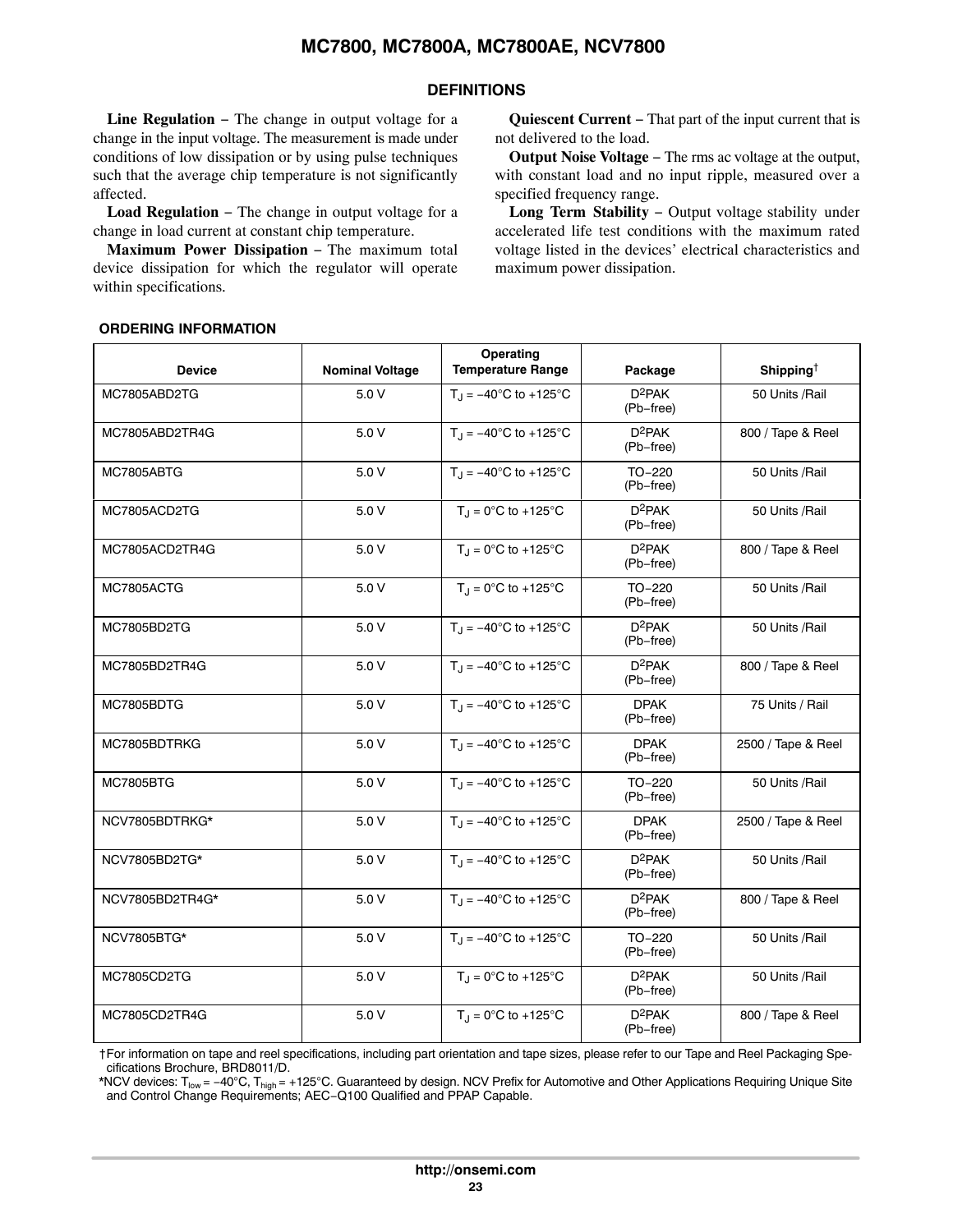#### **ORDERING INFORMATION** (continued)

| <b>Device</b>    | <b>Nominal Voltage</b> | Operating<br><b>Temperature Range</b>           | Package                         | Shipping <sup><math>\dagger</math></sup> |
|------------------|------------------------|-------------------------------------------------|---------------------------------|------------------------------------------|
| MC7805CDTG       | 5.0V                   | $T_J = 0^\circ C$ to +125°C                     | <b>DPAK</b><br>(Pb-free)        | 75 Units / Rail                          |
| MC7805CDTRKG     | 5.0V                   | $T_{\text{J}} = 0^{\circ}C$ to +125°C           | <b>DPAK</b><br>(Pb-free)        | 2500 / Tape & Reel                       |
| <b>MC7805CTG</b> | 5.0 V                  | $T_{\text{J}}$ = 0°C to +125°C                  | TO-220<br>(Pb-free)             | 50 Units /Rail                           |
| NCV7805ABD2TR4G* | 5.0V                   | $T_J = -40^{\circ}C$ to +125°C                  | $D^2PAK$<br>(Pb-free)           | 800 / Tape & Reel                        |
| MC7806ACTG       | 6.0 V                  | $T_{\text{J}} = 0^{\circ}C$ to +125°C           | TO-220<br>(Pb-free)             | 50 Units /Rail                           |
| MC7806BD2TG      | 6.0 V                  | $T_J = -40^{\circ}C$ to +125°C                  | $D^2PAK$<br>(Pb-free)           | 50 Units /Rail                           |
| MC7806BD2TR4G    | 6.0V                   | $T_{\rm J} = -40^{\circ}$ C to +125°C           | $D^2PAK$<br>(Pb-free)           | 800 / Tape & Reel                        |
| <b>MC7806BTG</b> | 6.0 V                  | $T_J = -40^{\circ}C$ to +125°C                  | TO-220<br>(Pb-free)             | 50 Units /Rail                           |
| <b>MC7806CTG</b> | 6.0V                   | $T_{J} = 0^{\circ}C$ to +125°C                  | TO-220<br>(Pb-free)             | 50 Units /Rail                           |
| MC7808ABD2TG     | 8.0 V                  | $T_J = -40^{\circ}C$ to +125°C                  | $D^2PAK$<br>(Pb-free)           | 50 Units / Rail                          |
| MC7808ABD2TR4G   | 8.0 V                  | $T_{\text{J}} = -40^{\circ} \text{C}$ to +125°C | $D^2PAK$<br>(Pb-free)           | 800 / Tape & Reel                        |
| MC7808ABTG       | 8.0 V                  | $T_J = -40^{\circ}C$ to +125°C                  | $TO-220$<br>(Pb-free)           | 50 Units / Rail                          |
| MC7808ACTG       | 8.0 V                  | $T_J = 0^\circ C$ to +125°C                     | TO-220<br>(Pb-free)             | 50 Units / Rail                          |
| MC7808AEBTG      | 8.0 V                  | $T_{\rm J} = -40^{\circ}$ C to +125°C           | TO-220<br>(Pb-free)             | 50 Units / Rail                          |
| MC7808BD2TG      | 8.0 V                  | $T_{\text{H}} = -40^{\circ}$ C to +125°C        | $D^2PAK$<br>(Pb-free)           | 50 Units / Rail                          |
| MC7808BD2TR4G    | 8.0 V                  | $T_{\rm J} = -40^{\circ}$ C to +125°C           | $D^2PAK$<br>(Pb-free)           | 800 / Tape & Reel                        |
| MC7808BDTG       | 8.0 V                  | $T_J = -40^{\circ}C$ to +125°C                  | <b>DPAK</b><br>(Pb-free)        | 75 Units / Rail                          |
| MC7808BDTRKG     | 8.0 V                  | $T_{\text{H}} = -40^{\circ}$ C to +125°C        | <b>DPAK</b><br>(Pb-free)        | 2500 / Tape & Reel                       |
| <b>MC7808BTG</b> | 8.0 V                  | $T_{\rm J} = -40^{\circ}$ C to +125°C           | TO-220<br>(Pb-free)             | 50 Units /Rail                           |
| MC7808CD2TG      | 8.0 V                  | $T_{\text{J}}$ = 0°C to +125°C                  | D <sup>2</sup> PAK<br>(Pb-free) | 50 Units /Rail                           |
| MC7808CD2TR4G    | 8.0 V                  | $T_J = 0^\circ C$ to +125°C                     | $D^2PAK$<br>(Pb–free)           | 800 / Tape & Reel                        |
| MC7808CDTG       | 8.0 V                  | $T_J = 0^\circ C$ to +125°C                     | <b>DPAK</b><br>(Pb-free)        | 75 Units / Rail                          |
| MC7808CDTT5G     | 8.0 V                  | $T_J = 0$ °C to +125°C                          | <b>DPAK</b><br>(Pb-free)        | 2500 / Tape & Reel                       |

†For information on tape and reel specifications, including part orientation and tape sizes, please refer to our Tape and Reel Packaging Specifications Brochure, BRD8011/D.

\*NCV devices: T<sub>low</sub> = –40°C, T<sub>high</sub> = +125°C. Guaranteed by design. NCV Prefix for Automotive and Other Applications Requiring Unique Site and Control Change Requirements; AEC−Q100 Qualified and PPAP Capable.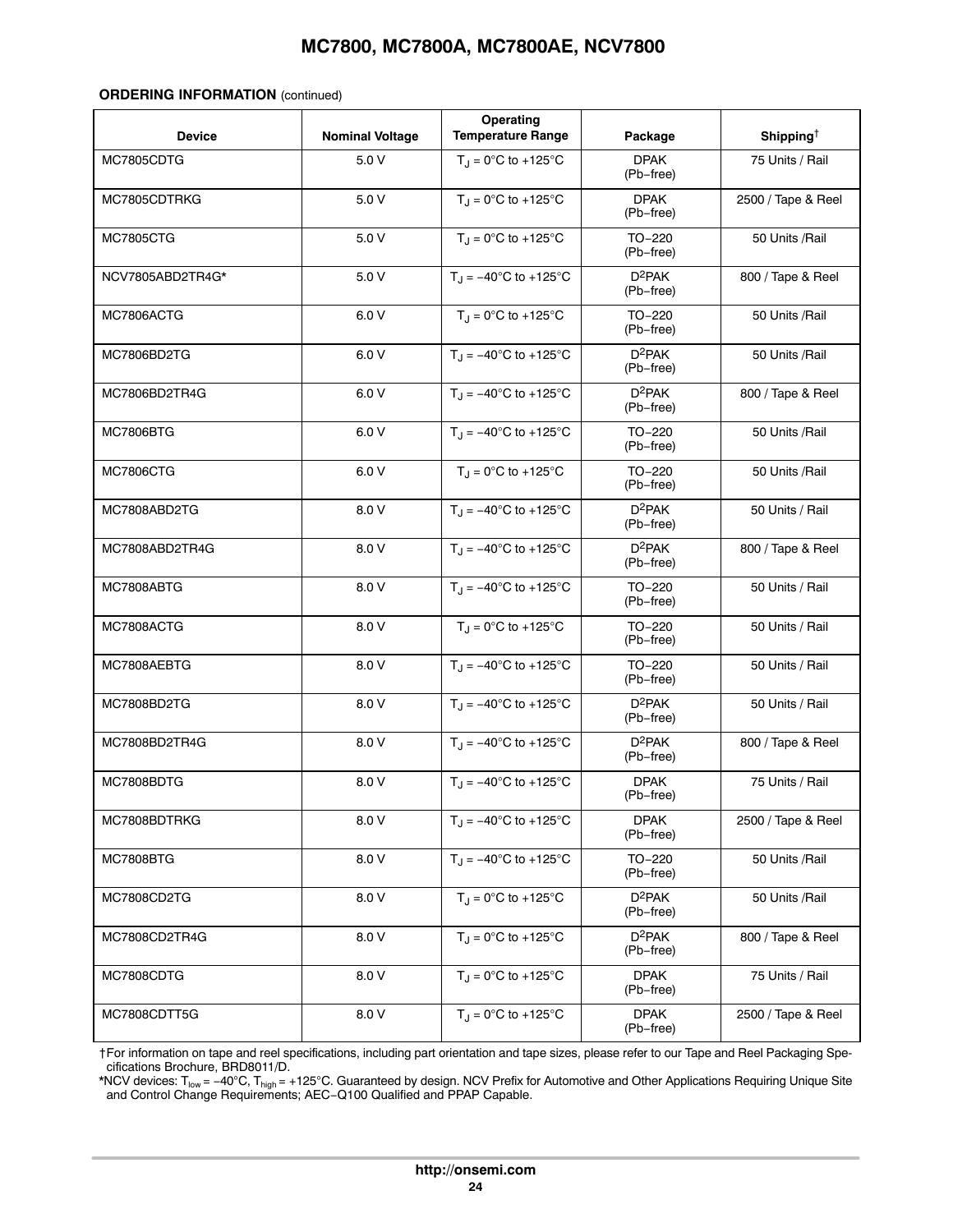#### **ORDERING INFORMATION** (continued)

| <b>Device</b>      | <b>Nominal Voltage</b> | Operating<br><b>Temperature Range</b>           | Package                  | Shipping <sup>†</sup> |
|--------------------|------------------------|-------------------------------------------------|--------------------------|-----------------------|
| MC7808CDTRKG       | 8.0 V                  | $T_{\rm J} = 0^{\circ}C$ to +125°C              | <b>DPAK</b><br>(Pb-free) | 2500 / Tape & Reel    |
| <b>MC7808CTG</b>   | 8.0 V                  | $T_{\text{J}} = 0^{\circ}C$ to +125°C           | $TO-220$<br>(Pb-free)    | 50 Units /Rail        |
| NCV7808BDTG*       | 8.0 V                  | $T_{J} = -40^{\circ}C$ to +125°C                | <b>DPAK</b><br>(Pb-free) | 75 Units / Rail       |
| NCV7808BDTRKG*     | 8.0 V                  | $T_{\rm J} = -40^{\circ}$ C to +125°C           | <b>DPAK</b><br>(Pb-free) | 2500 / Tape & Reel    |
| <b>NCV7808BTG*</b> | 8.0 V                  | $T_{\text{H}} = -40^{\circ}$ C to +125°C        | TO-220<br>(Pb-free)      | 50 Units / Rail       |
| NCV7808BD2TR4G*    | 8.0 V                  | $T_{\rm J} = -40^{\circ}$ C to +125°C           | $D^2PAK$<br>(Pb-free)    | 800 / Tape & Reel     |
| MC7809ABTG         | 9.0V                   | $T_{\rm J} = -40^{\circ}$ C to +125°C           | TO-220<br>(Pb-free)      | 50 Units /Rail        |
| MC7809ACTG         | 9.0V                   | $T_{\text{d}} = 0^{\circ}C$ to +125°C           | TO-220<br>(Pb-free)      | 50 Units /Rail        |
| <b>MC7809BTG</b>   | 9.0V                   | $T_{\text{J}} = -40^{\circ} \text{C}$ to +125°C | TO-220<br>(Pb-free)      | 50 Units /Rail        |
| MC7809CD2TG        | 9.0V                   | $T_{\text{J}} = 0^{\circ}C$ to +125°C           | $D^2PAK$<br>(Pb–free)    | 50 Units /Rail        |
| MC7809CD2TR4G      | 9.0V                   | $T_J = 0^\circ C$ to +125°C                     | $D^2PAK$<br>(Pb-free)    | 800 / Tape & Reel     |
| <b>MC7809CTG</b>   | 9.0V                   | $T_J = 0^\circ C$ to +125°C                     | TO-220<br>(Pb-free)      | 50 Units /Rail        |
| NCV7809BD2TR4G*    | 9.0V                   | $T_J = -40^{\circ}C$ to +125°C                  | $D^2PAK$<br>(Pb-free)    | 800 / Tape & Reel     |
| MC7812ABD2TG       | 12 V                   | $T_{\rm J} = -40^{\circ}$ C to +125°C           | $D^2PAK$<br>(Pb-free)    | 50 Units /Rail        |
| MC7812ABD2TR4G     | 12 V                   | $T_{\text{H}} = -40^{\circ}$ C to +125°C        | $D^2PAK$<br>(Pb-free)    | 800 / Tape & Reel     |
| MC7812ABTG         | 12 V                   | $T_{\rm J} = -40^{\circ}$ C to +125°C           | TO-220<br>(Pb-free)      | 50 Units /Rail        |
| MC7812ACD2TG       | 12V                    | $T_J = 0^\circ C$ to +125°C                     | $D^2PAK$<br>(Pb-free)    | 50 Units /Rail        |
| MC7812ACD2TR4G     | 12 V                   | $T_J = 0$ °C to +125°C                          | $D^2PAK$<br>(Pb-free)    | 800 / Tape & Reel     |
| MC7812ACTG         | 12 V                   | $T_J = 0^\circ C$ to +125°C                     | TO-220<br>(Pb-free)      | 50 Units /Rail        |
| MC7812BD2TG        | 12 V                   | $T_{\text{H}} = -40^{\circ}$ C to +125°C        | $D^2PAK$<br>(Pb-free)    | 50 Units /Rail        |
| MC7812BD2TR4G      | 12 V                   | $T_J = -40^{\circ}C$ to $+125^{\circ}C$         | $D^2PAK$<br>(Pb-free)    | 800 / Tape & Reel     |
| MC7812BDTG         | 12 V                   | $T_J = -40^{\circ}C$ to +125°C                  | <b>DPAK</b><br>(Pb-free) | 75 Units / Rail       |
| MC7812BDTRKG       | 12 V                   | $T_{\rm J} = -40^{\circ}$ C to +125°C           | <b>DPAK</b><br>(Pb-free) | 2500 / Tape & Reel    |

†For information on tape and reel specifications, including part orientation and tape sizes, please refer to our Tape and Reel Packaging Specifications Brochure, BRD8011/D.

\*NCV devices: T<sub>low</sub> = –40°C, T<sub>high</sub> = +125°C. Guaranteed by design. NCV Prefix for Automotive and Other Applications Requiring Unique Site and Control Change Requirements; AEC−Q100 Qualified and PPAP Capable.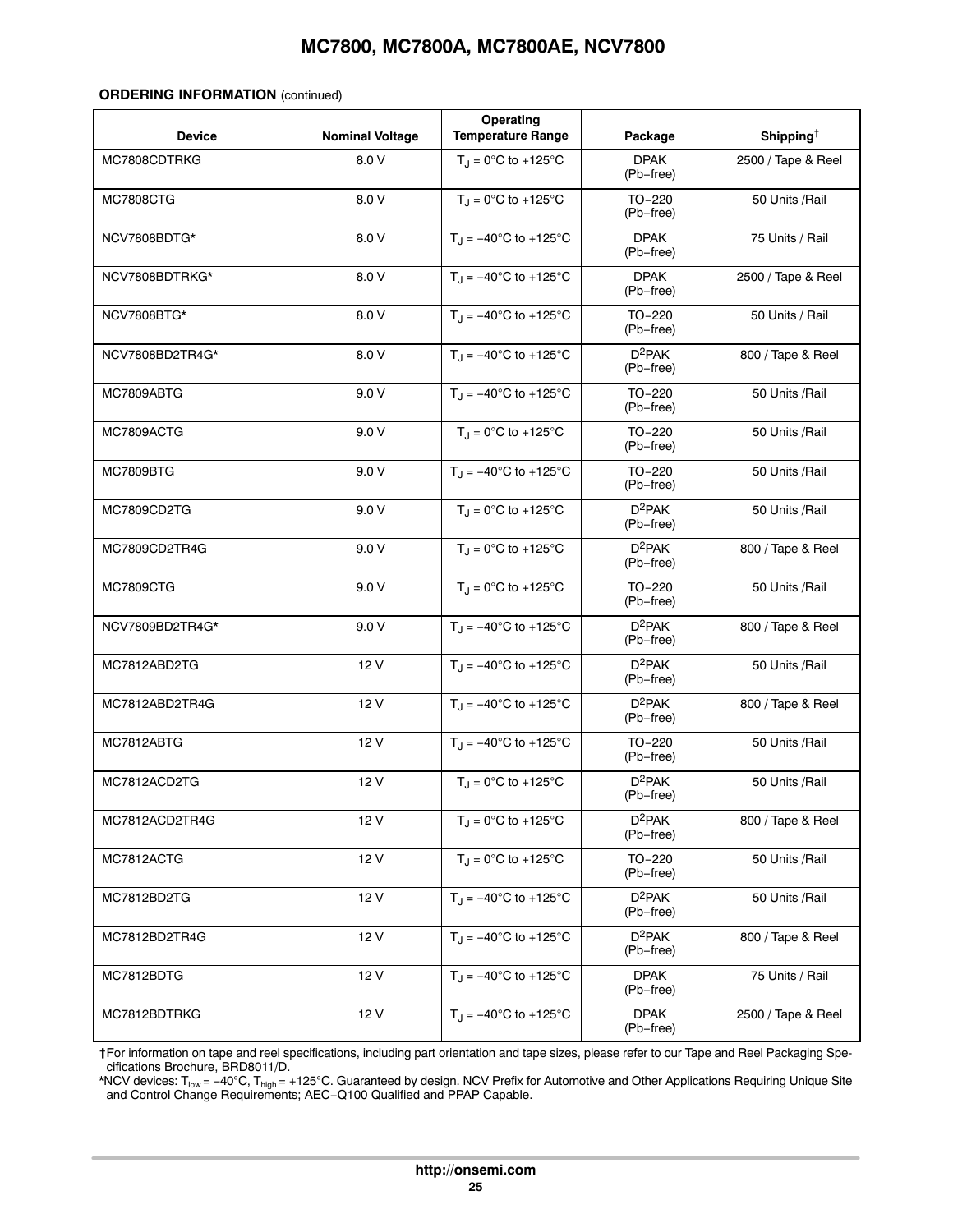#### **ORDERING INFORMATION** (continued)

| <b>Device</b>    | <b>Nominal Voltage</b> | Operating<br><b>Temperature Range</b>           | Package                  | Shipping <sup>†</sup> |
|------------------|------------------------|-------------------------------------------------|--------------------------|-----------------------|
| <b>MC7812BTG</b> | 12V                    | $T_J = -40^{\circ}C$ to +125°C                  | TO-220<br>(Pb-free)      | 50 Units / Rail       |
| NCV7812BD2TR4G*  | 12 V                   | $T_{J} = -40^{\circ}C$ to +125°C                | $D^2PAK$<br>(Pb-free)    | 800 / Tape & Reel     |
| NCV7812BTG*      | 12 V                   | $T_{\rm J} = -40^{\circ}$ C to +125°C           | TO-220<br>(Pb-free)      | 50 Units /Rail        |
| MC7812CD2TG      | 12 V                   | $T_{\text{J}} = 0^{\circ}C$ to +125 $^{\circ}C$ | $D^2PAK$<br>(Pb-free)    | 50 Units /Rail        |
| MC7812CD2TR4G    | 12 V                   | $T_{J} = 0^{\circ}C$ to +125°C                  | $D^2PAK$<br>(Pb-free)    | 800 / Tape & Reel     |
| MC7812CDTG       | 12 V                   | $T_J = 0$ °C to +125°C                          | <b>DPAK</b><br>(Pb-free) | 75 Units / Rail       |
| MC7812CDTRKG     | 12V                    | $T_{J} = 0^{\circ}C$ to +125°C                  | <b>DPAK</b><br>(Pb-free) | 2500 / Tape & Reel    |
| <b>MC7812CTG</b> | 12 V                   | $T_J = 0$ °C to +125°C                          | TO-220<br>(Pb-free)      | 50 Units / Rail       |
| NCV7812ABTG*     | 12V                    | $T_{\text{J}} = -40^{\circ} \text{C}$ to +125°C | TO-220<br>(Pb-free)      | 50 Units / Rail       |
| MC7815ABD2TG     | 15 V                   | $T_J = -40^{\circ}C$ to +125°C                  | $D^2PAK$<br>(Pb-free)    | 50 Units /Rail        |
| MC7815ABD2TR4G   | 15 V                   | $T_{J} = -40^{\circ}C$ to +125°C                | $D^2PAK$<br>(Pb-free)    | 800 / Tape & Reel     |
| MC7815ABTG       | 15 V                   | $T_J = -40^{\circ}C$ to +125°C                  | TO-220<br>(Pb-free)      | 50 Units /Rail        |
| MC7815ACD2TG     | 15 V                   | $T_J = 0^\circ C$ to +125°C                     | $D^2PAK$<br>(Pb-free)    | 50 Units /Rail        |
| MC7815ACTG       | 15 V                   | $T_J = 0^\circ C$ to +125°C                     | TO-220<br>(Pb-free)      | 50 Units / Rail       |
| MC7815BD2TG      | 15 V                   | $T_{\text{H}} = -40^{\circ}$ C to +125°C        | $D^2PAK$<br>(Pb-free)    | 50 Units /Rail        |
| NCV7815BTG*      | 15 V                   | $T_{\rm J} = -40^{\circ}$ C to +125°C           | TO-220<br>(Pb-free)      | 50 Units / Rail       |
| MC7815BD2TR4G    | 15 V                   | $T_J = -40^{\circ}C$ to +125°C                  | $D^2PAK$<br>(Pb-free)    | 800 / Tape & Reel     |
| MC7815BDTG       | 15 V                   | $T_{\rm J} = -40^{\circ}$ C to +125°C           | <b>DPAK</b><br>(Pb-free) | 75 Units / Rail       |
| MC7815BDTRKG     | 15 V                   | $T_J = -40^{\circ}C$ to +125°C                  | <b>DPAK</b><br>(Pb-free) | 2500 / Tape & Reel    |
| <b>MC7815BTG</b> | 15 V                   | $T_{\text{H}} = -40^{\circ} \text{C}$ to +125°C | TO-220<br>(Pb-free)      | 50 Units / Rail       |
| MC7815CD2TG      | 15 V                   | $T_J = 0^\circ C$ to +125°C                     | $D^2PAK$<br>(Pb-free)    | 50 Units /Rail        |
| MC7815CD2TR4G    | 15 V                   | $T_J = 0^\circ C$ to +125°C                     | $D^2PAK$<br>(Pb-free)    | 800 / Tape & Reel     |
| MC7815CDTG       | 15 V                   | $T_J = 0$ °C to +125°C                          | <b>DPAK</b><br>(Pb-free) | 75 Units / Rail       |

†For information on tape and reel specifications, including part orientation and tape sizes, please refer to our Tape and Reel Packaging Specifications Brochure, BRD8011/D.

\*NCV devices: T<sub>low</sub> = –40°C, T<sub>high</sub> = +125°C. Guaranteed by design. NCV Prefix for Automotive and Other Applications Requiring Unique Site and Control Change Requirements; AEC−Q100 Qualified and PPAP Capable.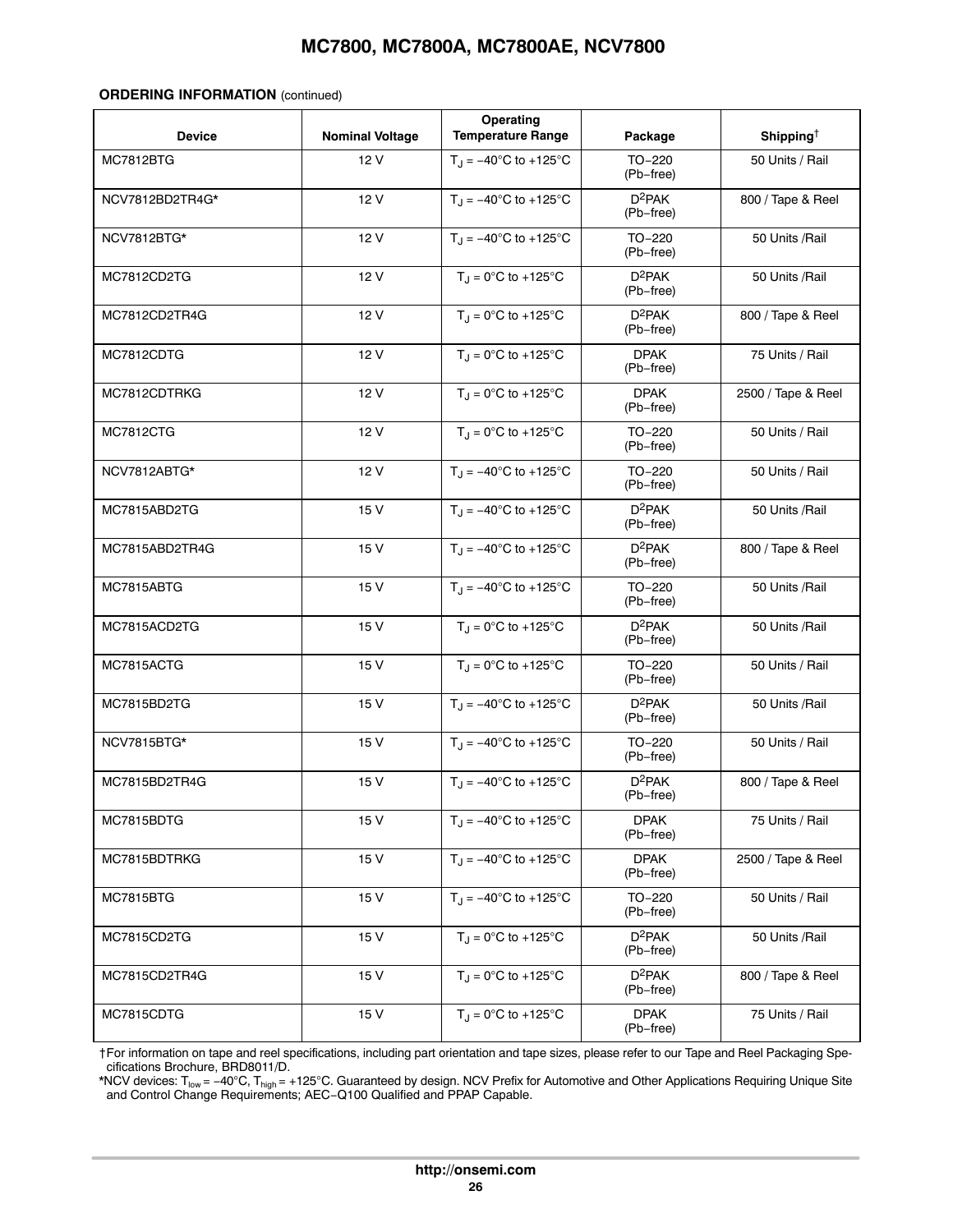#### <span id="page-26-0"></span>**ORDERING INFORMATION** (continued)

| <b>Device</b>    | <b>Nominal Voltage</b> | Operating<br><b>Temperature Range</b>    | Package                  | Shipping <sup>†</sup> |
|------------------|------------------------|------------------------------------------|--------------------------|-----------------------|
| MC7815CDTRKG     | 15V                    | $T_{\rm J} = 0^{\circ}C$ to +125°C       | <b>DPAK</b><br>(Pb-free) | 2500 / Tape & Reel    |
| <b>MC7815CTG</b> | 15V                    | $T_1 = 0$ °C to +125°C                   | TO-220<br>(Pb-free)      | 50 Units /Rail        |
| MC7818ACTG       | 18 V                   | $T_{\rm J}$ = 0°C to +125°C              | $TO-220$<br>(Pb-free)    | 50 Units /Rail        |
| <b>MC7818BTG</b> | 18 V                   | $T_{\text{H}} = -40^{\circ}$ C to +125°C | $TO-220$<br>(Pb-free)    | 50 Units /Rail        |
| MC7818CD2TR4G    | 18 V                   | $T_1 = 0$ °C to +125°C                   | $D^2PAK$<br>(Pb-free)    | 800 / Tape & Reel     |
| <b>MC7818CTG</b> | 18 V                   | $T_{J} = 0^{\circ}C$ to +125°C           | $TO-220$<br>(Pb-free)    | 50 Units /Rail        |
| MC7824ACTG       | 24 V                   | $T_1 = 0$ °C to +125°C                   | $TO-220$<br>(Pb-free)    | 50 Units /Rail        |
| MC7824BD2TG      | 24 V                   | $T_{\text{H}} = -40^{\circ}$ C to +125°C | $D^2PAK$<br>(Pb-free)    | 50 Units /Rail        |
| MC7824BD2TR4G    | 24 V                   | $T_1 = -40^{\circ}$ C to +125°C          | $D^2PAK$<br>(Pb-free)    | 800 / Tape & Reel     |
| <b>MC7824BTG</b> | 24 V                   | $T_{\text{H}} = -40^{\circ}$ C to +125°C | $TO-220$<br>(Pb-free)    | 50 Units /Rail        |
| MC7824CD2TG      | 24 V                   | $T_{\text{J}}$ = 0°C to +125°C           | $D^2PAK$<br>(Pb-free)    | 50 Units /Rail        |
| MC7824CD2TR4G    | 24 V                   | $T_{\text{H}} = 0^{\circ}C$ to +125°C    | $D^2PAK$<br>(Pb-free)    | 800 / Tape & Reel     |
| <b>MC7824CTG</b> | 24 V                   | $T_{\text{H}} = 0^{\circ}C$ to +125°C    | $TO-220$<br>(Pb-free)    | 50 Units /Rail        |

†For information on tape and reel specifications, including part orientation and tape sizes, please refer to our Tape and Reel Packaging Specifications Brochure, BRD8011/D.

\*NCV devices: T<sub>low</sub> = −40°C, T<sub>high</sub> = +125°C. Guaranteed by design. NCV Prefix for Automotive and Other Applications Requiring Unique Site and Control Change Requirements; AEC−Q100 Qualified and PPAP Capable.



#### **MARKING DIAGRAMS**

- $xx = 05, 06, 08, 09, 12, 15, 18, or 24$
- $y = B$  or C<br>A = Assem
- = Assembly Location
- WL,  $L = Water$  Lot
- $Y = Year$
- WW = Work Week
- G = Pb−Free Device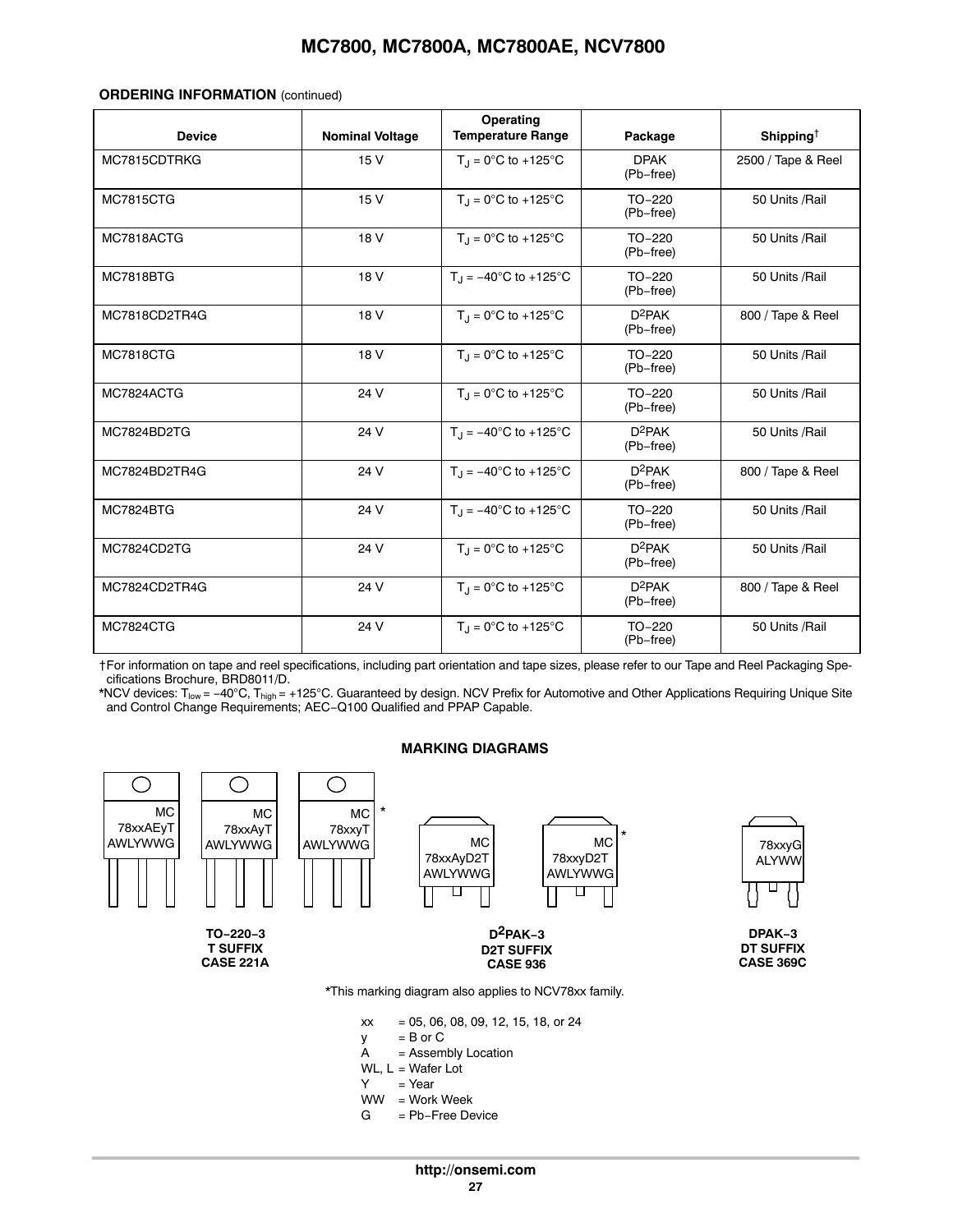#### **PACKAGE DIMENSIONS**

#### **TO−220, SINGLE GAUGE**

CASE 221AB ISSUE A





| NOTES: |     |       |               |                                   |                                             |                                                     |
|--------|-----|-------|---------------|-----------------------------------|---------------------------------------------|-----------------------------------------------------|
| 1.     |     |       |               |                                   |                                             | DIMENSIONING AND TOLERANCING PER ANSI Y14.5M, 1982. |
|        |     |       |               | 2. CONTROLLING DIMENSION: INCHES. |                                             |                                                     |
| 3.     |     |       |               |                                   |                                             | DIMENSION Z DEFINES A ZONE WHERE ALL BODY AND       |
|        |     |       |               | LEAD IRREGULARITIES ARE ALLOWED.  |                                             |                                                     |
| 4.     |     |       |               |                                   |                                             | PRODUCT SHIPPED PRIOR TO 2008 HAD DIMENSIONS        |
|        |     |       |               |                                   | S = 0.045 - 0.055 INCHES (1.143 - 1.397 MM) |                                                     |
|        |     |       | <b>INCHES</b> |                                   | <b>MILLIMETERS</b>                          |                                                     |
|        | DIM | MIN   | <b>MAX</b>    | MIN                               | MAX                                         |                                                     |
|        | Α   | 0.570 | 0.620         | 14.48                             | 15.75                                       |                                                     |
|        | B   | 0.380 | 0.405         | 9.66                              | 10.28                                       |                                                     |
|        | C   | 0.160 | 0.190         | 4.07                              | 4.82                                        |                                                     |
|        | D   | 0.025 | 0.035         | 0.64                              | 0.88                                        |                                                     |
|        | F   | 0.142 | 0.147         | 3.61                              | 3.73                                        |                                                     |
|        | G   | 0.095 | 0.105         | 2.42                              | 2.66                                        |                                                     |
|        | н   | 0.110 | 0.155         | 2.80                              | 3.93                                        |                                                     |
|        | J   | 0.018 | 0.025         | 0.46                              | 0.64                                        |                                                     |
|        | Κ   | 0.500 | 0.562         | 12.70                             | 14.27                                       |                                                     |
|        | L   | 0.045 | 0.060         | 1.15                              | 1.52                                        |                                                     |
|        | N   | 0.190 | 0.210         | 4.83                              | 5.33                                        |                                                     |
|        | Q   | 0.100 | 0.120         | 2.54                              | 3.04                                        |                                                     |
|        | R   | 0.080 | 0.110         | 2.04                              | 2.79                                        |                                                     |
|        | S   | 0.020 | 0.024         | 0.508                             | 0.61                                        |                                                     |
|        | т   | 0.235 | 0.255         | 5.97                              | 6.47                                        |                                                     |

**U** 0.000 0.050 0.00 1.27 **V** 0.045 --- 1.15 --- **Z** --- 0.080 --- 2.04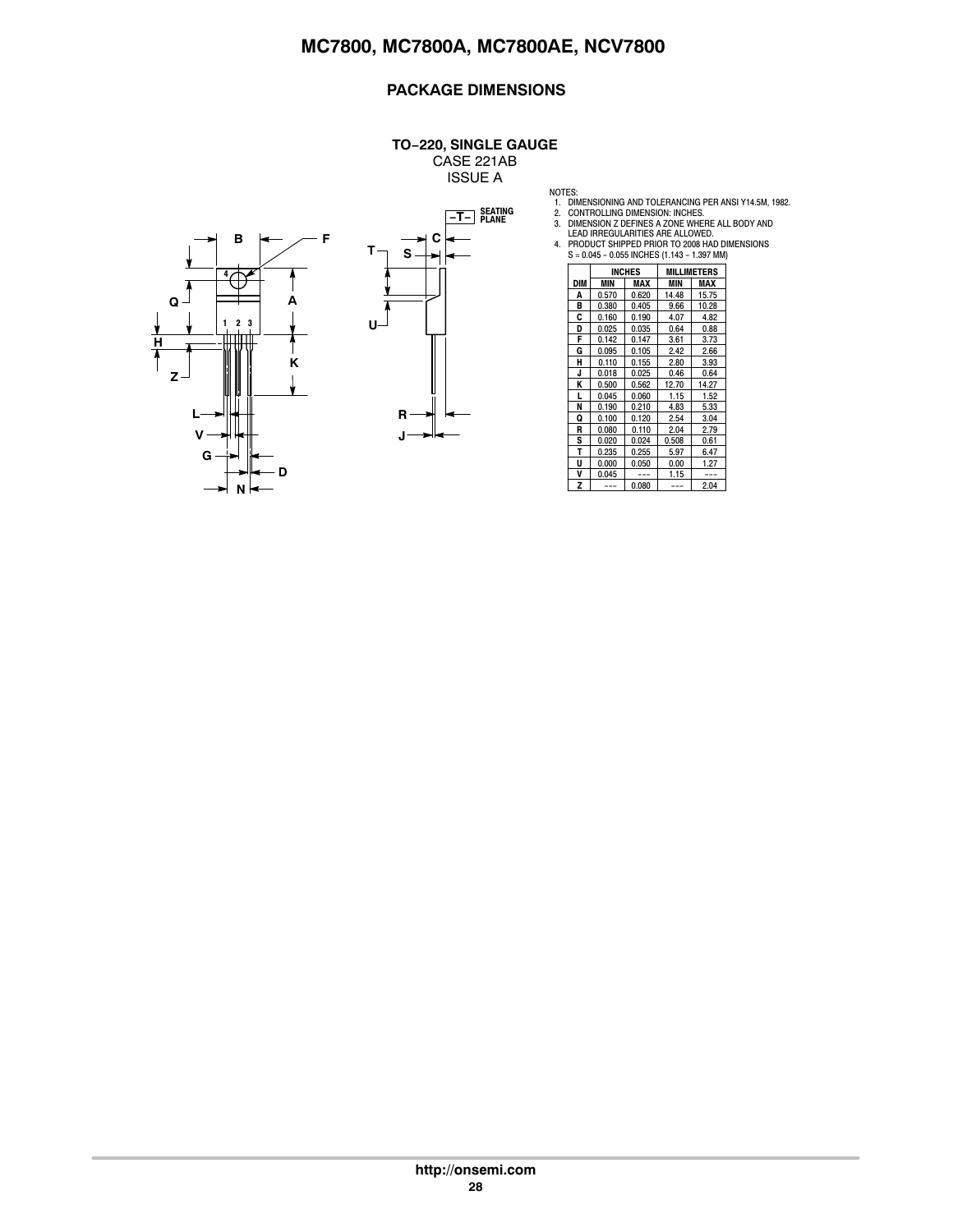#### **PACKAGE DIMENSIONS**



**D2PAK−3** CASE 936−03 ISSUE D

> 1. DIMENSIONING AND TOLERANCING PER ANSI Y14.5M, 1982.

2. CONTROLLING DIMENSION: INCHES.<br>3. TAB CONTOUR OPTIONAL WITHIN DIMENSIONS<br>4. AIND K.<br>4. DIMENSIONS U AND V ESTABLISH A MINIMUM

MOUNTING SURFACE FOR TERMINAL 4. 5. DIMENSIONS A AND B DO NOT INCLUDE MOLD FLASH OR GATE PROTRUSIONS. MOLD FLASH AND GATE PROTRUSIONS NOT TO EXCEED

0.025 (0.635) MAXIMUM. 6. SINGLE GAUGE DESIGN WILL BE SHIPPED AFTER FPCN EXPIRATION IN OCTOBER 2011.

|                |           | <b>INCHES</b>   |                 | MILLIMETERS |  |
|----------------|-----------|-----------------|-----------------|-------------|--|
| DIM            | MIN       | MAX             | MIN             | MAX         |  |
| A              | 0.386     | 0.403           | 9.804           | 10.236      |  |
| в              | 0.356     | 0.368           | 9.042           | 9.347       |  |
| C              | 0.170     | 0.180           | 4.318           | 4.572       |  |
| D              | 0.026     | 0.036           | 0.660           | 0.914       |  |
| E <sub>p</sub> | 0.045     | 0.055           | 1.143           | 1.397       |  |
| E <sub>s</sub> | 0.018     | 0.026           | 0.457           | 0.660       |  |
| F              |           | 0.051 REF       | 1.295 REF       |             |  |
| G              |           | 0.100 BSC       | 2.540 BSC       |             |  |
| н              | 0.539     | 0.579           | 13.691          | 14.707      |  |
| J              |           | 0.125 MAX       | 3.175 MAX       |             |  |
| K              |           | 0.050 REF       |                 | 1.270 REF   |  |
| L              | 0.000     | 0.010           | 0.000           | 0.254       |  |
| M              | 0.088     | 0.102           | 2.235           | 2.591       |  |
| N              | 0.018     | 0.026           | 0.457           | 0.660       |  |
| P              | 0.058     | 0.078           | 1.473           | 1.981       |  |
| R              |           | $5^{\circ}$ REF | $5^{\circ}$ REF |             |  |
| s              |           | 0.116 REF       |                 | 2.946 REF   |  |
| U              | 0.200 MIN |                 | 5.080 MIN       |             |  |
| V              |           | 0.250 MIN       |                 | 6.350 MIN   |  |

Mounting Techniques Reference Manual, SOLDERRM/D.